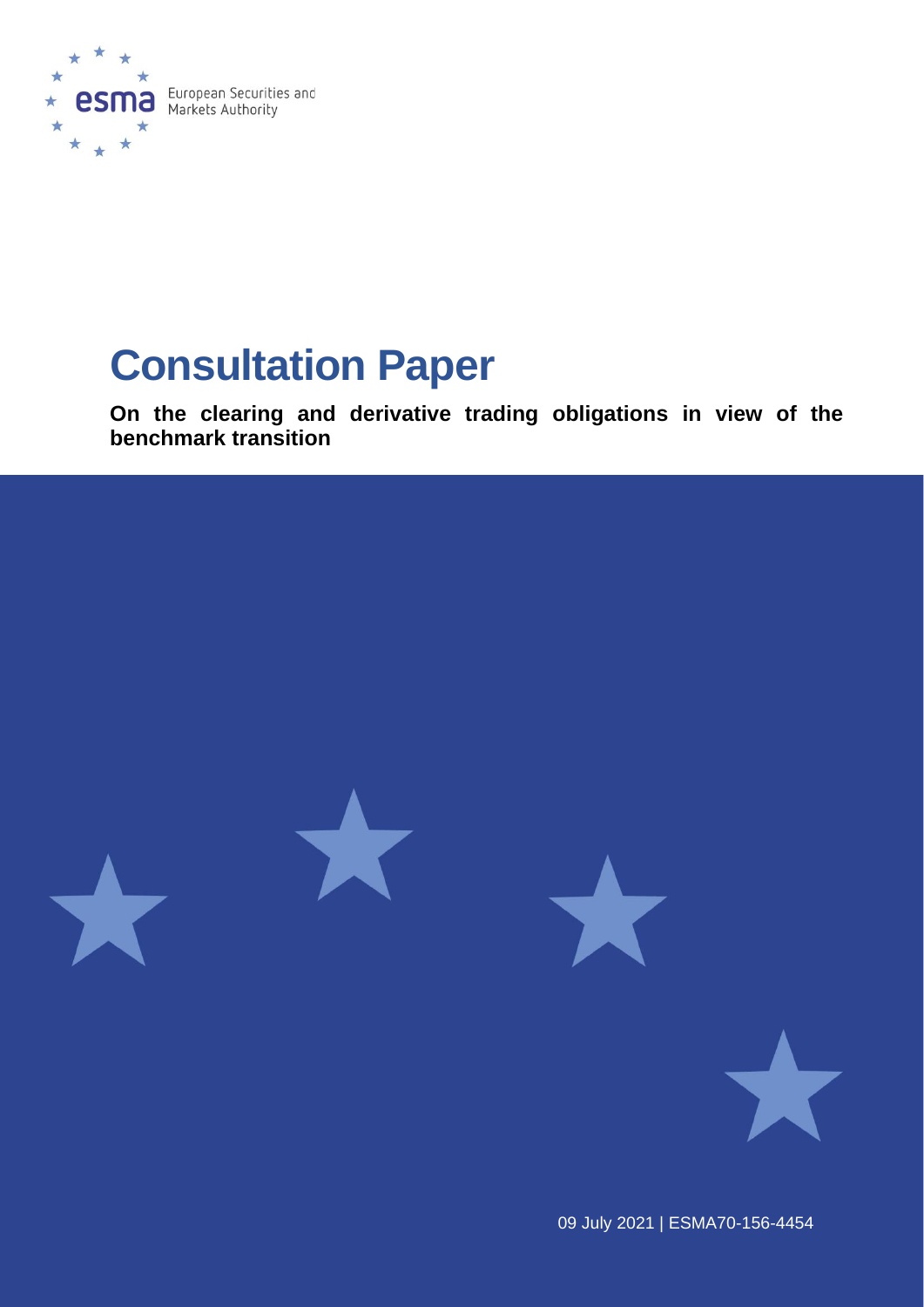

ESMA REGULAR USE 09 July 2021 ESMA70-156-4454

### **Responding to this paper**

ESMA invites comments on all matters in this paper and in particular on the specific questions outlined in it. Comments are most helpful if they:

- 1. respond to the question stated;
- 2. indicate the specific question to which the comment relates;
- 3. contain a clear rationale; and
- 4. describe any alternatives ESMA should consider.

ESMA will consider all comments received by 2 September 2021.

All contributions should be submitted online at [www.esma.europa.eu](http://www.esma.europa.eu/) under the heading 'Your input - Consultations'.

### **Publication of responses**

All contributions received will be published following the close of the consultation, unless you request otherwise. Please clearly and prominently indicate in your submission any part you do not wish to be publicly disclosed. A standard confidentiality statement in an email message will not be treated as a request for non-disclosure. A confidential response may be requested from us in accordance with ESMA's rules on access to documents. We may consult you if we receive such a request. Any decision we make not to disclose the response is reviewable by ESMA's Board of Appeal and the European Ombudsman.

### **Data protection**

Information on data protection can be found at [www.esma.europa.eu](http://www.esma.europa.eu/) under the heading 'Data [protection'](https://www.esma.europa.eu/about-esma/data-protection).

### **Who should read this paper?**

All interested stakeholders are invited to respond to this consultation paper. In particular, responses are sought from counterparties of OTC derivatives transactions which are subject to the clearing obligation or to the derivative trading obligation as well as from CCPs and Trading Venues.

ESMA • 201-203 rue de Bercy • CS 80910 • 75589 Paris Cedex 12 • France • Tel. +33 (0) 1 58 36 43 21 • www.esma.europa.eu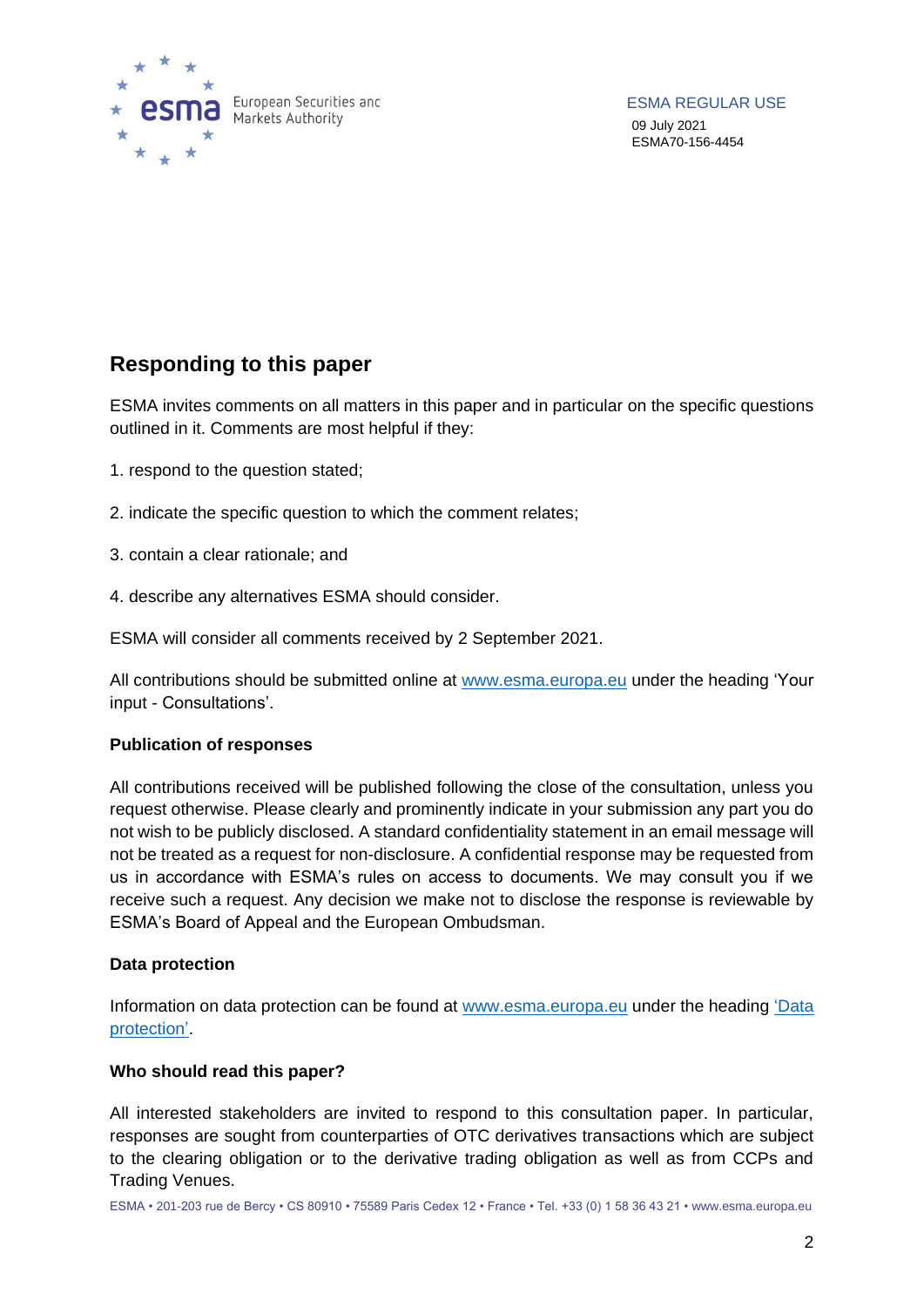

# **Table of Contents**

| $\mathbf 1$    |       |                                                                                          |  |  |  |  |  |  |
|----------------|-------|------------------------------------------------------------------------------------------|--|--|--|--|--|--|
| $\overline{2}$ |       |                                                                                          |  |  |  |  |  |  |
| 3              |       |                                                                                          |  |  |  |  |  |  |
|                | 3.1   | Benchmarks and the related classes of OTC derivatives impacted by the transition<br>11   |  |  |  |  |  |  |
|                | 3.2   |                                                                                          |  |  |  |  |  |  |
|                | 3.2.1 | Key steps in the benchmark transition with respect to derivative markets12               |  |  |  |  |  |  |
|                | 3.2.2 | Analysis of the transition in OTC interest rate derivatives denominated in the G4        |  |  |  |  |  |  |
|                |       | 3.2.2.1                                                                                  |  |  |  |  |  |  |
|                |       |                                                                                          |  |  |  |  |  |  |
|                |       | 3.2.2.3                                                                                  |  |  |  |  |  |  |
|                |       | 3.2.2.4                                                                                  |  |  |  |  |  |  |
|                |       | 3.2.2.5                                                                                  |  |  |  |  |  |  |
| 4              |       |                                                                                          |  |  |  |  |  |  |
| 5              |       |                                                                                          |  |  |  |  |  |  |
|                | 5.1   |                                                                                          |  |  |  |  |  |  |
|                | 5.2   |                                                                                          |  |  |  |  |  |  |
|                | 5.2.1 |                                                                                          |  |  |  |  |  |  |
|                | 5.2.2 |                                                                                          |  |  |  |  |  |  |
|                |       | 5.2.2.1 Criteria 2(a) and 2(c): Proportionate margins and market dispersion 34           |  |  |  |  |  |  |
|                |       | Criteria 2(b) and 2(d): Stability of the market size and depth and number and<br>5.2.2.2 |  |  |  |  |  |  |
|                | 5.2.3 |                                                                                          |  |  |  |  |  |  |
|                | 5.3   |                                                                                          |  |  |  |  |  |  |
|                | 5.4   |                                                                                          |  |  |  |  |  |  |
| 6              |       |                                                                                          |  |  |  |  |  |  |
|                | 6.1   |                                                                                          |  |  |  |  |  |  |
|                | 6.2   | Assessment for the purpose of the derivative trading obligation 42                       |  |  |  |  |  |  |
|                | 6.2.1 |                                                                                          |  |  |  |  |  |  |
|                | 6.2.2 |                                                                                          |  |  |  |  |  |  |
|                |       | 6.2.2.1                                                                                  |  |  |  |  |  |  |
|                |       | 6.2.2.2                                                                                  |  |  |  |  |  |  |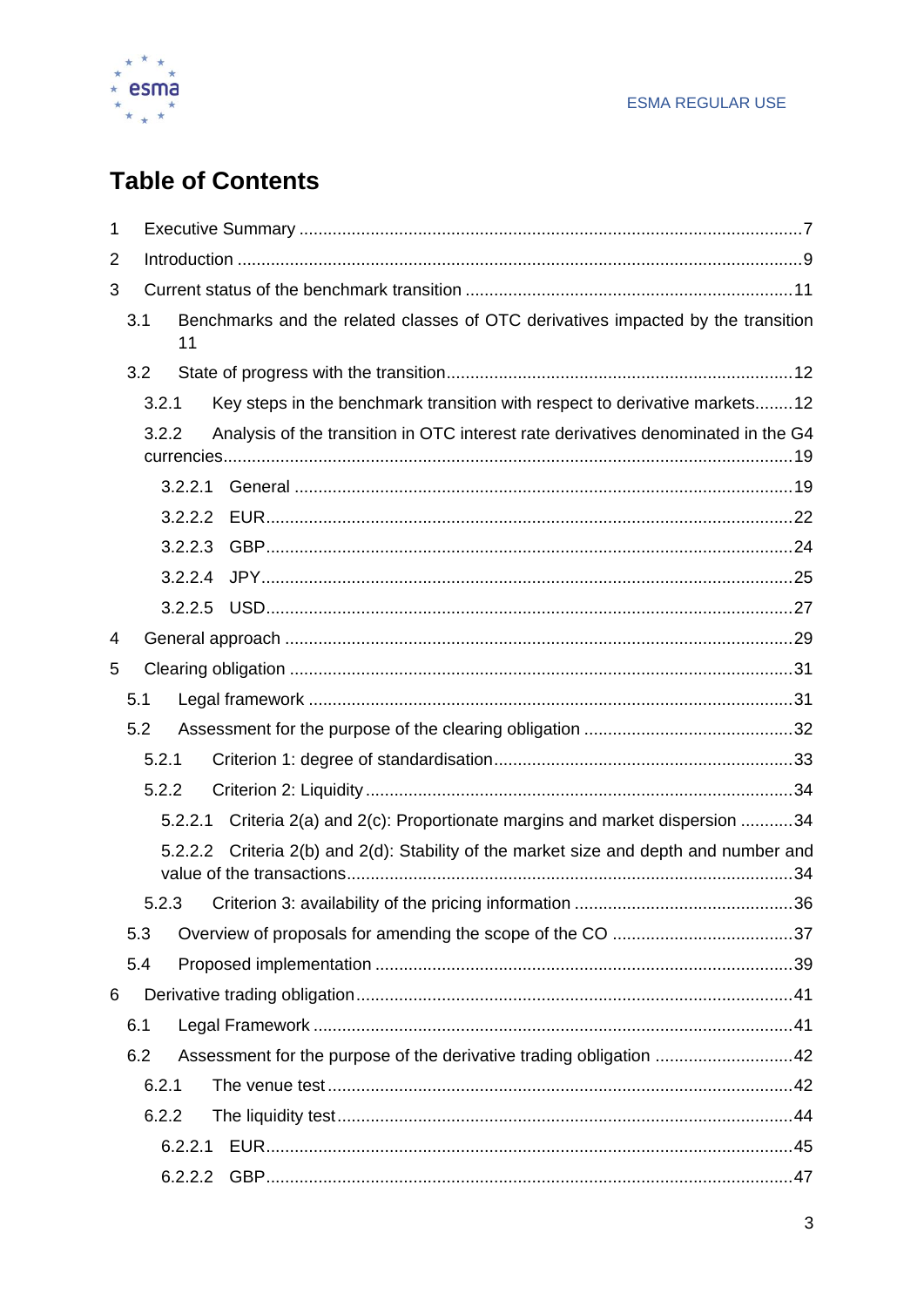

### **ESMA REGULAR USE**

| 6.3                                                                    |  |
|------------------------------------------------------------------------|--|
| $\overline{7}$                                                         |  |
| 8                                                                      |  |
| Annex I - Commission mandates to develop technical standards 53<br>8.1 |  |
| 8.1.1                                                                  |  |
| 8.1.2                                                                  |  |
|                                                                        |  |
| 8.2.1                                                                  |  |
| 8.2.2                                                                  |  |
| 8.3                                                                    |  |
| 8.4                                                                    |  |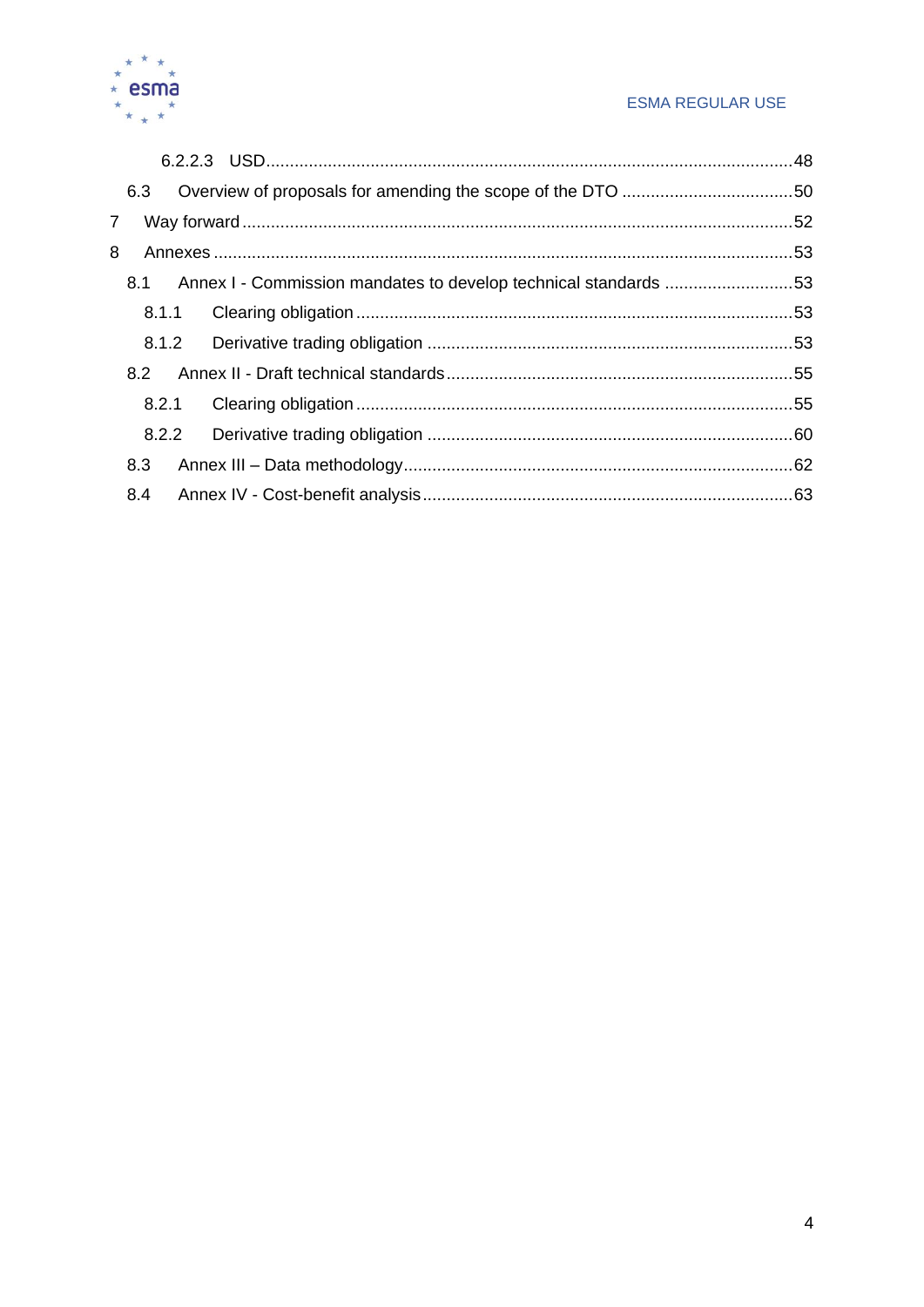

# **Acronyms used**

| <b>BCBS</b>    | <b>Basel Committee on Banking Supervision</b>                                                                                                                                                                                                                                                              |
|----------------|------------------------------------------------------------------------------------------------------------------------------------------------------------------------------------------------------------------------------------------------------------------------------------------------------------|
| СA             | <b>Competent Authority</b>                                                                                                                                                                                                                                                                                 |
| <b>CCP</b>     | <b>Central Counterparty</b>                                                                                                                                                                                                                                                                                |
| <b>CDS</b>     | <b>Credit Default Swap</b>                                                                                                                                                                                                                                                                                 |
| CO             | <b>Clearing Obligation</b>                                                                                                                                                                                                                                                                                 |
| <b>DTO</b>     | Trading obligation for derivatives                                                                                                                                                                                                                                                                         |
| DTO RTS        | Commission Delegated Regulation (EU) 2017/2417 of 17 November<br>2017 supplementing Regulation (EU) No 600/2014 of the European<br>Parliament and of the Council on markets in financial instruments with<br>regard to regulatory technical standards on the trading obligation for<br>certain derivatives |
| <b>EMIR</b>    | European Market Infrastructures Regulation - Regulation<br>(EU)<br>648/2012 of the European Parliament and of the Council on OTC<br>derivatives, central counterparties and trade repositories                                                                                                             |
| <b>EMMI</b>    | European Money Markets Institute                                                                                                                                                                                                                                                                           |
| <b>EONIA</b>   | Euro OverNight Index Average                                                                                                                                                                                                                                                                               |
| <b>ESA</b>     | <b>European Supervisory Authorities</b>                                                                                                                                                                                                                                                                    |
| <b>ESRB</b>    | European Systemic Risk Board                                                                                                                                                                                                                                                                               |
| $\epsilon$ STR | Euro Short-Term Rate                                                                                                                                                                                                                                                                                       |
| <b>ESMA</b>    | <b>European Securities and Markets Authority</b>                                                                                                                                                                                                                                                           |
| EU             | European Union                                                                                                                                                                                                                                                                                             |
| <b>EURIBOR</b> | Euro InterBank Offered Rate                                                                                                                                                                                                                                                                                |
| <b>FIRDS</b>   | Financial Instruments Reference Data System                                                                                                                                                                                                                                                                |
| <b>FRA</b>     | <b>Forward Rate Agreements</b>                                                                                                                                                                                                                                                                             |
| <b>IBOR</b>    | <b>InterBank Offered Rate</b>                                                                                                                                                                                                                                                                              |
| <b>IOSCO</b>   | International Organisation of Securities Commissions                                                                                                                                                                                                                                                       |
| <b>IRS</b>     | <b>Interest Rate Swap</b>                                                                                                                                                                                                                                                                                  |
| <b>LIBOR</b>   | London InterBank Offered Rate                                                                                                                                                                                                                                                                              |
| MiFID II       | Directive 2014/65/EU of the European Parliament and the Council of 15<br>May 2014 on markets in financial instruments and amending Directive<br>2002/92/EC and Directive 2011/61/EU                                                                                                                        |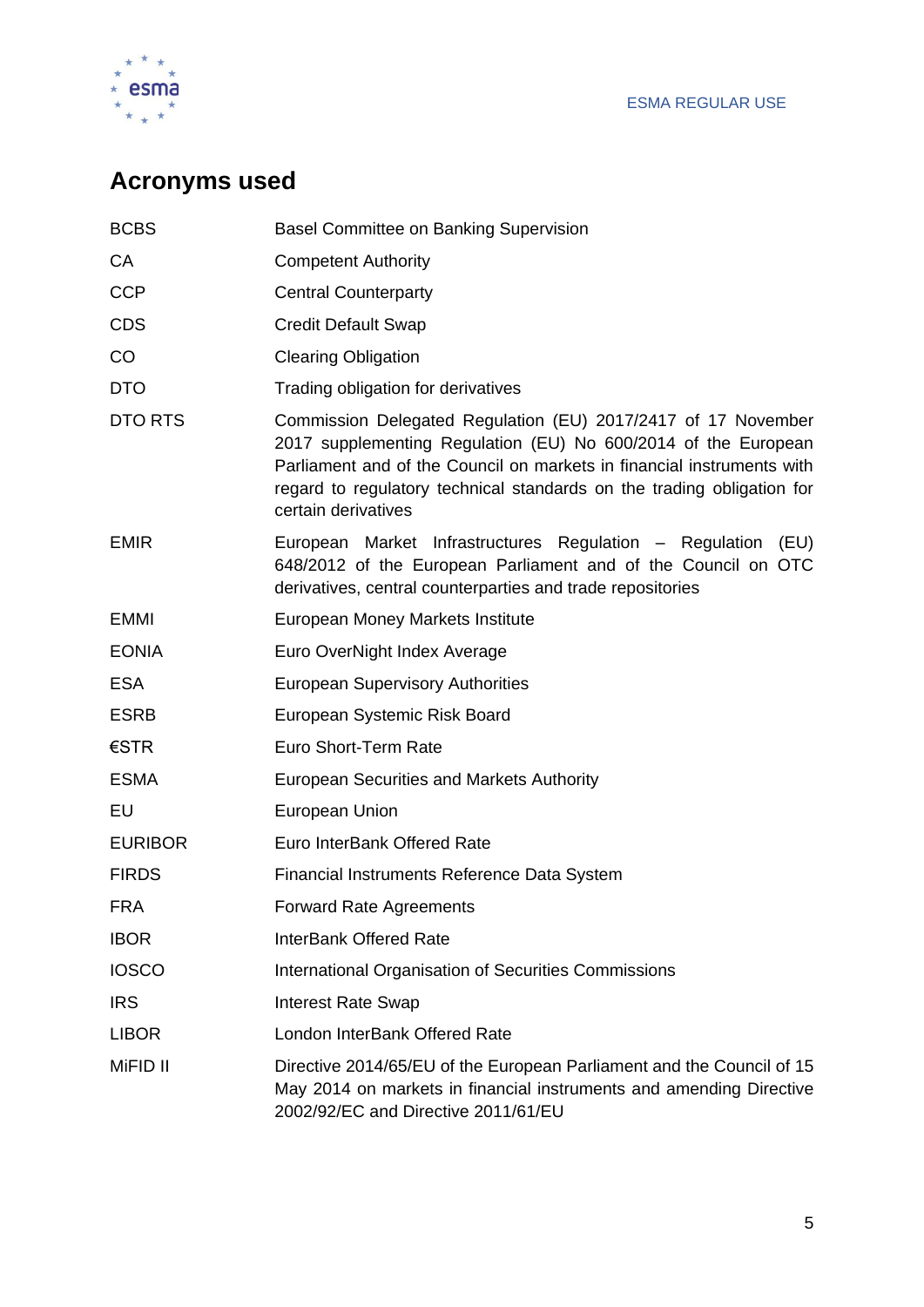

| <b>MiFIR</b>     | Regulation (EU) No 600/2014 of the European Parliament and of the<br>Council on markets in financial instruments and amending Regulation<br>(EU) No 648/2012                                                                                                                                                                                                                                                      |  |  |  |  |
|------------------|-------------------------------------------------------------------------------------------------------------------------------------------------------------------------------------------------------------------------------------------------------------------------------------------------------------------------------------------------------------------------------------------------------------------|--|--|--|--|
| <b>MTF</b>       | <b>Multilateral Trading Facility</b>                                                                                                                                                                                                                                                                                                                                                                              |  |  |  |  |
| <b>OIS</b>       | <b>Overnight Index Swaps</b>                                                                                                                                                                                                                                                                                                                                                                                      |  |  |  |  |
| <b>OTC</b>       | Over-the-counter                                                                                                                                                                                                                                                                                                                                                                                                  |  |  |  |  |
| <b>OTF</b>       | <b>Organised Trading Facility</b>                                                                                                                                                                                                                                                                                                                                                                                 |  |  |  |  |
| <b>RFR</b>       | <b>Risk Free Rates</b>                                                                                                                                                                                                                                                                                                                                                                                            |  |  |  |  |
| <b>RM</b>        | <b>Regulated Market</b>                                                                                                                                                                                                                                                                                                                                                                                           |  |  |  |  |
| <b>RTS</b>       | <b>Regulatory Technical Standard</b>                                                                                                                                                                                                                                                                                                                                                                              |  |  |  |  |
| RTS <sub>2</sub> | Commission Delegated Regulation (EU) 2017/583 of 14 July 2016<br>supplementing Regulation (EU) No 600/2014 of the European<br>Parliament and of the Council on markets in financial instruments with<br>regard to regulatory technical standards on transparency requirements<br>for trading venues and investment firms in respect of bonds, structured<br>finance products, emission allowances and derivatives |  |  |  |  |
| RTS <sub>4</sub> | Commission Delegated Regulation (EU) 2016/2020 of 26 May 2016<br>supplementing Regulation (EU) No 600/2014 of the European<br>Parliament and of the Council on markets in financial instruments with<br>regard to regulatory technical standards on criteria for determining<br>whether derivatives subject to the clearing obligation should be subject<br>to the trading obligation                             |  |  |  |  |
| <b>SONIA</b>     | <b>Sterling Overnight Index Average</b>                                                                                                                                                                                                                                                                                                                                                                           |  |  |  |  |
| <b>SOFR</b>      | Secured Overnight Financing Rate                                                                                                                                                                                                                                                                                                                                                                                  |  |  |  |  |
| <b>TONA</b>      | <b>Tokyo Overnight Average Rate</b>                                                                                                                                                                                                                                                                                                                                                                               |  |  |  |  |
| TR               | Trade repository                                                                                                                                                                                                                                                                                                                                                                                                  |  |  |  |  |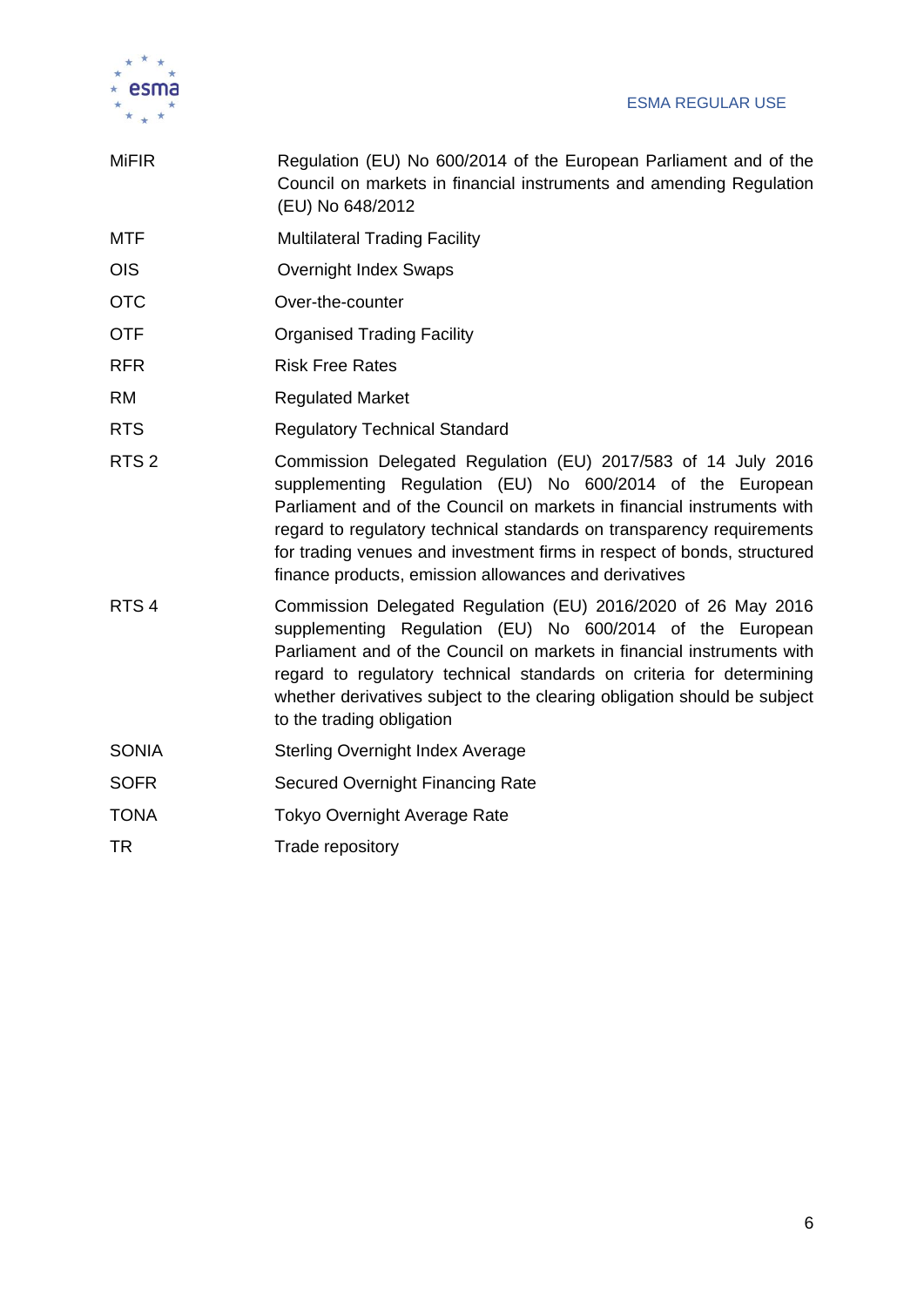

# <span id="page-6-0"></span>**1 Executive Summary**

### **Reasons for publication**

This consultation paper (CP) presents draft regulatory technical standards (RTS) amending the RTS on the clearing obligation (CO) and on the derivative trading obligation (DTO) that ESMA has developed under Article 5(2) of Regulation (EU) No 648/2012 of the European Parliament and Council of 4 July 2012 on OTC derivatives, central counterparties and trade repositories (EMIR), and under Article 32 of Regulation (EU) No 600/2014 of the European Parliament and of the Council of 15 May 2014 on markets in financial instruments (MiFIR) respectively. The draft RTS relate to the benchmark transition away from EONIA and LIBOR and on to new Risk-Free Rates (RFR).

Following Benchmark reforms, EONIA and LIBOR are due to cease at the end of 2021 with the exception of USD LIBOR<sup>1</sup> which publication is scheduled to run until June 2023. However, various communications<sup>2</sup> have been made with the objective to stop USD LIBOR from being used as a reference rate in new contracts as soon as possible and in any event by 31 December 2021. In order to replace these benchmarks, there have been international efforts from regulators and market participants to transition to new RFRs in a number of currencies. More specifically with respect to the OTC derivative market, this means that new derivative contracts are thus expected to no longer reference EONIA or LIBOR from 3 January 2022, whereas derivatives referencing RFRs such as €STR in EUR, SONIA in GBP or SOFR in USD are being traded and cleared.

There are currently three Commission Delegated Regulations on the CO and one on the DTO. They mandate a range of interest rate and credit derivative classes to be cleared, and for a subset of these, to also be traded on venue. In view of this transition, there is a need to review the scope of the CO and the DTO for the classes and currencies impacted by these changes, namely interest rate derivative classes in EUR, GBP, JPY and USD. The draft RTS in Annex II of the CP include the proposed amendments to reflect the changes deriving from this transition.

ESMA has discussed this revision of the scope of the clearing obligation with the staff of the European Systemic Risk Board (ESRB) during the development of the consultation paper and will now consult the ESRB in order to get its input for the finalisation of the draft RTS on the clearing obligation. Furthermore, ESMA has also discussed this initiative with a number of authorities from third countries that are responsible for the clearing or trading mandates in their jurisdiction, in order to facilitate international convergence to the extent possible.

### **Content**

Section 2 presents the context for this review of the clearing and trading obligations. Section 3 details the progress in the benchmark transition. Section 4 describes the general approach for the coordinated revision of the clearing and trading obligations. Sections 5 and 6 include the analyses and the conclusions for how to amend the scopes of the clearing and trading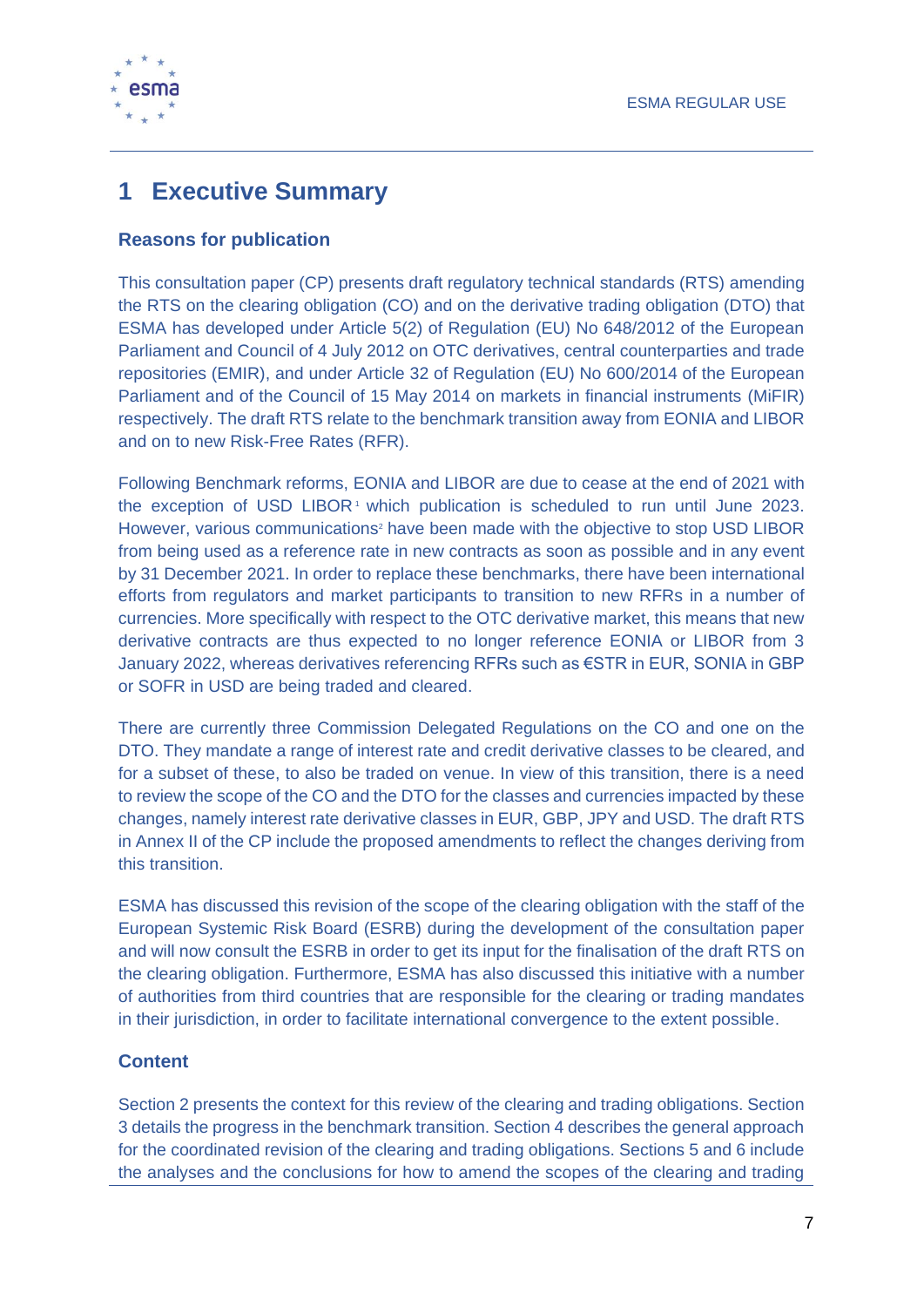

obligations respectively and the related implementation timing. In particular, for the CO, it proposes to remove the EONIA, GBP LIBOR and JPY LIBOR classes, to introduce the €STR class, to extend the SONIA class, and to consider introducing the SOFR class. And for the DTO, it proposes to remove the GBP LIBOR class. Lastly, the CP also questions whether and when USD LIBOR should be removed in view of the communications to stop its use. Finally, section 7 talks about the way forward.

### **Next Steps**

The public consultation on the draft RTS on the CO and the DTO runs until 2 September 2021. ESMA will then review all the responses to this consultation submitted by the deadline in order to finalise the draft RTS this Autumn.

The draft RTS will then be submitted to the European Commission for endorsement in the form of Commission Delegated Regulations.

<sup>1</sup> Two USD LIBOR fixings (1-week and 2-month) are also due to cease at the end of 2021 but the majority and the most commonly used USD LIBOR fixings (such as the 1-month, 3-month, 6-month and the 12-month USD LIBOR) in derivative contracts are currently scheduled to be published until June 2023.

<sup>2</sup> IOSCO statement[: Statement on Benchmarks Transition \(iosco.org\)](https://www.iosco.org/library/pubdocs/pdf/IOSCOPD676.pdf)

Joint statement in the EU[: https://www.esma.europa.eu/sites/default/files/library/joint\\_public\\_statement\\_usd\\_libor.pdf](https://www.esma.europa.eu/sites/default/files/library/joint_public_statement_usd_libor.pdf)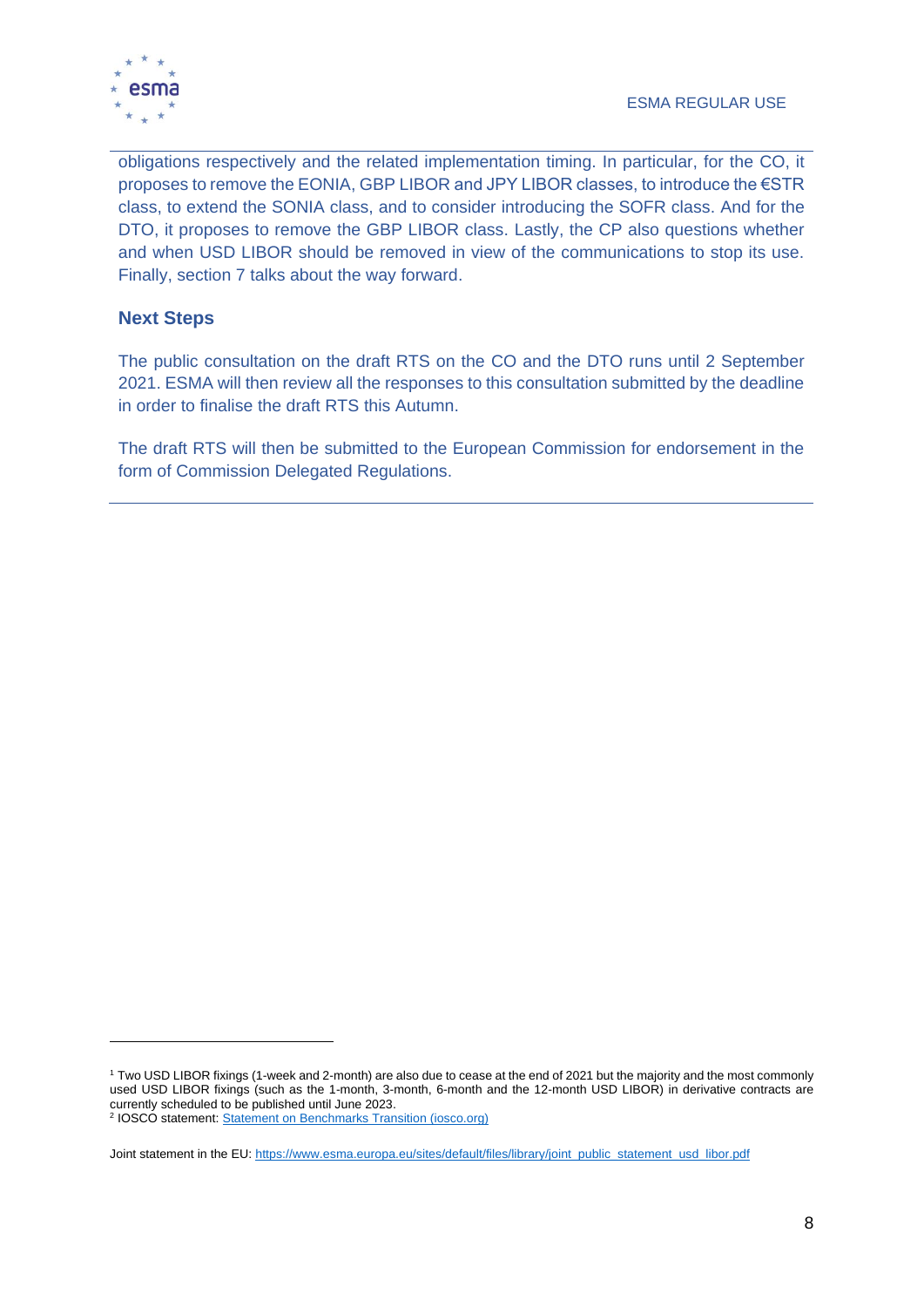

# <span id="page-8-0"></span>**2 Introduction**

- 1. With the common objective to ensure the accuracy and integrity of benchmarks, and thus increase contracts' robustness, several jurisdictions have introduced benchmark reforms. With respect to the EU, this corresponds to Regulation (EU) 2016/1011 of the European Parliament and of the Council of 8 June 2016 on indices used as benchmarks in financial instruments and financial contracts or to measure the performance of investment funds (Benchmarks Regulation).
- 2. Following these benchmark reforms, a number of benchmarks are due to cease soon, notably EONIA and LIBOR which are widely used as benchmarks in a range of financial instruments and contracts, including OTC derivative contracts (to be noted that CHF LIBOR and EUR LIBOR are part of the benchmarks due to cease at the end of the year, but as explained in the next section 3.1, they are not covered in the CP as they do not correspond to classes currently in scope of the CO or the DTO, so this is not impacting them). Specifically, EONIA as well as LIBOR for a number of currencies but USD are due to cease around the year-end, whereas USD LIBOR will continue to be published until June 2023<sup>3</sup>.
- 3. In order to replace these benchmarks, there have been international efforts from regulators and market participants to transition to new benchmarks, and primarily Risk-Free Rates (RFR), in a number of currencies. These RFRs include:

| Currency   | <b>RFR</b> short name | <b>RFR</b> name                         |
|------------|-----------------------|-----------------------------------------|
| <b>EUR</b> | $\epsilon$ STR        | Euro Short-Term Rate                    |
| <b>GBP</b> | <b>SONIA</b>          | <b>Sterling Overnight Index Average</b> |
| <b>JPY</b> | TONA                  | <b>Tokyo Overnight Average Rate</b>     |
| <b>USD</b> | <b>SOFR</b>           | Secured Overnight Financing Rate        |

- 4. In the OTC derivative market, first of all, this means that new derivative contracts are thus expected to no longer reference EONIA, GBP LIBOR or JPY LIBOR by 3 January 2022 as these benchmarks will no longer be produced. Regarding USD LIBOR, its publication continues until June 2023. However, a number of communications have been made with the objective that entities stop using any of the LIBOR settings, including USD LIBOR, as reference rates in new contracts as soon as practicable and in any event by 31 December 2021. This thus also means that new derivative contracts are expected to no longer reference USD LIBOR either by 3 January 2022.
- 5. Secondly, all the efforts that have been, and continue to be undertaken, in support of the transition away from EONIA and LIBOR and on to new rates mean that by now there is

<sup>&</sup>lt;sup>3</sup> Two USD LIBOR fixings (1-week and 2-month) are also due to cease at the end of 2021 but the majority and the most commonly used USD LIBOR fixings (such as the 1-month, 3-month, 6-month and the 12-month USD LIBOR) in derivative contracts are currently scheduled to be published until June 2023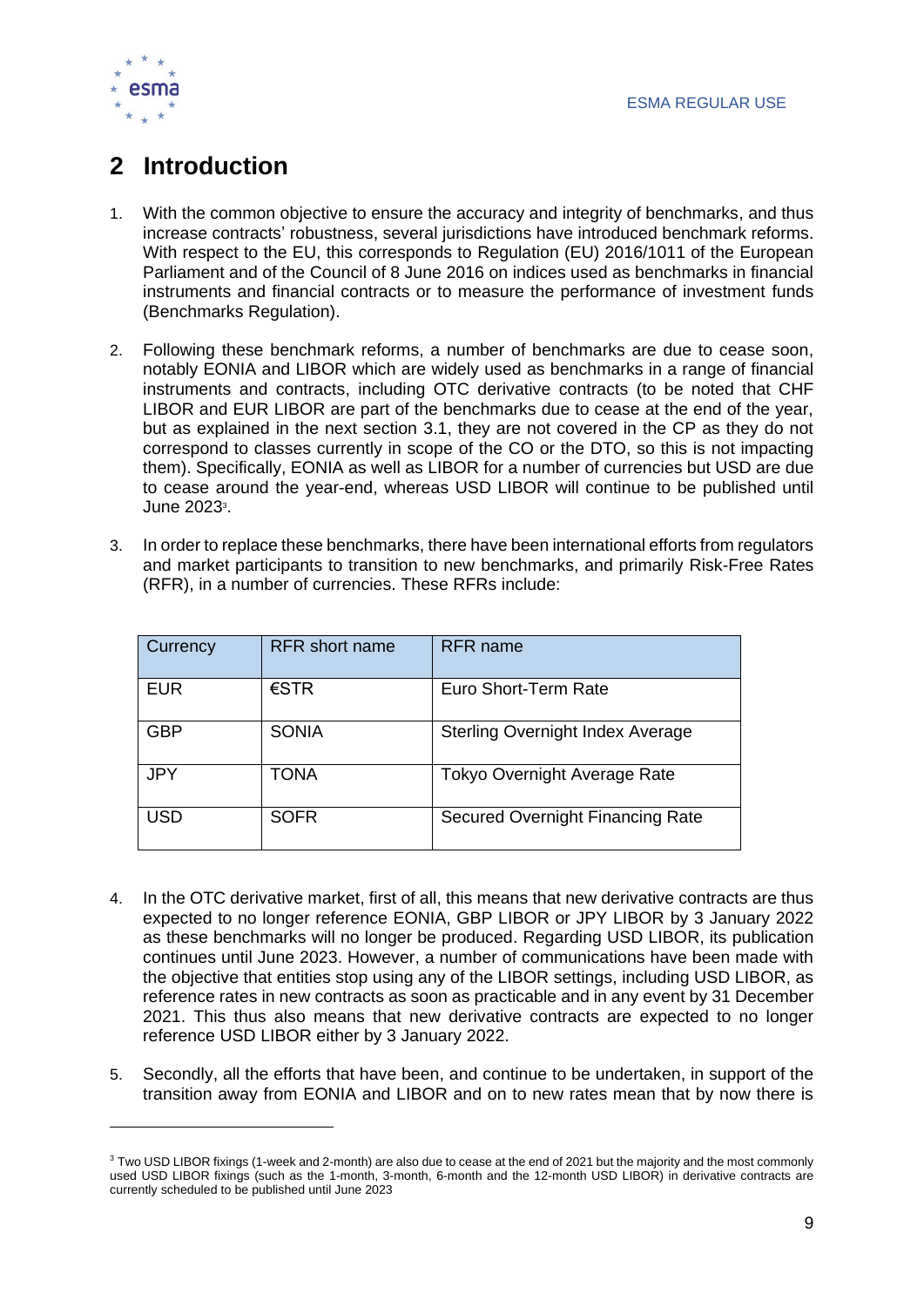trading and clearing activity in OTC interest rate derivatives referencing €STR, SOFR, SONIA or TONA, albeit with different levels of activity amongst them.

- 6. These fundamental changes in both the benchmarks being used and the OTC derivative market activity mean that there is a need to accompany this transition away from EONIA and LIBOR and on to new rates by reviewing the scope of the CO and the scope of the DTO.
- 7. This CP looks into the state of progress in the transition and thus in the resulting levels of activity in derivatives referencing the new RFRs, in order to propose certain amendments to the scopes of the CO and the DTO. The proposed amendments are then presented in the form of amending draft RTS in Annex II.

**Question 1: Are there any general comments you would need to raise?**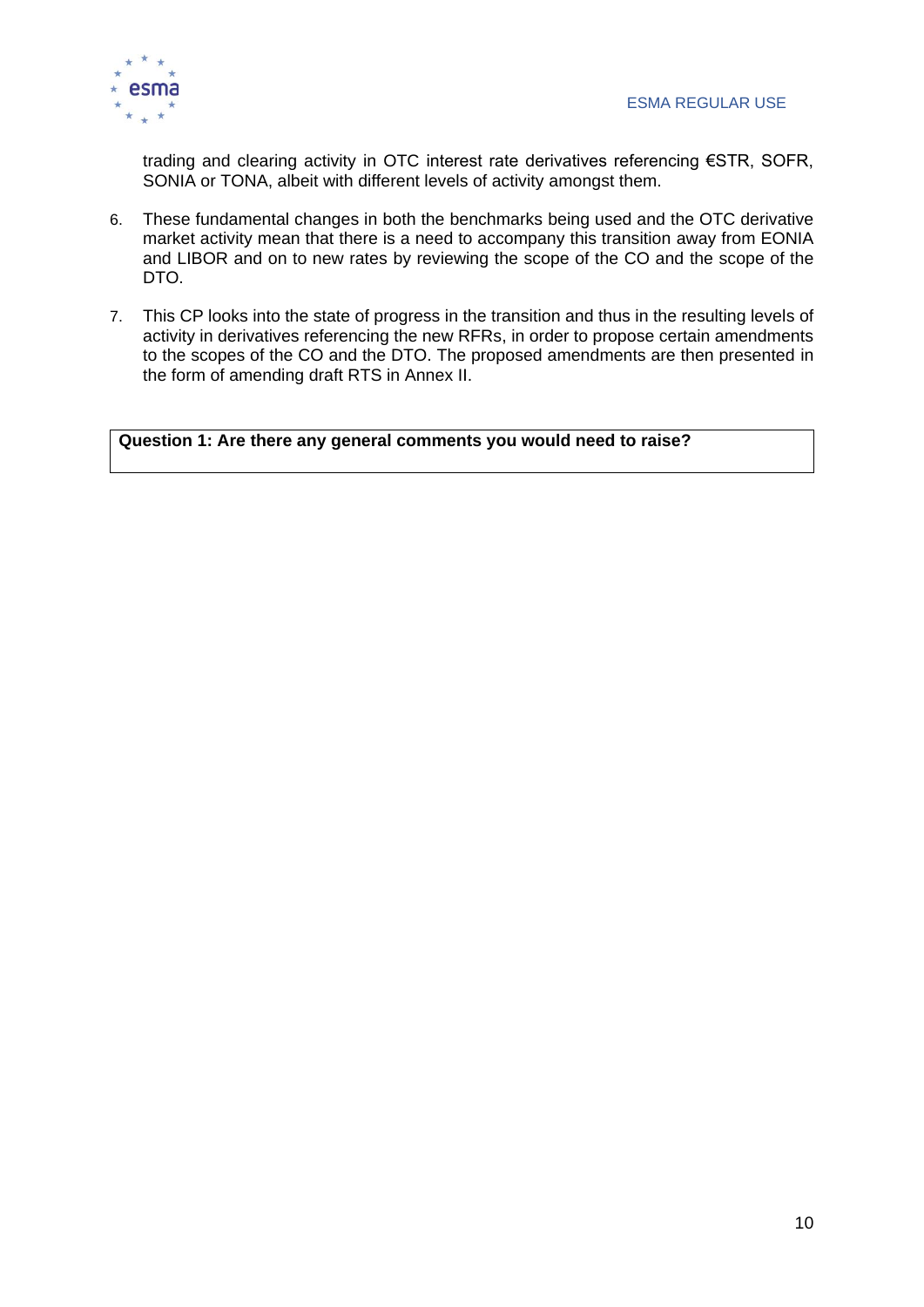

# <span id="page-10-0"></span>**3 Current status of the benchmark transition**

### <span id="page-10-1"></span>**3.1 Benchmarks and the related classes of OTC derivatives impacted by the transition**

- 8. The CO and the DTO mandate a number of classes of OTC derivatives referencing a range of benchmarks but only some of these classes reference benchmarks that are scheduled to cease soon. The CO and the DTO are thus impacted by the benchmark transition but not with regards to all the classes. In this section, we are looking into which benchmarks are subject to change and when in order to see which classes of the CO and the DTO are impacted.
- 9. Starting with EONIA, on 31 May 2019, the European Money Markets Institute (EMMI), the administrator for EONIA, communicated in a public statement<sup>4</sup> the planned cessation date of EONIA, i.e. that the publication of EONIA will be discontinued on 3 January 2022. More recently, on 12 February 2021, EMMI reminded in a public statement<sup>5</sup> the planned cessation of EONIA over the upcoming year end, encouraging "users to accelerate their transition to the €STR and to finalise without delay their phasing-out in the few months remaining before the benchmark's planned cessation."
- 10. Regarding LIBOR, on 5 March 2021, the ICE Benchmark Administrator (IBA), the administrator for LIBOR, published a feedback statement following its consultation that closed on 25 January 2021. The statement contained IBA's intention to cease the publication of CHF, EUR, GBP and JPY LIBOR at the end of the year and USD LIBOR<sup>6</sup> by mid-2023. It indicated that "IBA has to cease the publication of the relevant LIBOR settings on such dates, unless the FCA exercises its proposed new powers […] to require IBA to continue publishing such LIBOR settings using a changed methodology (also known as a "synthetic" basis)." On that same day, on 5 March 2021, the UK FCA confirmed in a public statement<sup>7</sup> that all LIBOR settings will indeed either cease to be provided by any administrator or no longer be representative.
- 11. We are thus now only a few months away before new derivative trades can no longer reference these EONIA and LIBOR benchmarks. The CO includes classes of OTC interest derivatives referencing EONIA (EUR), GBP LIBOR, JPY LIBOR or USD LIBOR and the CO is thus impacted for these classes and currencies. The DTO does not include classes of OTC interest derivatives referencing EONIA but includes classes referencing GBP LIBOR and USD LIBOR. Hence the impact on the DTO is limited to these classes and currencies.
- 12. In addition, the CO and the DTO also include classes of interest rate derivatives referencing other IBORs than those discussed above. These are EURIBOR, NIBOR, STIBOR and WIBOR for the CO and EURIBOR only for the DTO. However, these IBORs are not discontinued. As a result, the related classes in the CO and the DTO are not impacted by the benchmark transition covered in this CP.

<sup>4</sup> [https://www.emmi-benchmarks.eu/assets/files/D0194C-2019%20EONIA\\_consultation\\_feedback\\_press\\_release.pdf](https://www.emmi-benchmarks.eu/assets/files/D0194C-2019%20EONIA_consultation_feedback_press_release.pdf)

<sup>5</sup> [https://www.emmi-benchmarks.eu/assets/files/Public%20statement%20Eonia%20demise\\_Final.pdf](https://www.emmi-benchmarks.eu/assets/files/Public%20statement%20Eonia%20demise_Final.pdf)

<sup>&</sup>lt;sup>6</sup> Two USD LIBOR fixings (1-week and 2-month) are also due to cease at the end of 2021 but the majority and the most commonly used USD LIBOR fixings (such as the 1-month, 3-month, 6-month and the 12-month USD LIBOR) in derivative contracts are currently scheduled to be published until June 2023.

<sup>7</sup> [FCA announcement on future cessation and loss of representativeness of the LIBOR benchmarks](https://www.fca.org.uk/publication/documents/future-cessation-loss-representativeness-libor-benchmarks.pdf)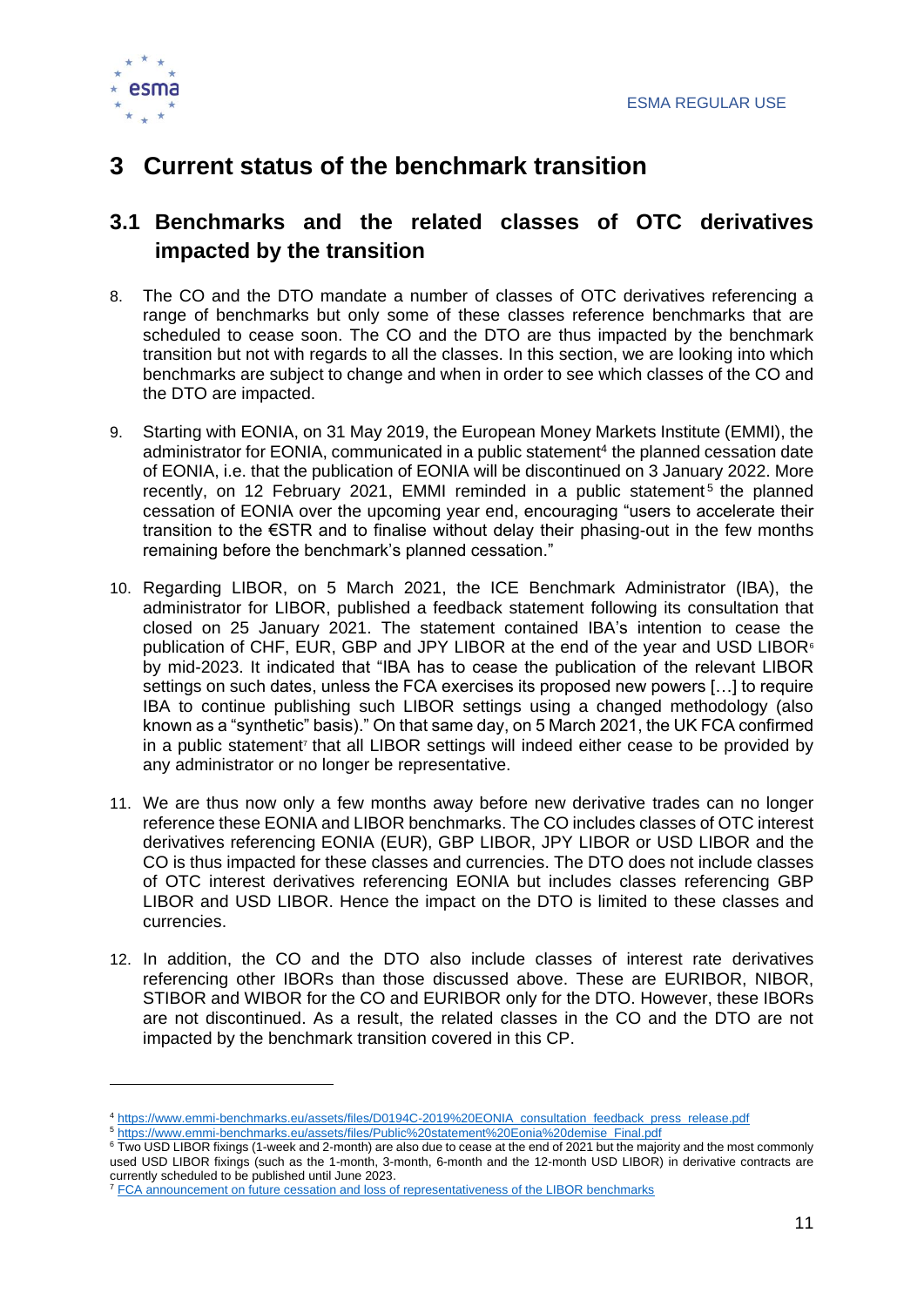

- 13. Lastly, the CO and the DTO mandate some credit derivative classes to be cleared or traded on venue too, but the characteristics defining these classes that are set out in the related Regulatory Technical Standards and also in the related Public Registers do not reference EONIA or IBOR, so these classes do not need to be looked at nor amended in this context. This does not mean that the benchmark transition does not impact these classes, since for valuation purposes the shift from EONIA and LIBOR to the new RFRs also applies to credit derivatives. However, this is not impacting the scope of the CO and DTO obligations as defined in the Regulations.
- 14. In short, the only classes and currencies impacted by this transition are the interest rate derivative classes referencing EONIA (EUR), GBP LIBOR, JPY LIBOR and USD LIBOR As a result, the CP focuses only on the interest rate derivative classes denominated in EUR, GBP, JPY and USD for the CO and on the interest rate derivative classes denominated in EUR, GBP and USD for the DTO.

### <span id="page-11-0"></span>**3.2 State of progress with the transition**

- <span id="page-11-1"></span>3.2.1 Key steps in the benchmark transition with respect to derivative markets
- 15. The implementation of the benchmark reforms and the related efforts to transition to new benchmarks have been going on for several years now. More specifically with regards to OTC derivatives, we could mention a few important steps, amongst others, that have been taken towards this transition or that are scheduled to take place, in particular:
	- a. the introduction of fall-backs in derivative contracts,
	- b. the expansion of the CCP clearing offerings to include classes of OTC interest derivatives referencing RFRs,
	- c. the switch of the CCP discounting curves to RFRs, and
	- d. the CCP conversion of legacy contracts to contracts referencing the new RFRs.
- 16. Starting with fall-backs introduced in OTC derivative contracts<sup>8</sup>, they reflect written plans which set out the actions that counterparties would take in the event that the benchmark used in these contracts materially changes or ceases to be provided. As a reminder, the ESAs (and ESMA with regards to the clearing obligation) issued a statement**<sup>9</sup>** in relation to fall-backs on 5 December 2019, in support of the transition.
- 17. The statement explained the ESA's view that amendments made to outstanding uncleared OTC derivative contracts for the sole purpose of introducing such fall-backs should not create new obligations on these legacy contracts, and in particular, that margining requirements (and clearing requirements from ESMA's perspective) should not apply to these legacy contracts where they were not subject to those requirements before the introduction of the fall-backs.

<sup>&</sup>lt;sup>8</sup> Such as fall-backs introduced via the ISDA Protocol[: ISDA 2020 IBOR Fallbacks Protocol –](https://www.isda.org/protocol/isda-2020-ibor-fallbacks-protocol/) International Swaps and Derivatives **[Association](https://www.isda.org/protocol/isda-2020-ibor-fallbacks-protocol/)** 9

esas\_2019\_19\_statement\_on\_the\_introduction\_of\_fallbacks\_in\_otc\_derivative\_contracts\_to\_increase\_contract\_robustness.pdf [\(europa.eu\)](https://www.esma.europa.eu/sites/default/files/library/esas_2019_19_statement_on_the_introduction_of_fallbacks_in_otc_derivative_contracts_to_increase_contract_robustness.pdf)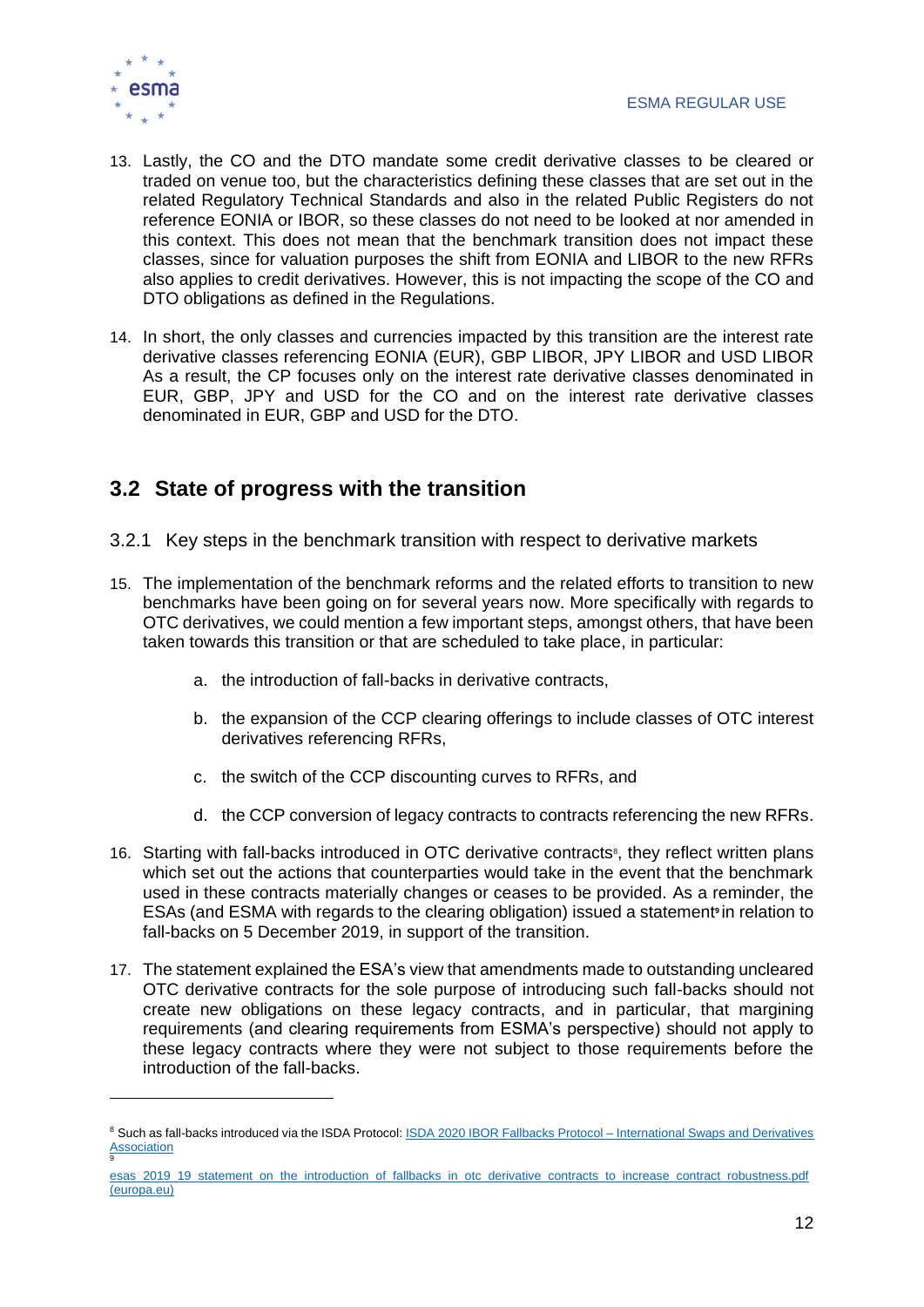

18. This statement echoed the clarifications made by the BCBS and IOSCO in March 2019 that these types of amendments, made for the purpose of the benchmark reforms, were not meant to be subject to the margining requirements:

"The Basel Committee and IOSCO realise that market participants may need to amend derivatives contracts in response to interest rate benchmark reforms. Amendments to legacy derivative contracts pursued solely for the purpose of addressing interest rate benchmark reforms do not require the application of the margin requirements for the purposes of the BCBS/IOSCO framework, although the position may be different under relevant implementing laws."

- 19. In more practical terms, this risk-based supervisory statement helped facilitate the transition and bridge the gap until legal certainty could be ensured with the related amendments to EMIR that have been introduced first via the CCP Recovery and Resolution Regulation and then via the amendments to the Benchmark Regulation.
- 20. The second important step mentioned above is the expansion of CCP clearing offerings to include OTC interest rate derivatives referencing RFRs.
- 21. ESMA has looked into the eligible classes at CCPs that are referencing RFRs, also in comparison to those referencing the benchmarks due to cease and in scope of this paper, i.e. EONIA as well as GBP, JPY and USD LIBOR. To that end, [Table 1](#page-12-0)<sup>10</sup> below provides an overview of what EU and third country (TC) CCPs<sup>11</sup> are currently clearing in terms of derivatives referencing the new RFRs denominated in the G4 currencies (€STR, SOFR, SONIA and TONA).

<span id="page-12-0"></span>**TABLE 1: LIST OF EU AND TC-CCPS OFFERING CLEARING OF DERIVATIVES REFERENCING NEW RISK-FREE RATES IN THE G4 CURRENCIES**

| <b>CCP</b>         | <b>Asset-Class</b>   | <b>Type</b>  | <b>Underlying</b> | <b>Settlement</b><br>currency | <b>Range of</b><br>tenor |  |  |
|--------------------|----------------------|--------------|-------------------|-------------------------------|--------------------------|--|--|
|                    | $EU-CCPs12,13$       |              |                   |                               |                          |  |  |
| BMEC <sup>14</sup> | <b>Interest Rate</b> | <b>Basis</b> | $\epsilon$ STR    | <b>EUR</b>                    | 1D-30Y                   |  |  |
| <b>BMEC</b>        | Interest Rate        | <b>OIS</b>   | $\epsilon$ STR    | <b>EUR</b>                    | 6Y                       |  |  |
| Eurex              | Interest Rate        | <b>Basis</b> | $\epsilon$ STR    | <b>EUR</b>                    | $1D-51Y$                 |  |  |
| Eurex              | <b>Interest Rate</b> | <b>Basis</b> | <b>SOFR</b>       | <b>USD</b>                    | $1D-51Y$                 |  |  |
| Eurex              | Interest Rate        | <b>Basis</b> | <b>SONIA</b>      | <b>GBP</b>                    | 1D-51Y                   |  |  |

<sup>&</sup>lt;sup>10</sup> The table includes information publicly available on the CCPs' websites and those included in the ESMA Public Register for the Clearing Obligation under EMIR.

<sup>12</sup> [https://www.esma.europa.eu/sites/default/files/library/ccps\\_authorised\\_under\\_emir.pdf](https://www.esma.europa.eu/sites/default/files/library/ccps_authorised_under_emir.pdf)

<sup>&</sup>lt;sup>11</sup> The distinction between EU and TC CCPs is based on ESMA's registers of authorised and recognised CCPs.

<sup>13</sup>[https://www.esma.europa.eu/sites/default/files/library/public\\_register\\_for\\_the\\_clearing\\_obligation\\_under\\_emir.pdf](https://www.esma.europa.eu/sites/default/files/library/public_register_for_the_clearing_obligation_under_emir.pdf)

<sup>14</sup> <https://www.bmeclearing.es/ing/Segments/Swaps/Swaps-Products>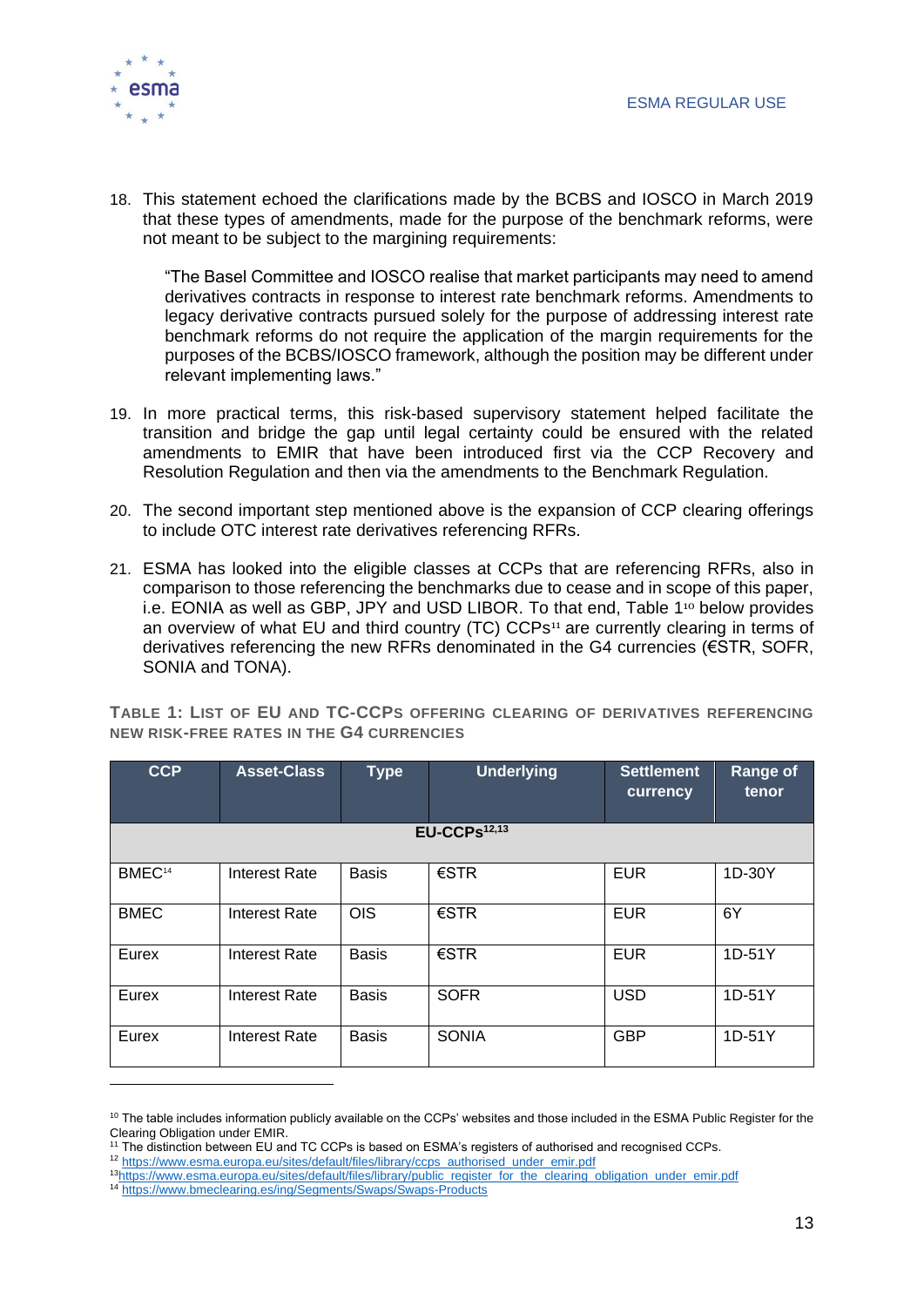

ESMA REGULAR USE

| Eurex                 | <b>Interest Rate</b> | <b>Basis</b> | <b>TONA</b>               | <b>JPY</b> | 1D-51Y      |
|-----------------------|----------------------|--------------|---------------------------|------------|-------------|
| Eurex                 | <b>Interest Rate</b> | <b>OIS</b>   | €STR                      | <b>EUR</b> | $1D-51Y$    |
| Eurex                 | <b>Interest Rate</b> | <b>OIS</b>   | <b>SOFR</b>               | <b>USD</b> | $1D-51Y$    |
| Eurex                 | <b>Interest Rate</b> | <b>OIS</b>   | <b>SONIA</b>              | <b>GBP</b> | $1D-3Y$     |
| Eurex                 | <b>Interest Rate</b> | <b>OIS</b>   | <b>TONA</b>               | <b>JPY</b> | 1D-51Y      |
| KDPW_CCP              | <b>Interest Rate</b> | <b>OIS</b>   | €STR                      | <b>EUR</b> | 1D-30Y      |
|                       |                      |              | TC-CCPs <sup>15</sup>     |            |             |
| CME US <sup>16</sup>  | <b>Interest Rate</b> | <b>Basis</b> | <b>SOFR vs FedFunds</b>   | <b>USD</b> | Up to 51Y   |
| <b>CME US</b>         | <b>Interest Rate</b> | <b>Basis</b> | SOFR vs USD LIBOR         | <b>USD</b> | Up to 51Y   |
| CME US                | <b>Interest Rate</b> | <b>OIS</b>   | <b>SOFR</b>               | <b>USD</b> | Up to 51Y   |
| CME US                | <b>Interest Rate</b> | <b>OIS</b>   | <b>SONIA</b>              | <b>GBP</b> | 30Y         |
| CME US                | <b>Interest Rate</b> | <b>OIS</b>   | <b>TONA</b>               | <b>JPY</b> | 30Y         |
| HKFE <sup>17</sup>    | <b>Interest Rate</b> | <b>Basis</b> | €STR vs EURIBOR           | <b>EUR</b> | Up to 11Y   |
| <b>HKFE</b>           | <b>Interest Rate</b> | <b>Basis</b> | <b>SOFR vs FedFunds</b>   | <b>USD</b> | Up to 11Y   |
| <b>HKFE</b>           | <b>Interest Rate</b> | <b>Basis</b> | <b>SOFR vs LIBOR</b>      | <b>USD</b> | Up to 11Y   |
| <b>HKFE</b>           | <b>Interest Rate</b> | <b>OIS</b>   | €STR                      | <b>EUR</b> | Up to 11Y   |
| <b>HKFE</b>           | <b>Interest Rate</b> | <b>OIS</b>   | <b>SOFR</b>               | <b>USD</b> | Up to 11Y   |
| JSCC <sup>18</sup>    | Interest Rate        | OIS          | <b>TONA</b>               | <b>JPY</b> | <b>NA</b>   |
| LCH Ltd <sup>19</sup> | <b>Interest Rate</b> | <b>Basis</b> | <b>EURIBOR vs €STR</b>    | <b>EUR</b> | Up to 51Y   |
| <b>LCH Ltd</b>        | Interest Rate        | <b>Basis</b> | FedFunds vs SOFR          | <b>USD</b> | Up to $51Y$ |
| <b>LCH Ltd</b>        | <b>Interest Rate</b> | <b>Basis</b> | <b>GBP LIBOR vs SONIA</b> | <b>GBP</b> | Up to $51Y$ |
| <b>LCH Ltd</b>        | <b>Interest Rate</b> | <b>Basis</b> | <b>JPY LIBOR vs TONA</b>  | JPY        | Up to 41Y   |

<sup>15</sup> [https://www.esma.europa.eu/sites/default/files/library/third-country\\_ccps\\_recognised\\_under\\_emir.pdf](https://www.esma.europa.eu/sites/default/files/library/third-country_ccps_recognised_under_emir.pdf)

<sup>16</sup> <https://www.cmegroup.com/trading/interest-rates/cleared-otc.html>

<sup>17</sup> [https://www.hkex.com.hk/Products/OTC-Derivatives/Interest-Rate-Swaps?sc\\_lang=en](https://www.hkex.com.hk/Products/OTC-Derivatives/Interest-Rate-Swaps?sc_lang=en)

<sup>18</sup> <https://www.jpx.co.jp/jscc/en/cash/irs/product.html>

<sup>19</sup> <https://www.lch.com/services/swapclear/what-we-clear>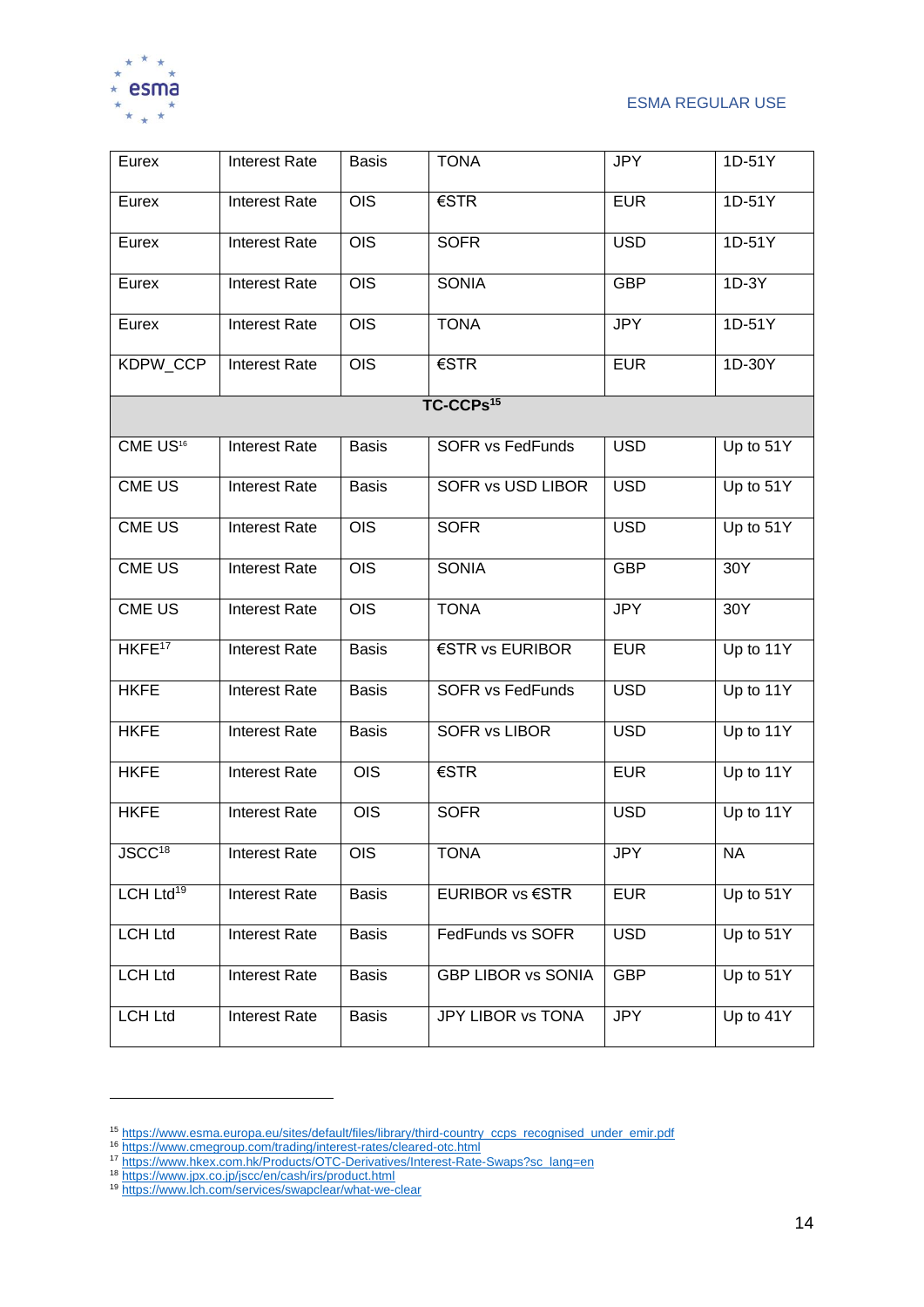

| <b>LCH Ltd</b> | Interest Rate | <b>Basis</b> | <b>USD LIBOR vs SOFR</b> | <b>USD</b> | Up to 51Y |
|----------------|---------------|--------------|--------------------------|------------|-----------|
| <b>LCH Ltd</b> | Interest Rate | OIS          | $\epsilon$ STR           | <b>EUR</b> | Up to 51Y |
| <b>LCH Ltd</b> | Interest Rate | <b>OIS</b>   | <b>SOFR</b>              | <b>USD</b> | Up to 51Y |
| <b>LCH Ltd</b> | Interest Rate | <b>OIS</b>   | <b>SONIA</b>             | <b>GBP</b> | Up to 51Y |
| <b>LCH Ltd</b> | Interest Rate | <b>OIS</b>   | TONA                     | JPY        | Up to 41Y |

Sources: CCPs, ESMA public register for the CO

22. For comparative purposes, a similar analysis has been carried out in relation to those CCPs offering clearing of derivatives referencing EONIA or LIBOR. The results are presented in [Table 2](#page-14-0)<sup>20</sup> below.

<span id="page-14-0"></span>**TABLE 2: LIST OF EU AND TC-CCPS OFFERING CLEARING OF DERIVATIVES REFERENCING EONIA OR LIBOR**

| <b>CCP</b>  | Asset-Class          | <b>Type</b>         | Underlying       | <b>Settlement</b><br>currency | Range of<br>tenor |
|-------------|----------------------|---------------------|------------------|-------------------------------|-------------------|
|             |                      |                     | <b>EU CCPs</b>   |                               |                   |
| <b>BMEC</b> | <b>Interest Rate</b> | <b>OIS</b>          | <b>EONIA</b>     | <b>EUR</b>                    | 1D-30Y            |
| Eurex       | <b>Interest Rate</b> | <b>Basis</b>        | <b>EONIA</b>     | <b>EUR</b>                    | 1D-51Y            |
| Eurex       | <b>Interest Rate</b> | <b>Basis</b>        | <b>GBP LIBOR</b> | <b>GBP</b>                    | 1D-50Y            |
| Eurex       | <b>Interest Rate</b> | <b>Basis</b>        | <b>JPY LIBOR</b> | <b>JPY</b>                    | 2D-30Y            |
| Eurex       | <b>Interest Rate</b> | <b>Basis</b>        | <b>USD LIBOR</b> | <b>USD</b>                    | 1D-50Y            |
| Eurex       | <b>Interest Rate</b> | Fixed- to-<br>Float | <b>GBP LIBOR</b> | <b>GBP</b>                    | 1D-50Y            |
| Eurex       | <b>Interest Rate</b> | Fixed- to-<br>Float | <b>JPY LIBOR</b> | <b>JPY</b>                    | 2D-30Y            |
| Eurex       | <b>Interest Rate</b> | Fixed- to-<br>Float | <b>USD LIBOR</b> | <b>USD</b>                    | 1D-50Y            |
| Eurex       | <b>Interest Rate</b> | <b>FRA</b>          | <b>GBP LIBOR</b> | <b>GBP</b>                    | $1D-3Y$           |
| Eurex       | <b>Interest Rate</b> | <b>FRA</b>          | <b>JPY LIBOR</b> | <b>JPY</b>                    | $1D-3Y$           |

<sup>&</sup>lt;sup>20</sup> The table includes information publicly available on the CCPs' websites and those included in the ESMA Public Register for the Clearing Obligation under EMIR.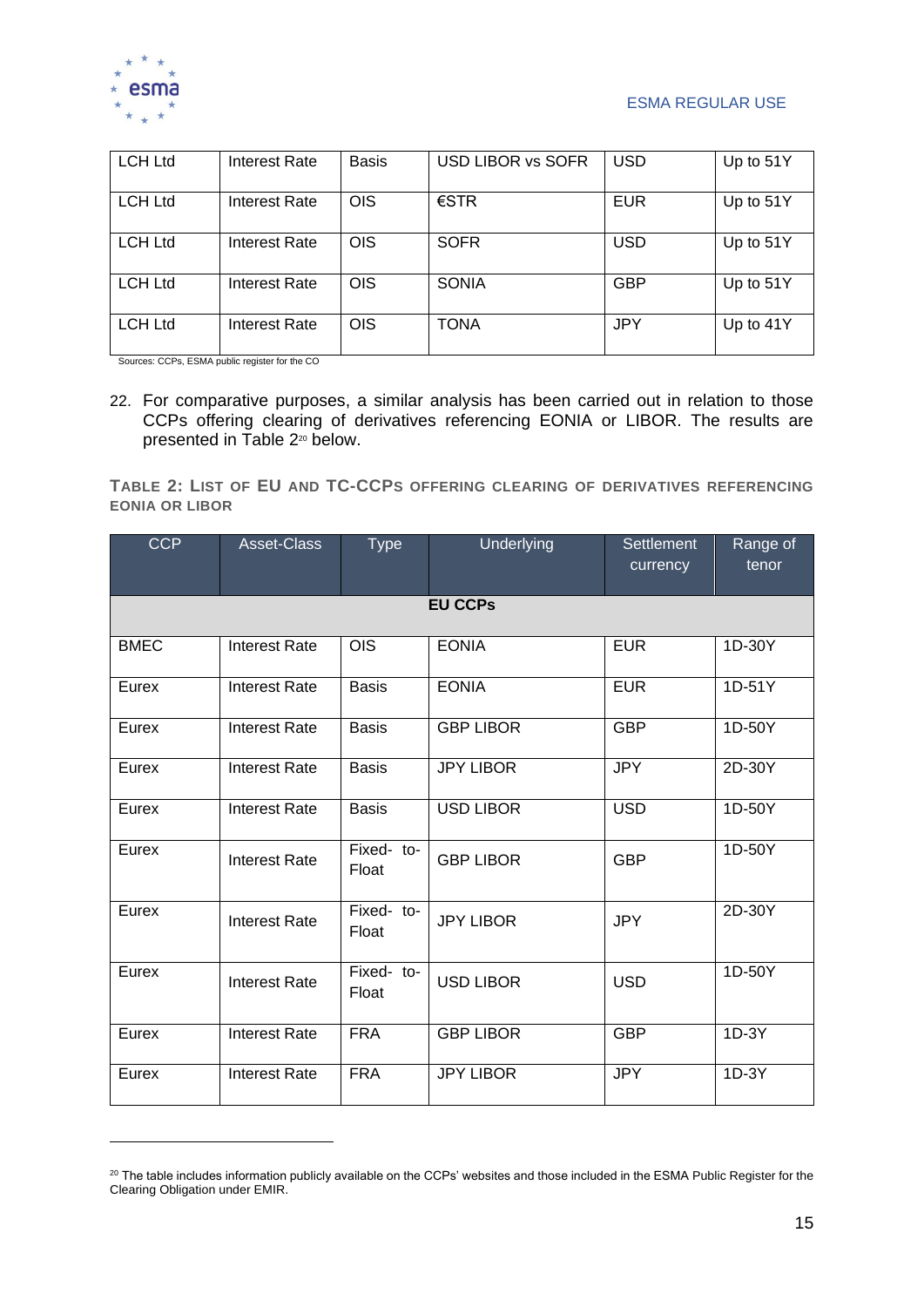

| Eurex          | <b>Interest Rate</b> | <b>FRA</b>         | <b>USD LIBOR</b>                                             | <b>USD</b> | $1D-3Y$   |  |  |  |  |
|----------------|----------------------|--------------------|--------------------------------------------------------------|------------|-----------|--|--|--|--|
| Eurex          | <b>Interest Rate</b> | <b>OIS</b>         | <b>EONIA</b>                                                 | <b>EUR</b> | $1D-3Y$   |  |  |  |  |
| KDPW_CCP       | <b>Interest Rate</b> | <b>OIS</b>         | <b>EONIA</b>                                                 | <b>EUR</b> | 1D-30Y    |  |  |  |  |
|                | <b>TC-CCPs</b>       |                    |                                                              |            |           |  |  |  |  |
| <b>CME US</b>  | <b>Interest Rate</b> | <b>Basis</b>       | 1/3M GBP LIBOR vs<br>3/6M GBP LIBOR                          | <b>GBP</b> | Up to 51Y |  |  |  |  |
| CME US         | <b>Interest Rate</b> | <b>Basis</b>       | 1/3M JPY LIBOR vs<br>3/6M JPY LIBOR                          | <b>JPY</b> | Up to 31Y |  |  |  |  |
| <b>CME US</b>  | <b>Interest Rate</b> | <b>Basis</b>       | <b>JPY LIBOR</b>                                             | <b>JPY</b> | 3D-3Y     |  |  |  |  |
| <b>CME US</b>  | <b>Interest Rate</b> | <b>Basis</b>       | <b>USD LIBOR</b>                                             | <b>USD</b> | 3D-3Y     |  |  |  |  |
| <b>CME US</b>  | <b>Interest Rate</b> | <b>FRA</b>         | <b>GBP LIBOR</b>                                             | <b>GBP</b> | 3D-3Y     |  |  |  |  |
| <b>CME US</b>  | <b>Interest Rate</b> | $\overline{OS}$    | <b>EONIA</b>                                                 | <b>EUR</b> | 30Y       |  |  |  |  |
| <b>JSCC</b>    | <b>Interest Rate</b> | Fixed-to-<br>Float | <b>JPY LIBOR</b>                                             | <b>JPY</b> | <b>NA</b> |  |  |  |  |
| <b>JSCC</b>    | <b>Interest Rate</b> | <b>Basis</b>       | <b>JPY LIBOR</b>                                             | <b>JPY</b> | <b>NA</b> |  |  |  |  |
| <b>JSCC</b>    | <b>Interest Rate</b> | <b>Basis</b>       | <b>LIBOR</b><br><b>JPY</b><br><b>VS</b><br>Z<br><b>TIBOR</b> | <b>JPY</b> | <b>NA</b> |  |  |  |  |
| <b>JSCC</b>    | <b>Interest Rate</b> | <b>Basis</b>       | JPY LIBOR<br>D<br><b>VS</b><br><b>TIBOR</b>                  | <b>JPY</b> | <b>NA</b> |  |  |  |  |
| <b>HKFE</b>    | <b>Interest Rate</b> | <b>Basis</b>       | <b>USD LIBOR</b>                                             | <b>USD</b> | Up to 11Y |  |  |  |  |
| <b>LCH Ltd</b> | Interest Rate        | <b>Basis</b>       | <b>EUR LIBOR</b>                                             | <b>EUR</b> | Up to 51Y |  |  |  |  |
| <b>LCH Ltd</b> | <b>Interest Rate</b> | <b>Basis</b>       | <b>EURIBOR vs EONIA</b>                                      | <b>EUR</b> | Up to 51Y |  |  |  |  |
| <b>LCH Ltd</b> | <b>Interest Rate</b> | <b>Basis</b>       | <b>GBP LIBOR</b>                                             | <b>GBP</b> | Up to 51Y |  |  |  |  |
| <b>LCH Ltd</b> | <b>Interest Rate</b> | <b>Basis</b>       | <b>JPY LIBOR</b>                                             | <b>JPY</b> | Up to 41Y |  |  |  |  |
| <b>LCH Ltd</b> | <b>Interest Rate</b> | <b>Basis</b>       | <b>USD LIBOR</b>                                             | <b>USD</b> | Up to 51Y |  |  |  |  |
| <b>LCH Ltd</b> | <b>Interest Rate</b> | <b>Basis</b>       | <b>LIBOR</b><br><b>USD</b><br><b>VS</b><br>FedFunds          | <b>USD</b> | Up to 51Y |  |  |  |  |
| <b>LCH Ltd</b> | Interest Rate        | <b>FRA</b>         | <b>EUR LIBOR</b>                                             | <b>EUR</b> | Up to 3Y  |  |  |  |  |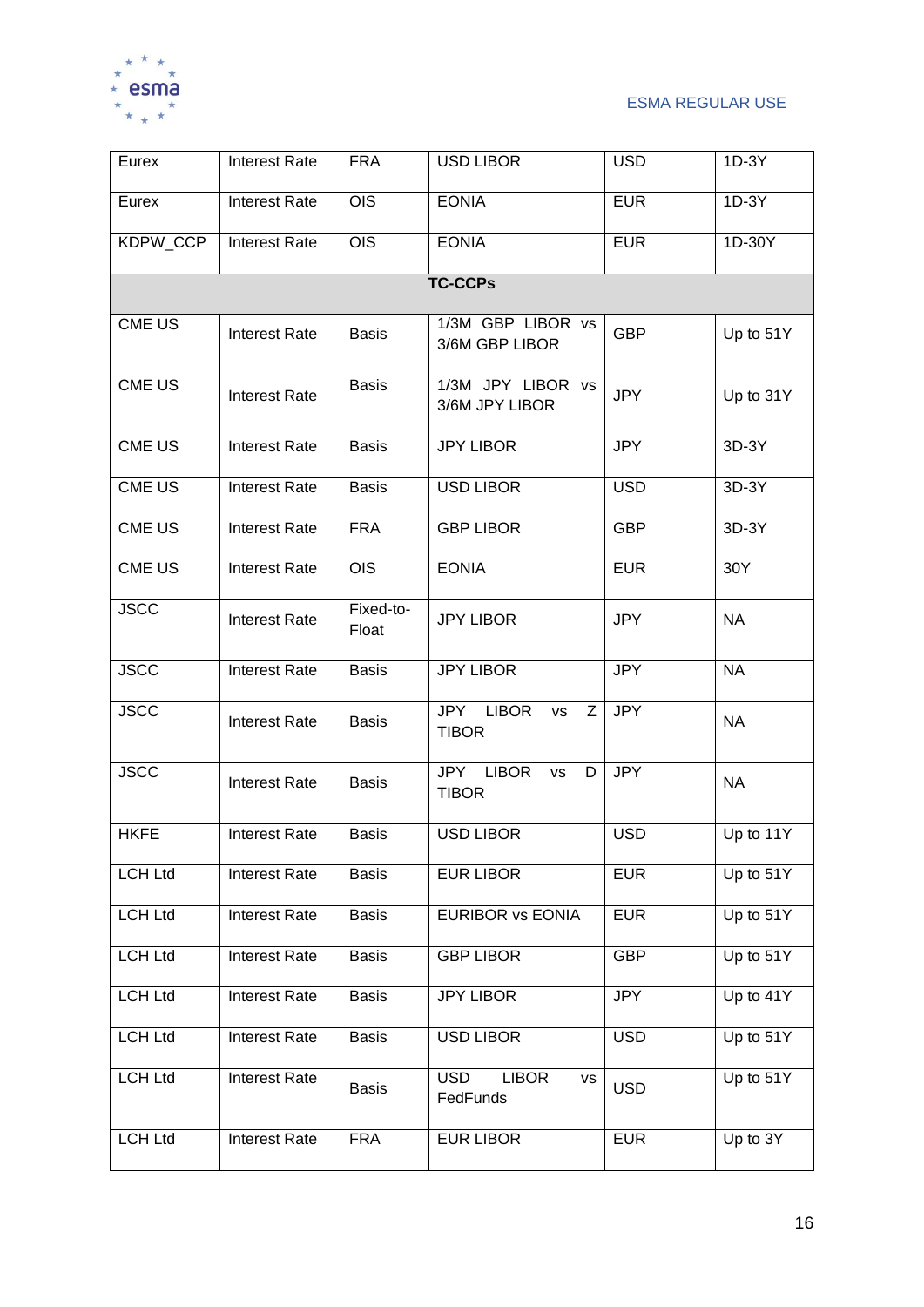

| <b>LCH Ltd</b> | Interest Rate        | <b>FRA</b> | <b>GBP LIBOR</b> | <b>GBP</b> | Up to 3Y  |
|----------------|----------------------|------------|------------------|------------|-----------|
| <b>LCH Ltd</b> | Interest Rate        | <b>FRA</b> | <b>JPY LIBOR</b> | <b>JPY</b> | Up to 3Y  |
| <b>LCH Ltd</b> | Interest Rate        | <b>FRA</b> | <b>USD LIBOR</b> | <b>USD</b> | Up to 3Y  |
| <b>LCH Ltd</b> | Interest Rate        | <b>OIS</b> | <b>EONIA</b>     | <b>EUR</b> | Up to 51Y |
| <b>LCH Ltd</b> | Interest Rate        | <b>OIS</b> | <b>GBP LIBOR</b> | <b>GBP</b> | Up to 51Y |
| <b>LCH Ltd</b> | <b>Interest Rate</b> | <b>OIS</b> | <b>JPY LIBOR</b> | <b>JPY</b> | Up to 51Y |
| <b>LCH Ltd</b> | Interest Rate        | <b>OIS</b> | <b>USD LIBOR</b> | <b>USD</b> | Up to 51Y |

Sources: CCPs, ESMA public register for the CO

- 23. As also made evident by the above tables, the transition away from EONIA and LIBOR to RFRs is not just a simple change of the name of the benchmarks being referenced, they are also used in a different manner. Indeed, where market participants have been trading Fixed-to-Float swaps and Forward Rate Agreements with 1M/3M/6M/12M LIBOR, in other words term rates, with RFRs they are now trading Overnight Index Swaps (OIS) based on compounded RFRs. As tables 1 and 2 indicate, where CCPs were clearing a range of product types referencing LIBOR, they are now only clearing OISs and Basis swaps (basis swaps can be useful derivative contracts to help counterparties with the transition of their portfolios and trading to the new RFRs).
- 24. It follows from Tables 1 and 2 that for each of the OISs referencing one of the 4 RFRs being looked into in this CP (€STR, SOFR, SONIA and TONA) there is at least one EU CCP or more offering clearing of such OIS. Now taking into account both authorised EU CCPs and recognised TC CCPs, this corresponds to at least 4 CCPs offering clearing for each such OIS. In addition, they offer clearing with a relatively large maturity range, with some CCPs offering clearing of trades up to long maturities such as 30Y or 50/51Y.
- 25. The third important step mentioned above has been the CCPs discounting switch to RFRs. Discounting curves are used by CCPs for the pricing and valuation of interest rate derivatives and its collateral (including the price alignment interest calculation for the collateral posted), and thus the discounting switch to RFRs was an important milestone contributing to the development of a liquid market of interest rate derivatives referencing RFRs.
- 26. The discounting switch for EUR denominated cleared interest rate derivatives to €STR took place on 27 July 2020 at several CCPs. Likewise, the discounting switch for USD denominated cleared interest rate derivatives to SOFR took place on 17 October 2020 also at several CCPs. For GBP or JPY denominated cleared interest rate derivatives, discounting was already based on SONIA and TONA, respectively.
- 27. The fourth important step mentioned is the legal trade conversion of legacy contracts to contracts referencing RFRs that has been prepared by some CCPs. The largest part of the cleared market is preparing for a few conversion dates when legacy contracts referencing EONIA (EUR), GBP LIBOR or JPY LIBOR will be converted to contracts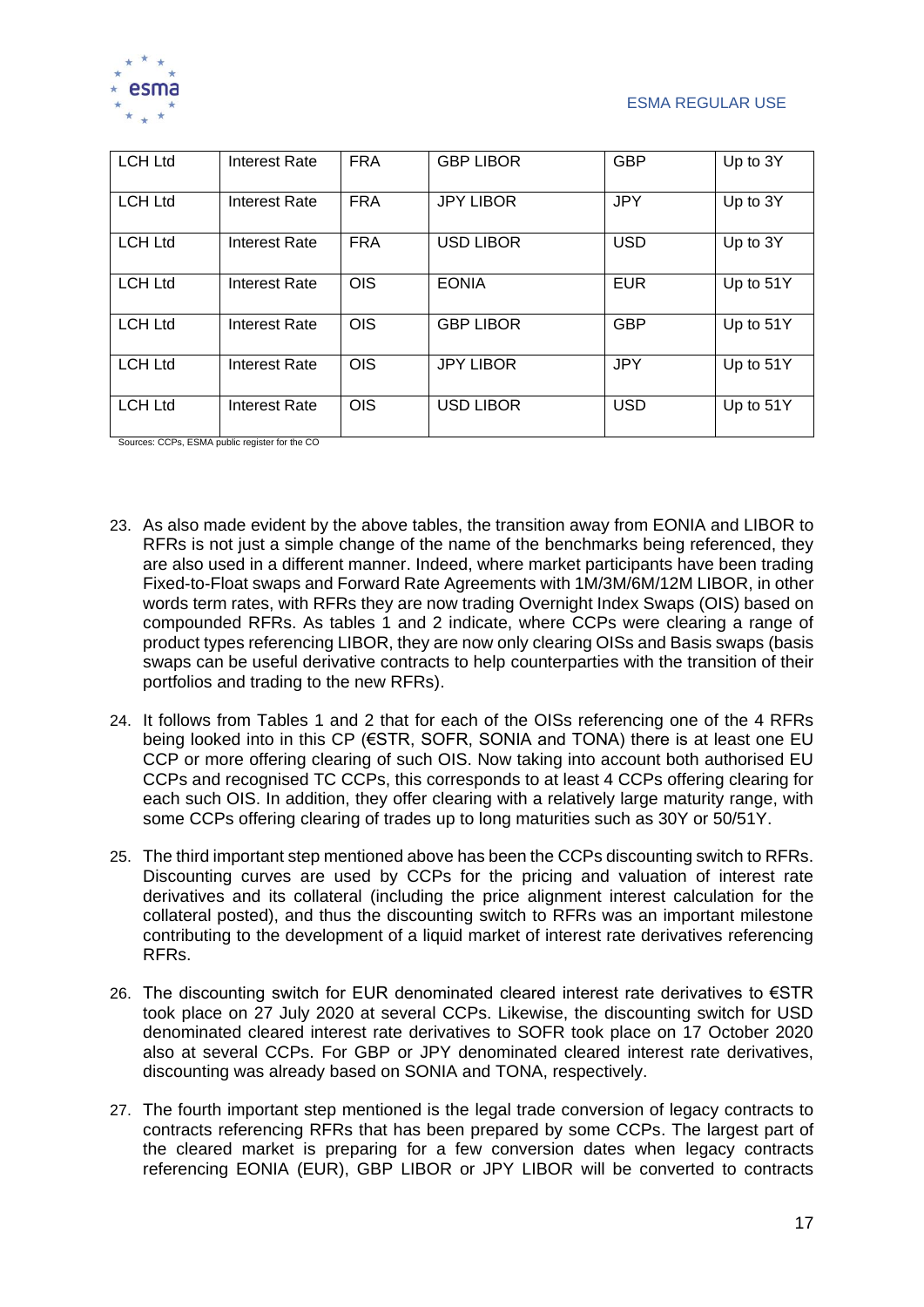

referencing the corresponding RFRs, i.e. €STR, SONIA and TONA respectively, with CCPs also removing these contracts from their lists of clearing eligible contracts. These correspond to:

- a. the weekend of 16 October 2021 for EONIA to €STR,
- b. the weekend of 4 December 2021 for JPY LIBOR to TONA, and
- c. the weekend of 18 December 2021 for GBP LIBOR to SONIA.
- 28. No date has been communicated so far for USD LIBOR. For EONIA (EUR), GBP LIBOR and JPY LIBOR it is expected that after the conversion dates in Q4 2021 any liquidity with regards to classes referencing these benchmarks would sharply decrease, and hence that some or most of the liquidity, depending on the currency and the available benchmarks then, will have switched to the products referencing RFRs.
- 29. Indeed, at this stage it is not always clear where the bulk of the liquidity may shift to for certain currencies. This is mainly due to the fact that certain alternative rates, in particular term rates, in addition to the RFRs, are also being considered. For each benchmark due to cease there is thus not necessarily just one possible single successor rate that would be an RFR. The situation is quite different across the four currencies looked into the CP:
	- a. Regarding EUR, as previously mentioned, EURIBOR stays, so €STR is more an immediate replacement of EONIA. This replacement is even more facilitated since the conversion from EONIA to €STR is now fixed, and one could even argue that at this stage they both represent the same liquidity pool. In short, for EUR the situation is relatively clear as one overnight rate replaces another. Beyond that, at this stage it remains to be seen whether compounded €STR will develop for EUR in a similar fashion as SONIA for GBP, but this is not expected in the short term.
	- b. Regarding GBP, (compounded) SONIA appears to have developed as the new market standard, alternative term rates have remained so far marginal, and the Bank of England has communicated that such alternative term rates should only be used for limited cases (e.g. trade finance). And thus, for now it is reasonable to consider that most of the liquidity will shift from GBP LIBOR to SONIA by the end of the year.
	- c. With respect to USD, the situation is quite different. Indeed, (compounded) SOFR still only represents a fraction of the overall USD interest rate derivative activity, while a number of initiatives are being discussed with respect to a range of term rate proposals. None of these term rates are offered for clearing at the time of drafting this CP, so they are not in scope of this analysis. They are however mentioned here to explain that there are still a number of market changes or regulatory choices to be monitored over the coming months to understand where the liquidity might migrate to when market participants move away from USD LIBOR.
	- d. With respect to JPY, there is also a need to continue monitoring upcoming market changes or regulatory choices over the coming months. On the one hand, the legal trade conversion for JPY LIBOR derivative trades is scheduled to switch to TONA derivatives, which will thus migrate an important part of the outstanding JPY risk to derivatives referencing this RFR. On the other hand, there are still a number of discussions ongoing to know which successor benchmark or benchmarks (for financial contracts as a whole, not just specific to derivatives) will be adopted (whether TONA, TIBOR or else) and thus for the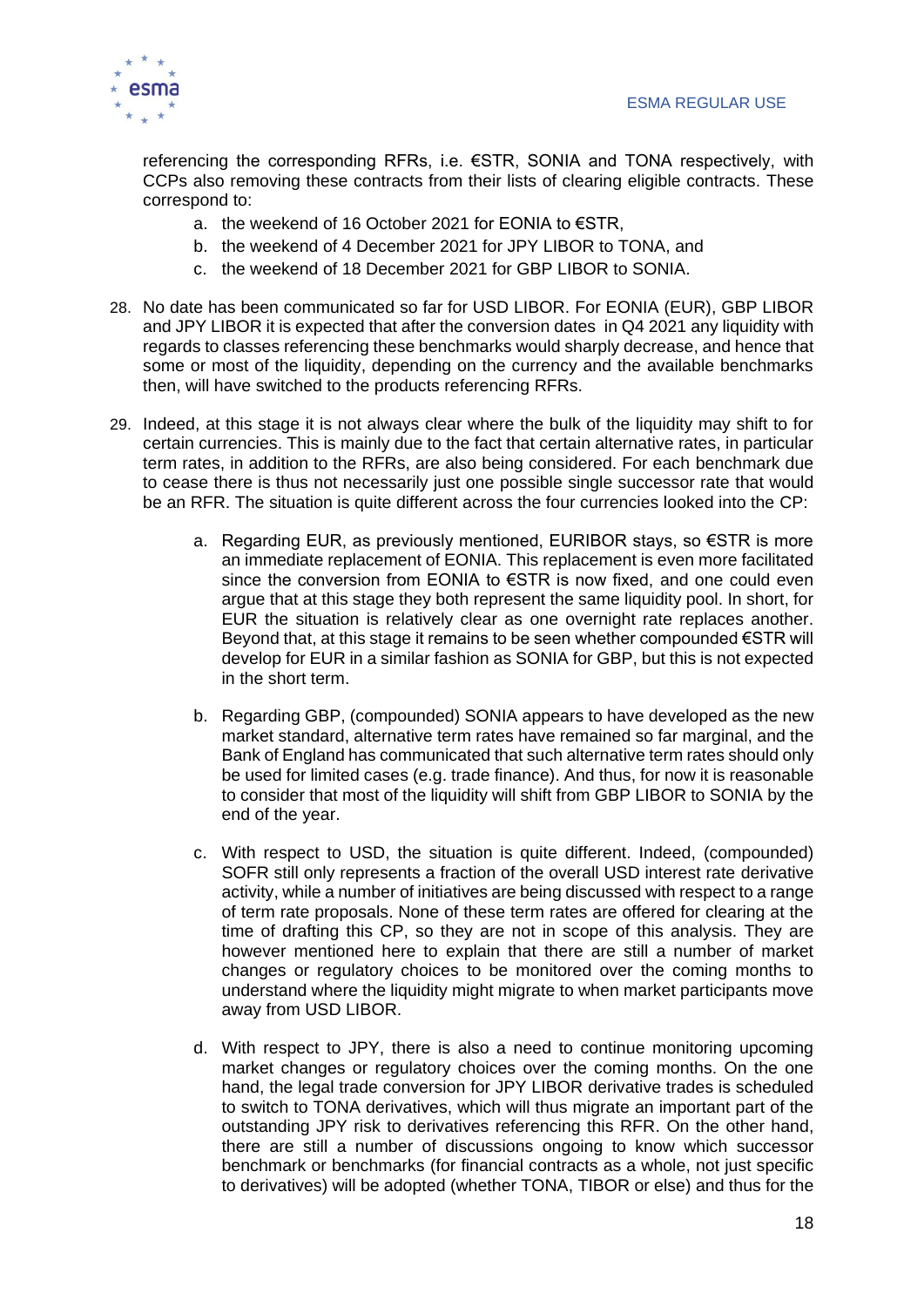

time being the level of trading and clearing in derivatives referencing TONA remains relatively small.

- 30. In order to better understand these disparate situations between these four currencies and their impact on the revision of the CO and the DTO in the EU, the next section looks into some data analysis conducted by ESMA.
- <span id="page-18-0"></span>3.2.2 Analysis of the transition in OTC interest rate derivatives denominated in the G4 currencies
- 31. With a view to understanding how markets are adapting to the new RFRs, ESMA has also carried out a data analysis (its methodology is explained in section 8.3) aiming at providing an overview of the current market landscape. These results are mostly based on EMIR TR data.
- <span id="page-18-1"></span>3.2.2.1 General
- 32. The data analysis looked at various indicators such as the notional outstanding volumes for each of the new RFR taking as reference dates January and April 2021. More in detail, as observed in [Figure 1](#page-18-2) below, SONIA remains the most advanced benchmark attracting more liquidity than any other RFR, although volumes seem to have slightly dropped over the observation period in absolute terms.



<span id="page-18-2"></span>**FIGURE 1: NOTIONAL OUTSTANDING (JANUARY AND APRIL 2021) - PER RFR**

33. Similar conclusions can be drawn when observing the notional outstanding (as of 16 April 2021) displayed per execution date and covering the January 2020-March 2021 period.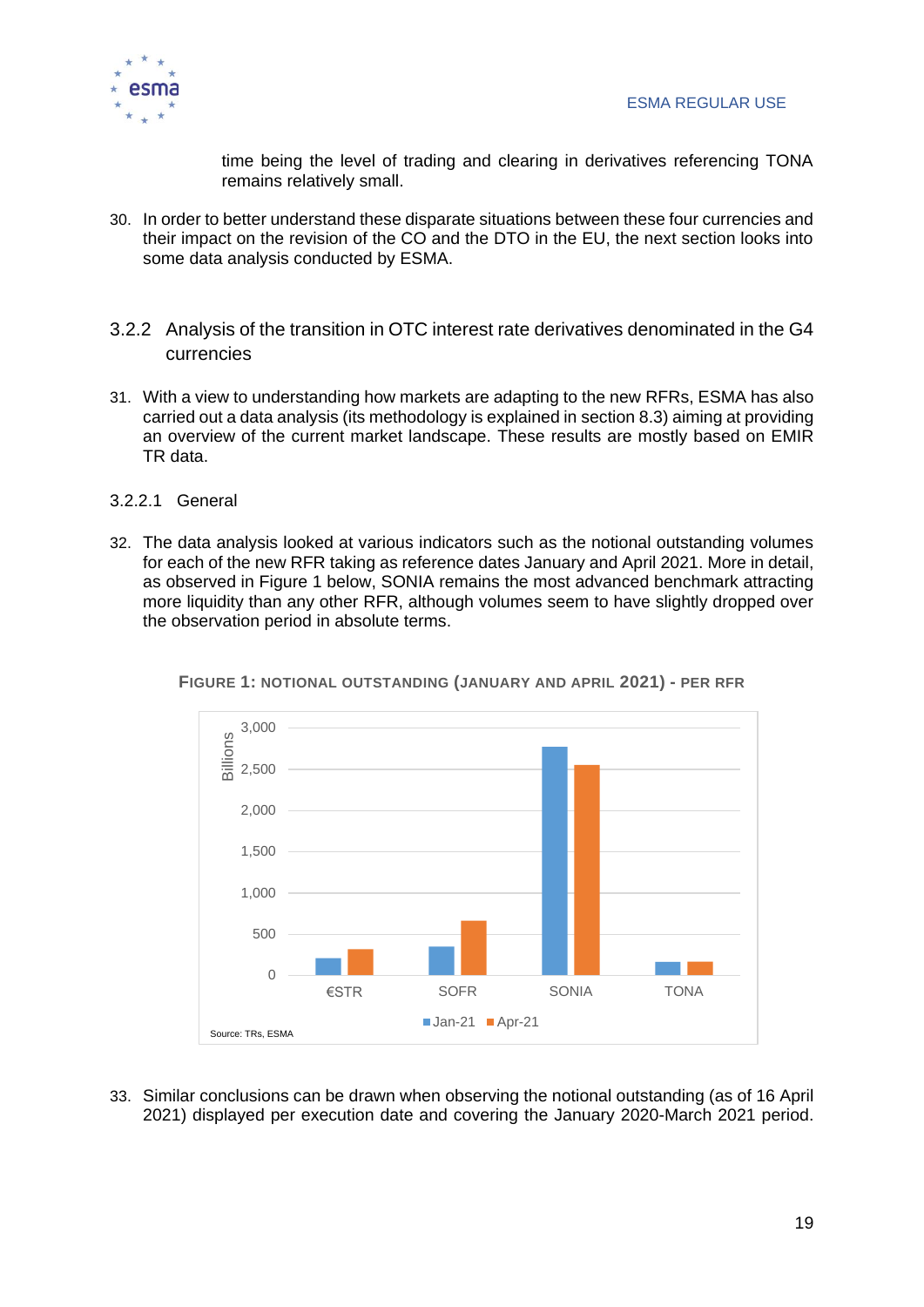

From that perspective, SONIA remains indeed the most active market followed by SOFR, €STR and TONA. This is shown in [Figure 2](#page-19-0)<sup>21</sup> below.

<span id="page-19-0"></span>



34. In addition, looking at the venue of execution, it is clear that most trading activity in interest rate derivatives referencing RFR in terms of notional outstanding is executed OTC (about 85% in both January and April 2021, see [Figure 3\)](#page-20-0). Out of the activity of EU counterparties (i.e. those entities subject to EMIR reporting) only a small, but increasing notional outstanding is executed on venue. Moreover, there is significant trading activity by EU counterparties in contracts referencing RFRs on UK trading venues, while noting that the share of UK trading venues slightly decreased from January to April 2021. The latter covers in particular the trading activity in contracts referencing (compounded) SONIA, which being currently outside a trading obligation in the EU and in the UK can be freely traded on any trading venue.

<sup>&</sup>lt;sup>21</sup> Figure 2 does not provide for April 2021 data as the data extraction was performed on 16 April and therefore it was decided not include April data to keep a high-level of comparability between the different months. The series shows the outstanding contracts as of 16 April 2021 plotted per execution date. It shall be noted that the series may have a survival bias: the more the execution dates are distant from the reference date (16 April), the higher the possibility that some contracts have matured in the meantime and do not appear in the series.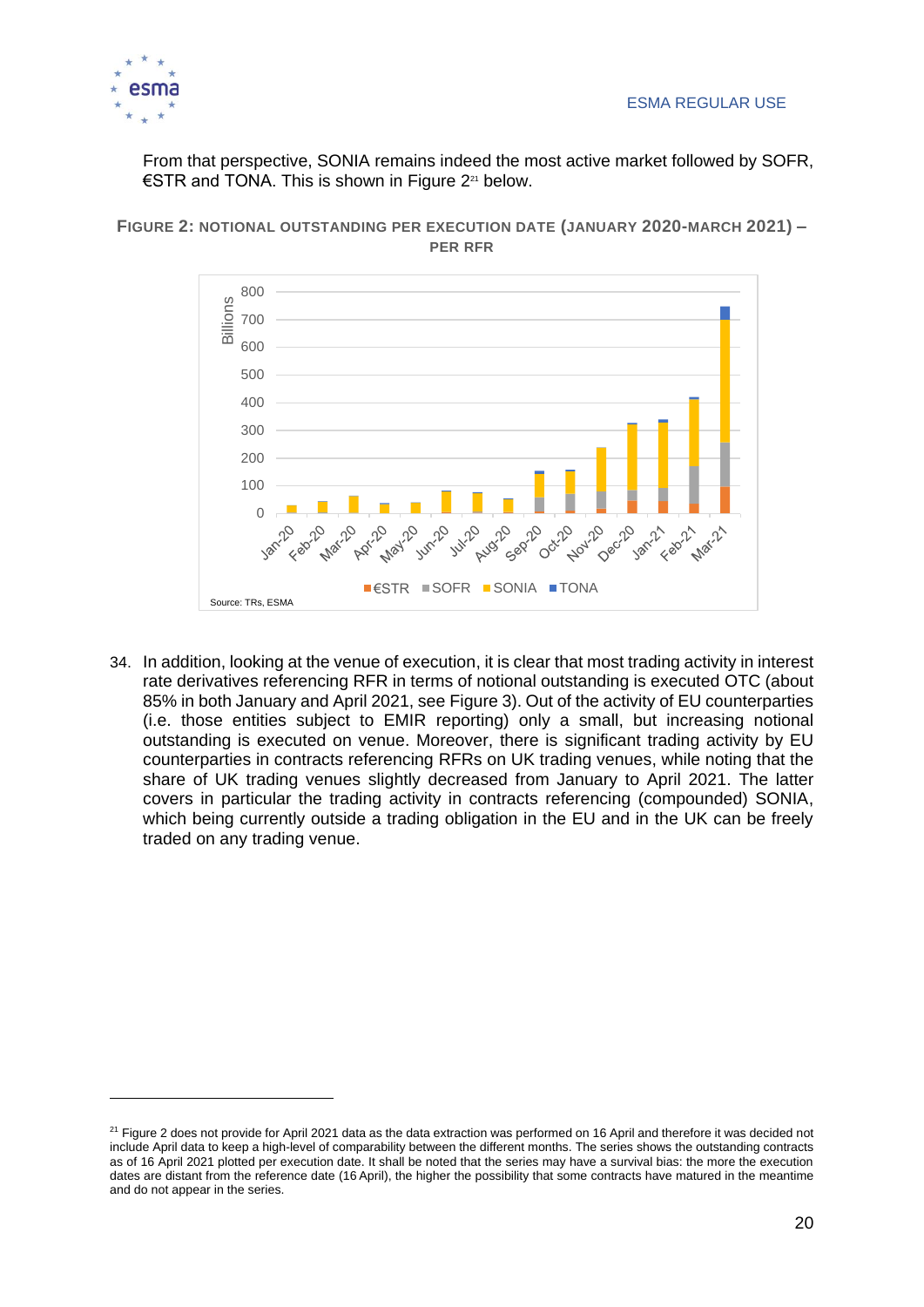



#### <span id="page-20-0"></span>**FIGURE 3: NOTIONAL OUTSTANDING (JANUARY AND APRIL 2021) - EXECUTION VENUE**

35. ESMA also analysed the cleared volumes in January and April 2021 on the basis of data reported by CCPs and the analysis has led to similar results. In fact, although volumes in both €STR and SOFR have increased over the observed period, SONIA remains the most cleared benchmark. [Figure 4](#page-20-1) below confirms that the transition from the GBP LIBOR to the new GBP RFR is at a far more advanced stage compared to the other RFRs.

<span id="page-20-1"></span>

**FIGURE 4: CLEARED VOLUMES (JANUARY AND APRIL 2021) - PER RFR**

36. With respect to the clearing rates (the percentages of cleared volumes over the total notional traded, cleared and uncleared), [Figure 5](#page-21-1) below shows that between 80% and 100% of notional in SOFR, SONIA and TONA is currently cleared. A lower share of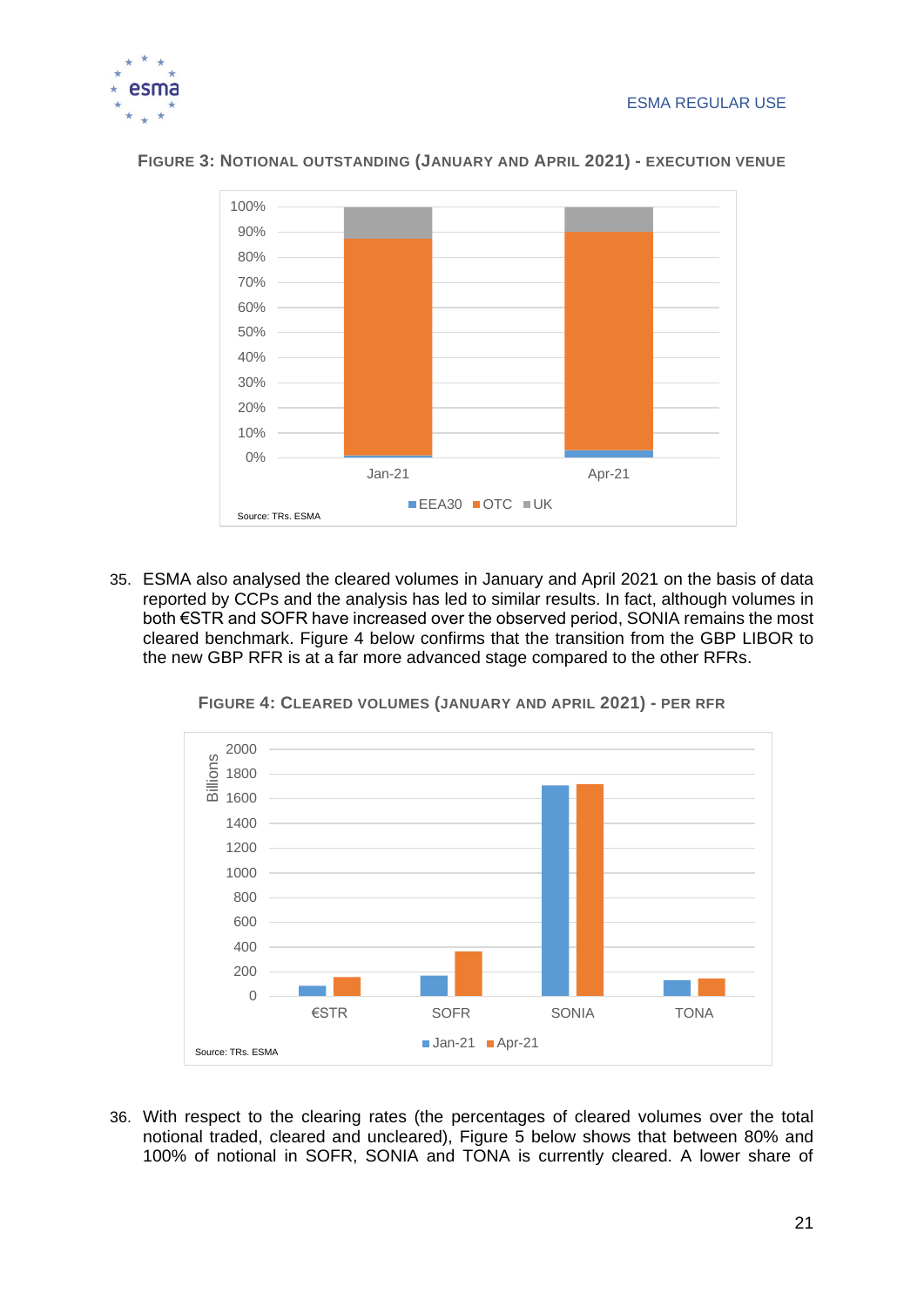

notional is cleared for €STR, though the clearing rate increased from around 58% January to 70% in April.



<span id="page-21-1"></span>**FIGURE 5: SHARE OF CLEARED VOLUMES (JANUARY AND APRIL 2021) - PER RFR**

### <span id="page-21-0"></span>3.2.2.2 EUR

37. Regarding EUR, the activity in contracts referencing €STR is still significantly lower than in contracts referencing the other two benchmarks, EONIA and EURIBOR. [Figure 6](#page-22-0) and [Figure 7](#page-22-1) provide a comparison of the activity of contracts referencing EONIA, €STR and EURIBOR. [Figure 8](#page-23-1) shows the distribution in  $\epsilon$ STR by different bucket of tenors with a strong predominance of the 0-2Y maturities.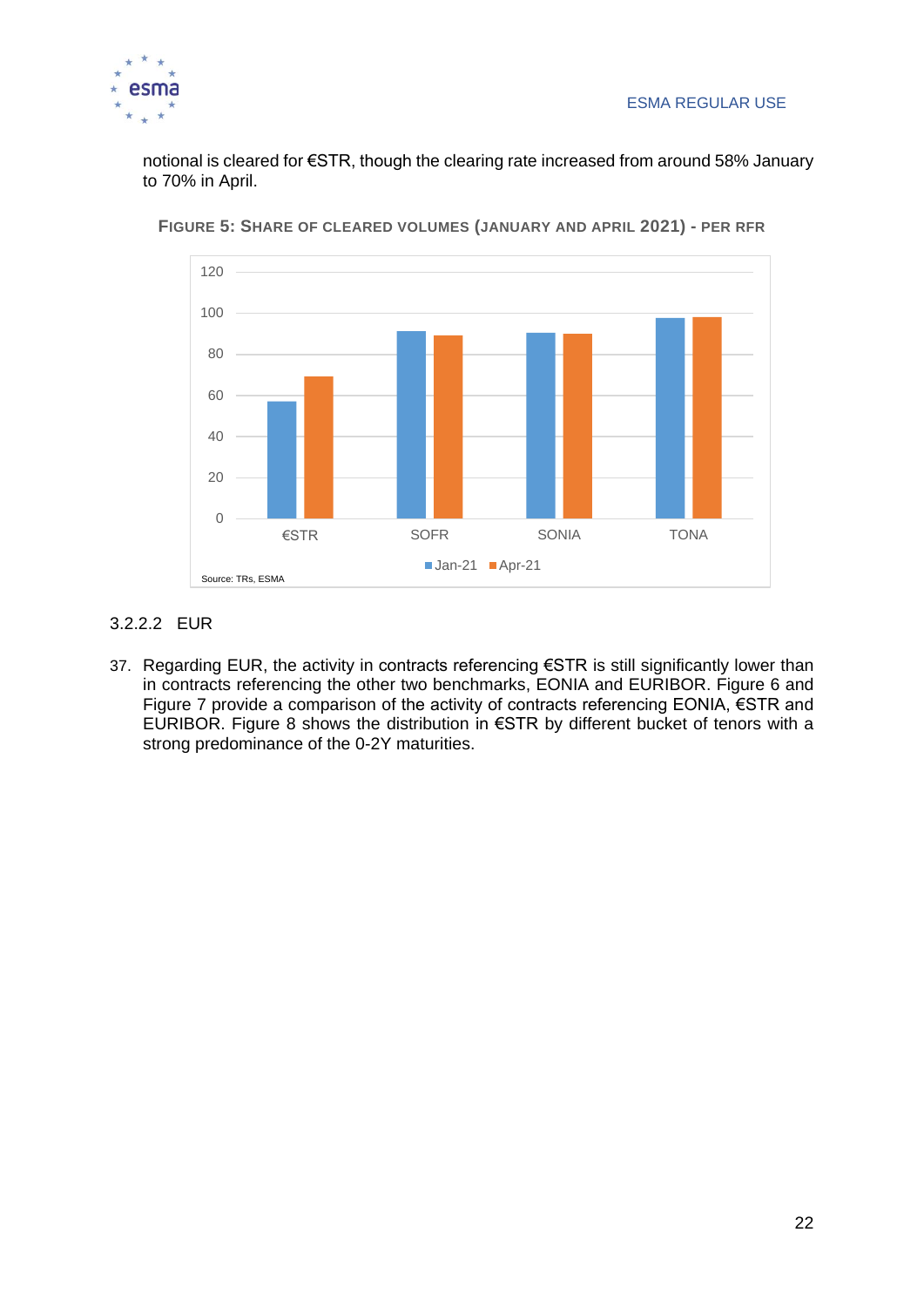



### <span id="page-22-0"></span>**FIGURE 6: ACTIVITY ON CONTRACTS REFERENCING EONIA VS €STR VS EURIBOR (JANUARY AND APRIL 2021) - IN NOTIONAL AMOUNT**

### <span id="page-22-1"></span>**FIGURE 7: AGGREGATED ACTIVITY ON CONTRACTS REFERENCING EONIA VS €STR VS EURIBOR (JANUARY AND APRIL 2021) IN PERCENTAGE**

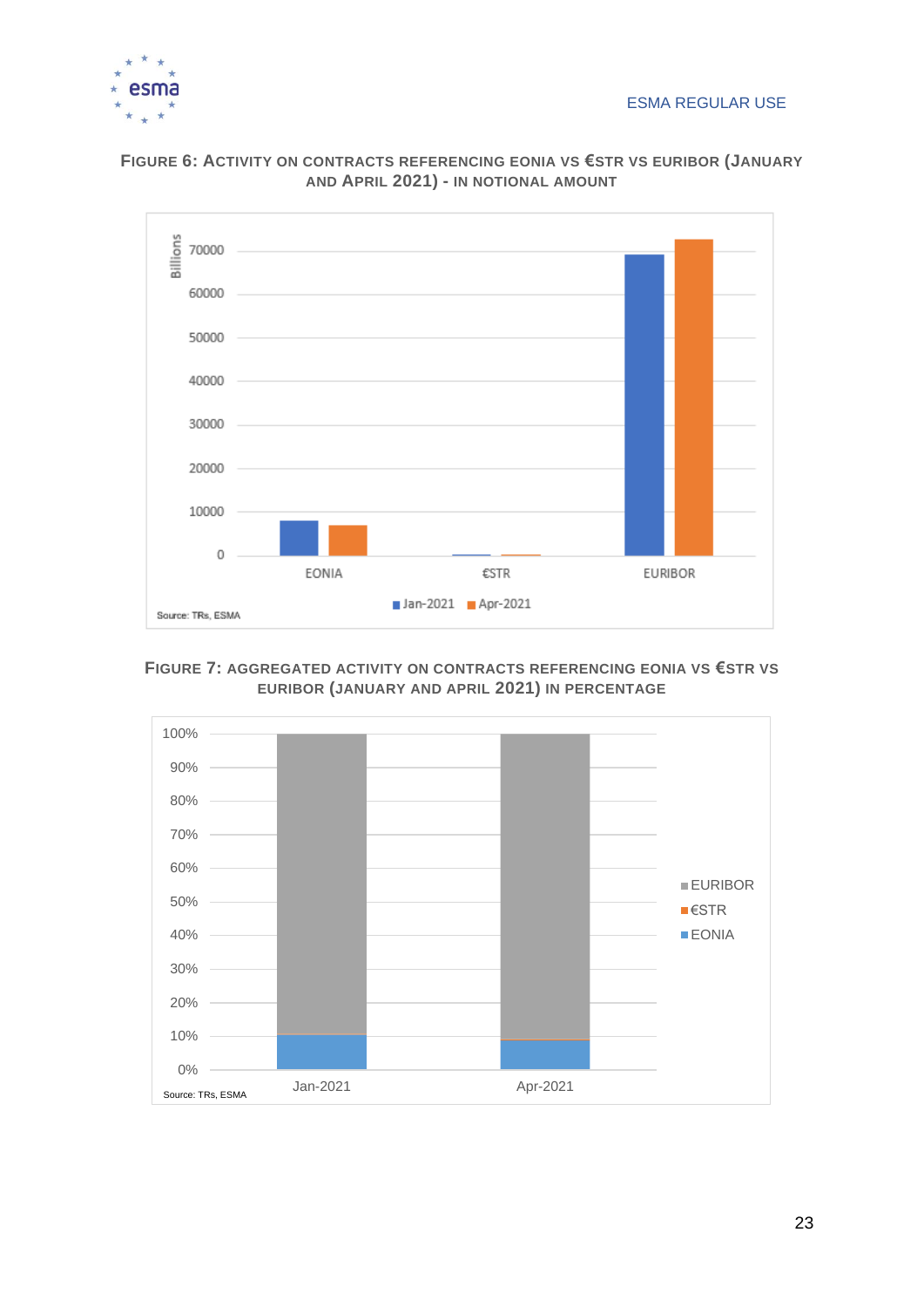

<span id="page-23-1"></span>

**FIGURE 8: €STR, DISTRIBUTION PER BUCKET OF TENORS**

### <span id="page-23-0"></span>3.2.2.3 GBP

38. Regarding more specifically GBP, SONIA appears to gradually replace GBP LIBOR as the reference index for GBP denominated OTC interest rate derivatives. Trades in SONIA account now for a large share of the volume in total GBP denominated OTC interest rate derivatives (i.e. LIBOR and SONIA) (see [Figure 9](#page-23-2) and [Figure 10](#page-24-1) below) and with liquidity across the entire maturity curve, including up to 50Y (see [Figure 11\)](#page-24-2).

<span id="page-23-2"></span>

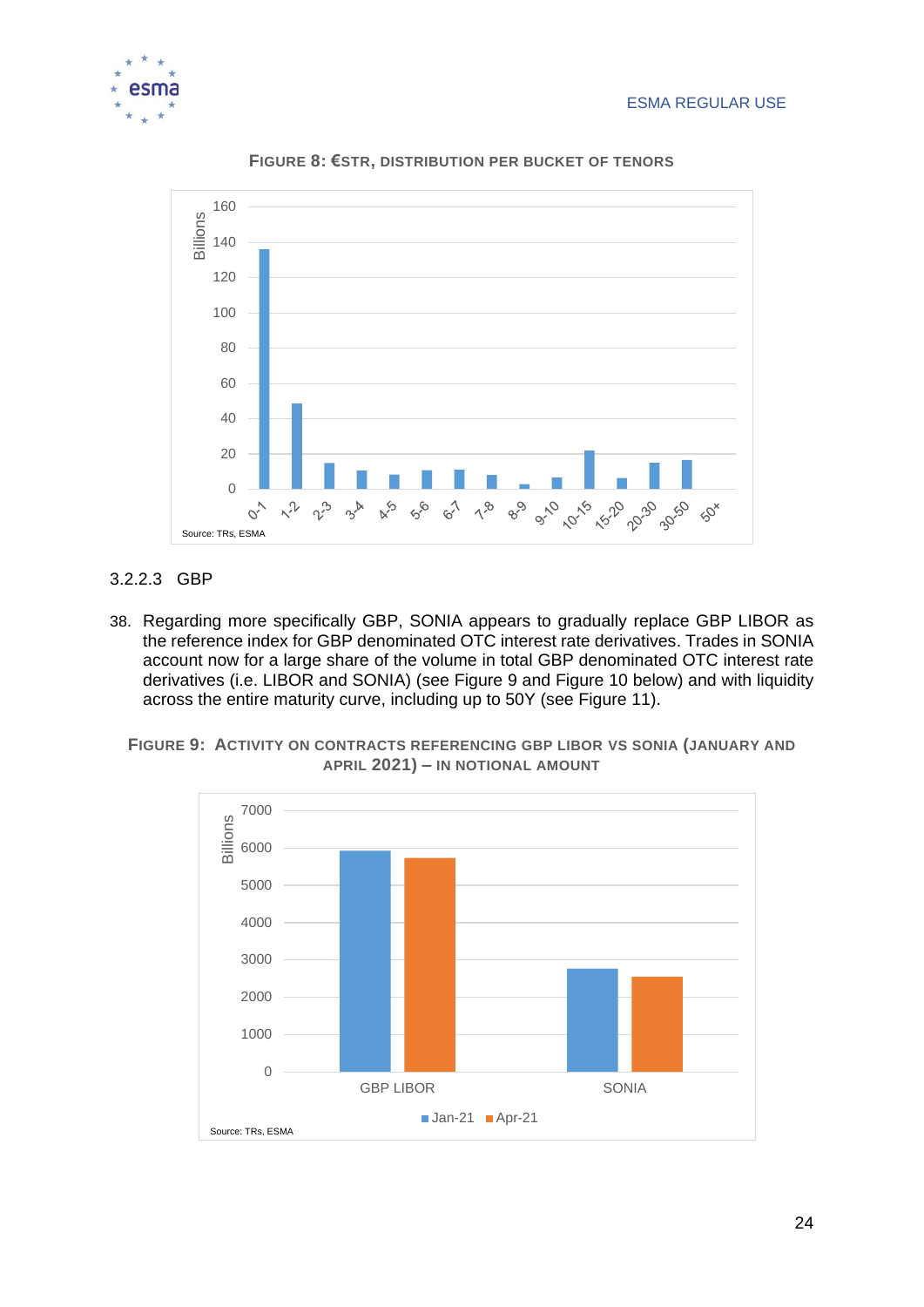



#### <span id="page-24-1"></span>**FIGURE 10: AGGREGATED ACTIVITY ON CONTRACTS REFERENCING GBP LIBOR VS SONIA (JANUARY AND APRIL 2021) IN PERCENTAGE**

**FIGURE 11: SONIA, DISTRIBUTION PER BUCKET OF TENORS**

<span id="page-24-2"></span>

### <span id="page-24-0"></span>3.2.2.4 JPY

39. The transition to RFR for JPY is the least advanced compared to the other major currencies discussed in the CP. JPY LIBOR is due to cease at the end of the year, but it remains uncertain which index will be used instead since, TONA, the JPY RFR, does not seem to attract much liquidity so far as shown both in [Figure 12](#page-25-0) and [Figure 13.](#page-25-1)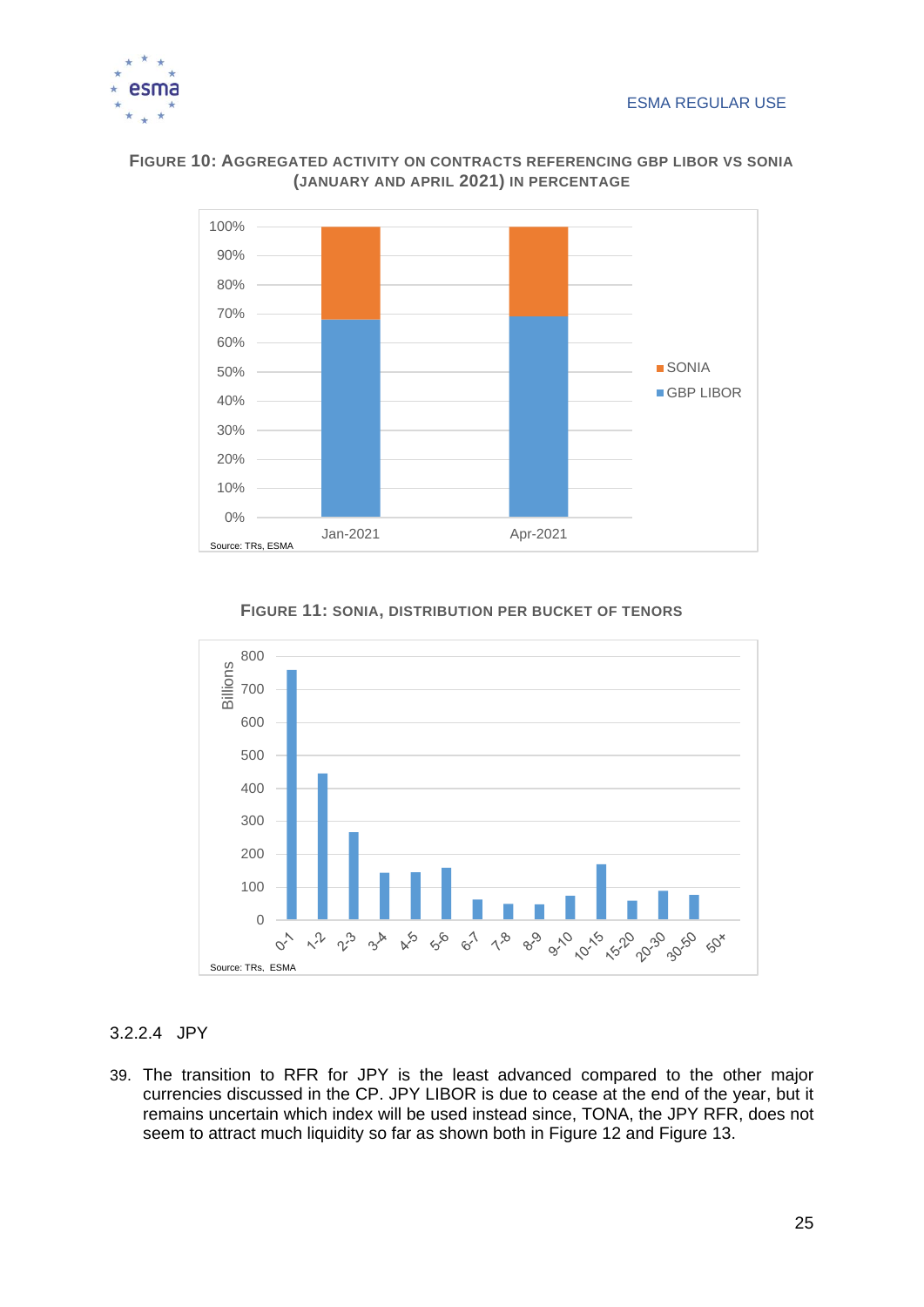



#### <span id="page-25-0"></span>**FIGURE 12: ACTIVITY ON CONTRACTS REFERENCING JPY LIBOR VS TONA (JANUARY AND APRIL 2021) – IN NOTIONAL AMOUNT**

<span id="page-25-1"></span>**FIGURE 13: AGGREGATED ACTIVITY ON CONTRACTS REFERENCING JPY LIBOR VS TONA (JANUARY AND APRIL 2021) IN PERCENTAGE**



40. The slow transition from JPY LIBOR to TONA emerges also when looking at the maturity of the contracts referencing the new JPY RFR. Most of the activity is in contracts up to 2Y with almost no activity for long maturity tenors.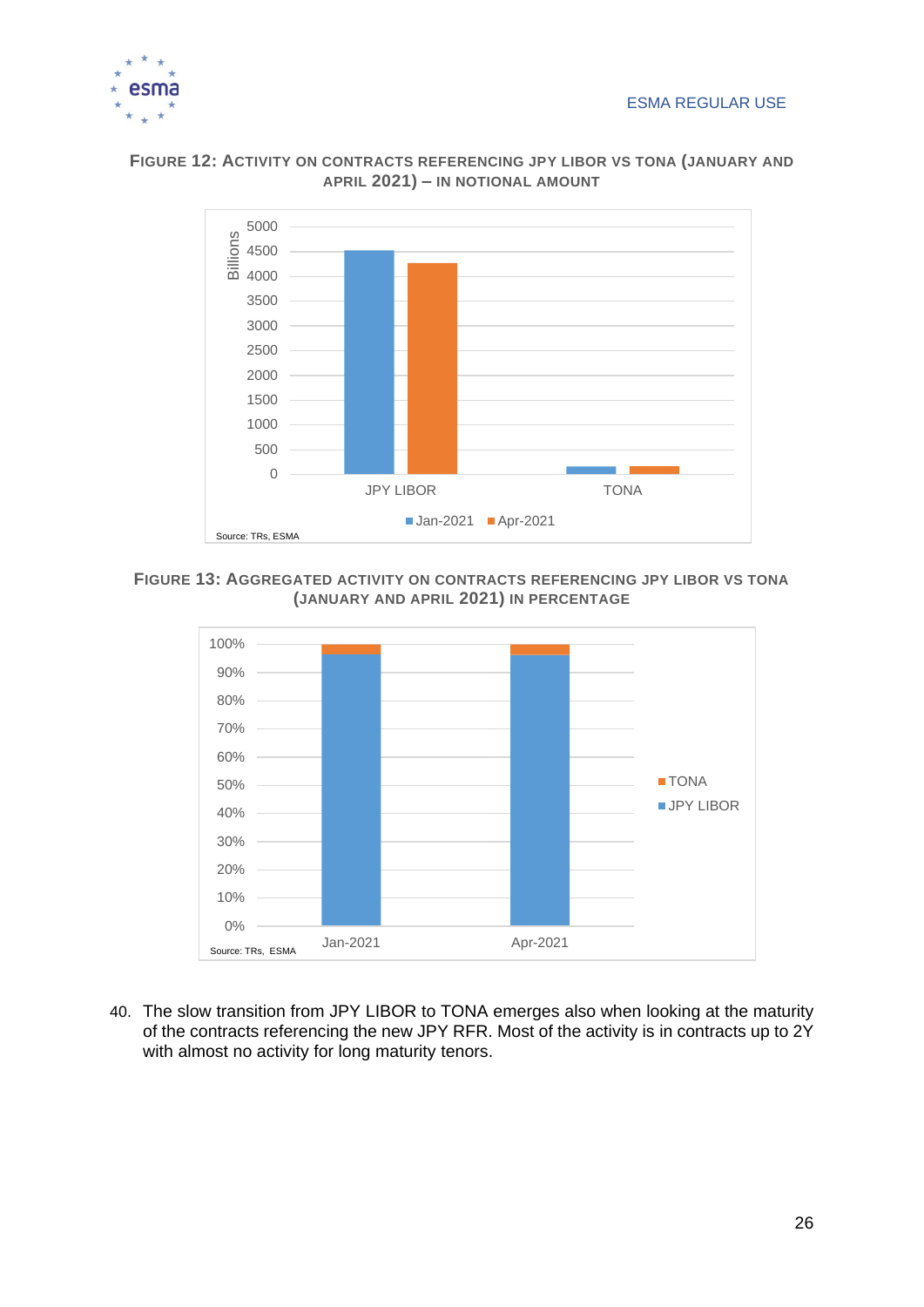



**FIGURE 14: TONA, DISTRIBUTION PER BUCKET OF TENORS**

### <span id="page-26-0"></span>3.2.2.5 USD

41. Activity in SOFR remains rather limited especially when compared to USD LIBOR. To that end, [Figure 15](#page-26-1) and [Figure 16](#page-27-0) provide an overview of the current situation whereas [Figure](#page-27-1)  [17](#page-27-1) shows the SOFR distribution across the curve with very limited activity over 20Y.

<span id="page-26-1"></span>**FIGURE 15: ACTIVITY ON CONTRACTS REFERENCING USD LIBOR VS SOFR (JANUARY AND APRIL 2021) – IN NOTIONAL AMOUNT**

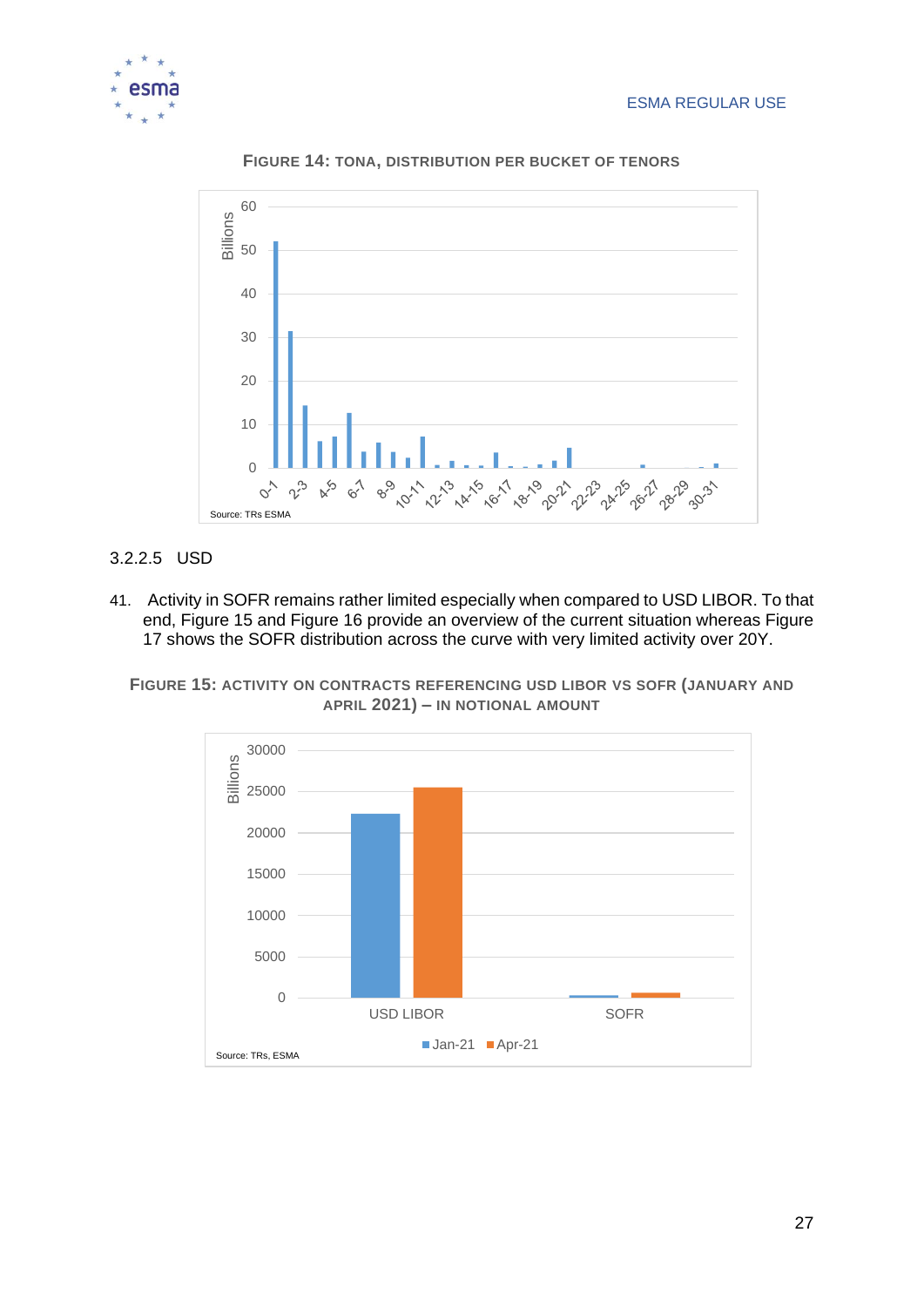



#### <span id="page-27-0"></span>**FIGURE 16: AGGREGATED ACTIVITY ON CONTRACTS REFERENCING USD LIBOR VS SOFR (JANUARY AND APRIL 2021) IN PERCENTAGE**

### **FIGURE 17: SOFR, DISTRIBUTION PER BUCKET OF TENORS**

<span id="page-27-1"></span>

**Question 2: Are there any other aspects of the transition that need to be taken into account? Please share any data that would help qualify further the progress with the transition or any other aspects that you think should be considered.**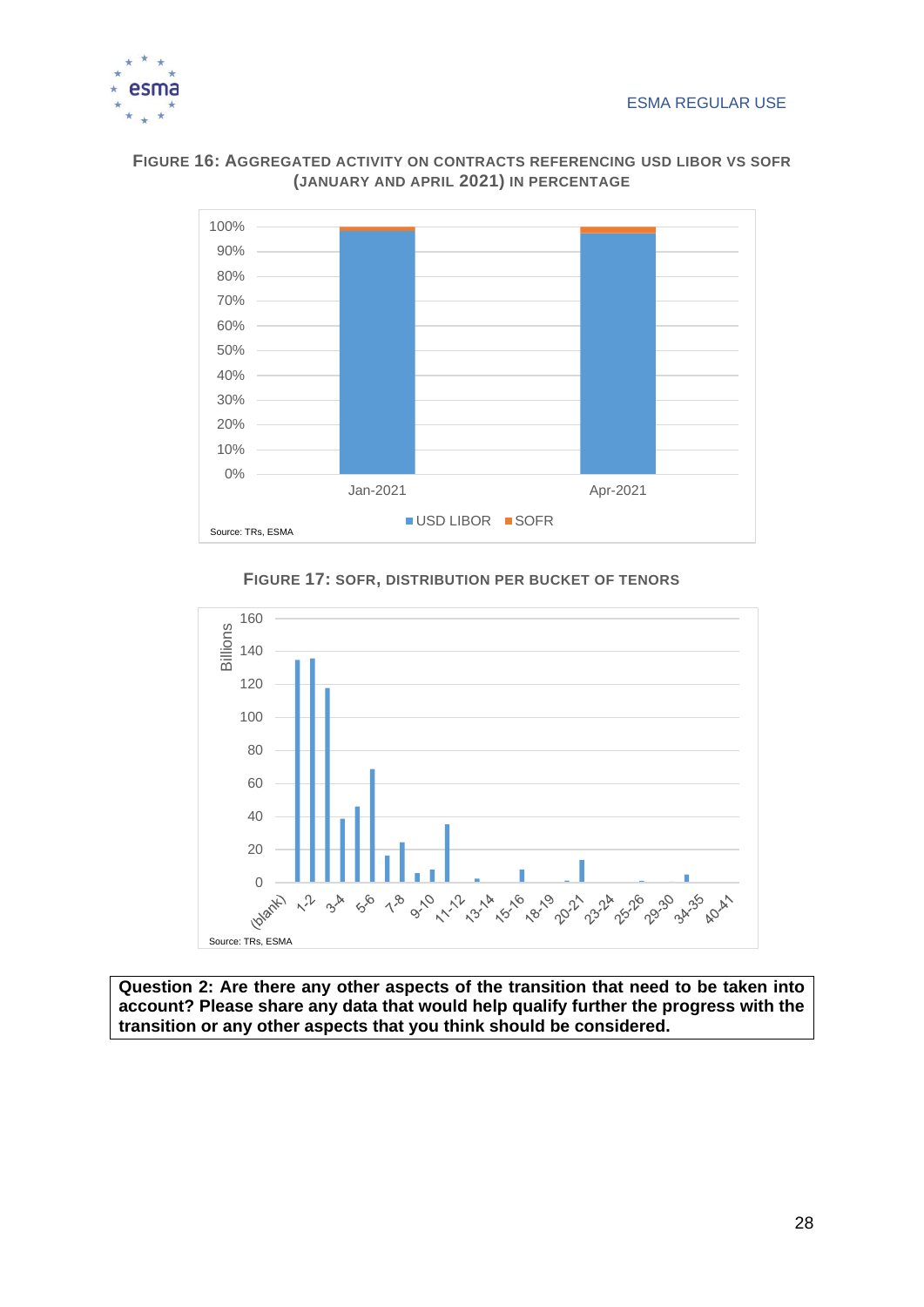

# <span id="page-28-0"></span>**4 General approach**

- 42. As detailed in the previous section, the benchmark transition drives a number of changes in the trading and clearing activity of interest rate derivatives, in particular with respect to the actual classes of derivatives being traded or cleared. These structural changes have originated a few years back (including regulatory changes, the design and the roll-out of new RFRs, etc.) and the transition will continue beyond the end of this year.
- 43. There are various aspects that can influence how changes will continue beyond the end of the year. For instance, if compounded RFRs have emerged as the norm for certain currencies, once a growing number of counterparties have adapted their trading strategies to trade primarily OISs in one currency, this might trigger requests to harmonise this approach with other currencies, which could push compounded RFRs volumes to go up in other currencies. Also, some benchmarks may grow in importance or new benchmarks might be developed to address some specific needs and thus the trading activity would also change as a result. Likewise, some counterparties may also decide to use other types of financial instruments than OTC interest rate derivatives to cover some of their trading and hedging needs.
- 44. Nevertheless, the 2021 year-end is certainly one of the most important deadlines for this transition as new interest rate derivative trades are no longer expected to reference EONIA or LIBOR beyond that date and with the CCP legal trade conversions scheduled to take place in Q4. This marks an important shift in where the liquidity will be in OTC interest rate derivatives denominated in EUR, GBP, JPY and USD and hence clearly impacts the CO and the DTO.
- 45. This review of the CO and the DTO is not the standard case of analysing whether a new product is fit for the CO and/or the DTO. Indeed, this exercise is about accompanying a transition where the products are broadly similar but with different benchmarks.
- 46. With this in mind, ESMA's approach is thus to consider both the CO and the DTO at the same time in this CP. ESMA is of the view that this approach would benefit stakeholders as this market change is driven by the benchmark transition rather than the usual market developments that can lead to new products. The OTC interest rate derivative markets will be different after this transition and it thus appears reasonable to consider the changes to two of its key components at the same time, the clearing and trading aspects, and the corresponding obligations.
- 47. Secondly, although the transition is still ongoing and as seen above the volume for certain classes referencing some of the RFRs is still relatively low for certain currencies or maturities, taking into account the time it takes to develop new RTSs and then for these RTSs to enter into force as Commission Delegated Regulations, now would be a good time to start this process in view of the upcoming timelines.
- 48. The CP thus covers both aspects, the CO and the DTO in the following sections, as well as the corresponding RTSs in the Annex. Following the public consultation, ESMA will analyse the responses, and by then there will also be more clarity on how the interest rate derivative markets are continuing to adapt across the four currencies in scope.
- 49. By the time of the final report, targeted for this Autumn, ESMA's plan is to finalise the amendments to the classes of derivatives in scope of the CO RTS and the DTO RTS and submit them to the Commission. However, depending on ESMA's analysis and taking into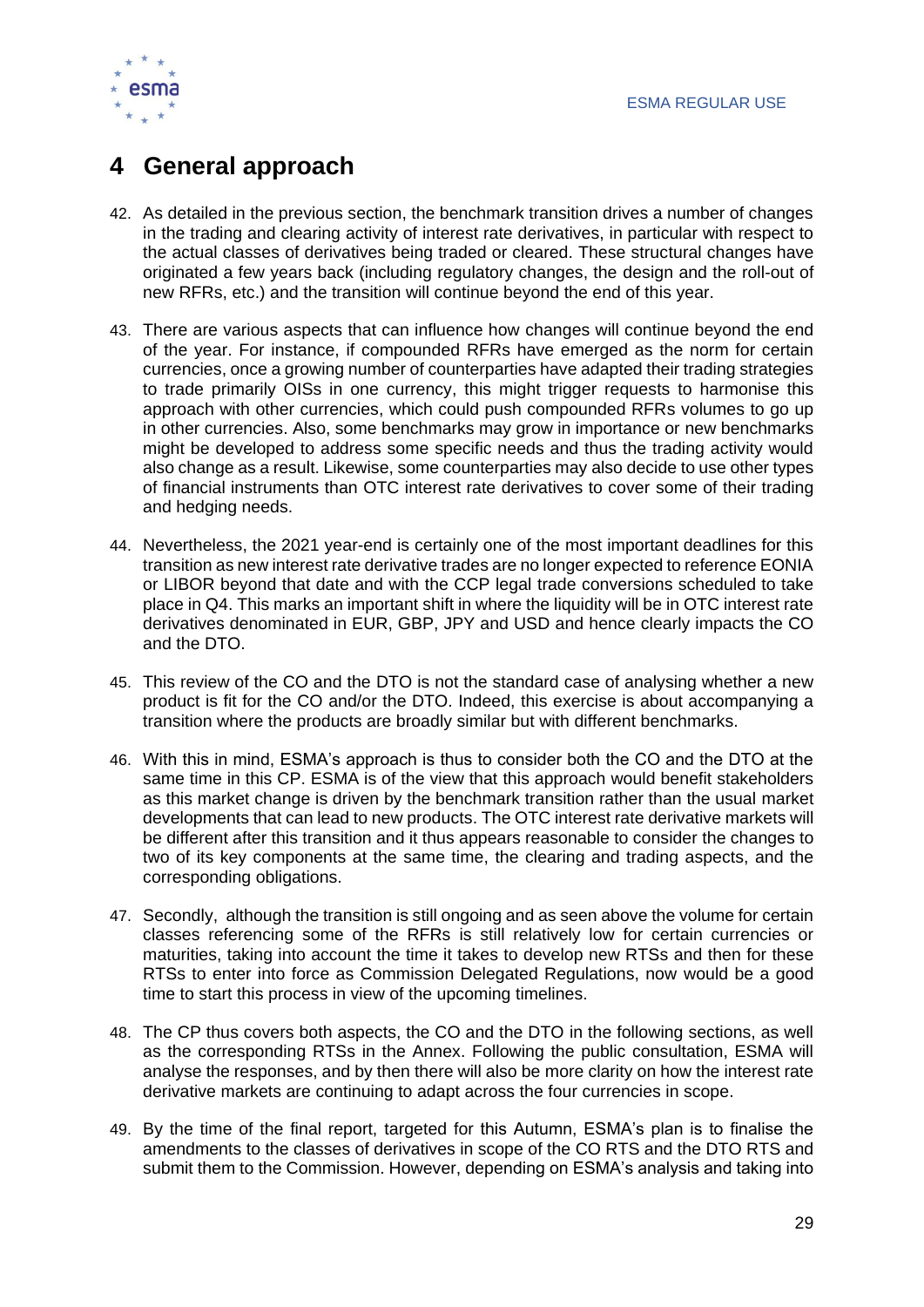

account the feedback from the consultation, ESMA would still have the flexibility to proceed with the two RTSs distinctly if need be.

- 50. Furthermore, as mentioned above, changes related to this transition will continue to take place beyond the end of the year, which means that after the RTS proposed in this consultation are finalised and submitted later this year, ESMA will continue to monitor the classes of OTC interest rate derivatives being traded and cleared and may need to review further the scopes of the CO and the DTO.
- 51. Lastly, ESMA has also discussed this initiative with a number of authorities from third countries that are responsible for the clearing or trading mandates in their jurisdiction, in order to facilitate international convergence to the extent possible. ESMA will continue to engage with them and will monitor the possible changes also introduced in these other jurisdictions as the benchmark transition and the structural changes described in the consultation paper also have an international dimension.

**Question 3: Are there any other aspects that you think that ESMA should take into account or that might justify a different approach?**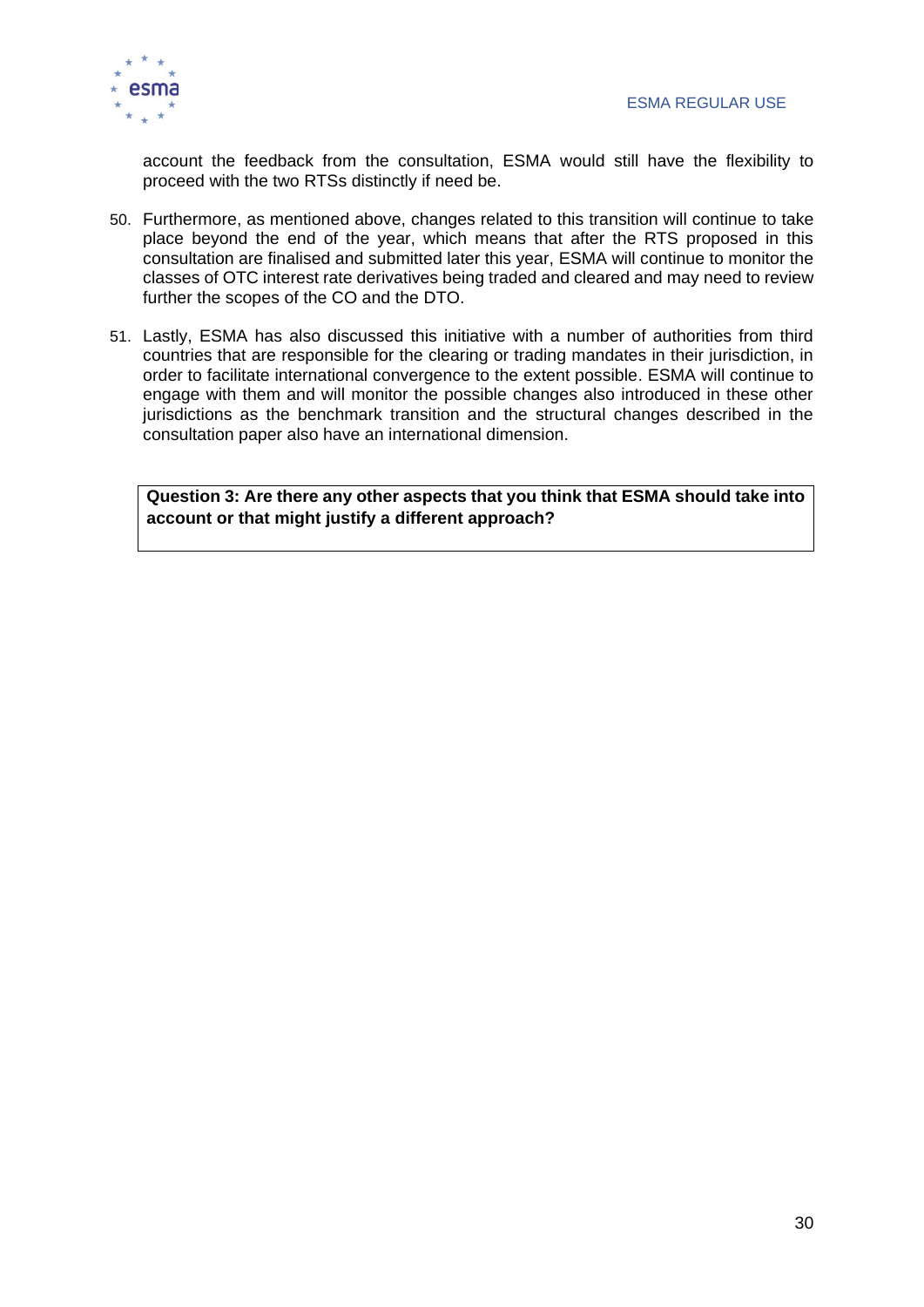

# <span id="page-30-0"></span>**5 Clearing obligation**

### <span id="page-30-1"></span>**5.1 Legal framework**

- 52. EMIR introduces the obligation to clear certain classes of OTC derivatives in CCPs that have been authorised (for European CCPs) or recognised (for third-country CCPs) under the EMIR framework. Ensuring that the clearing obligation reduces systemic risk requires a process of identification of classes of derivatives that should be subject to mandatory clearing.
- 53. EMIR foresees two possible processes for the identification of the relevant classes of OTC derivatives:
	- a. The "bottom-up" approach described in EMIR Article 5(2), according to which the determination of the classes to be subject to the clearing obligation will be done based on the classes which are already cleared by authorised or recognised CCPs.
	- b. the "top-down" approach described in EMIR Article 5(3), according to which ESMA will on its own initiative identify classes which should be subject to the clearing obligation but for which no CCP has yet received authorisation.
- 54. Following the first CCP (re)authorisations under EMIR, ESMA conducted the clearing obligation procedure a few times following the bottom-up approach of Article 5(2) of EMIR. This work led to the publication of several consultation papers and final reports, and eventually to the publication of 3 Commission Delegated Regulations on the clearing obligation, mandating a number of classes of OTC interest rate derivatives denominated in EUR, GBP, JPY, NOK, PLN, SEK and USD as well as classes of OTC index credit derivatives denominated in EUR. The list of CCPs that have been authorised to clear OTC derivatives, the classes that they are authorised to clear as well as the classes subject to the clearing obligation are available in the public register published on ESMA's website.
- 55. This CP is based once again on the bottom-up approach, i.e. on what the CCPs are authorised to clear. However, since the entry into force of EMIR Refit, the frontloading requirement has been removed, such that this time the clearing obligation procedure only needs to specify the classes and the relevant timelines and not the minimum remaining maturities defining the frontloading requirement. More specifically, in accordance with the clearing obligation procedure and the Commission mandate shown in Annex I, ESMA shall develop and submit to the European Commission for endorsement draft technical standards specifying:
	- a. the class (or classes) of OTC derivatives that should be subject to the clearing obligation referred to in Article 4; and
	- b. the date or dates from which the clearing obligation takes effect, including any phase in and the categories of counterparties to which the obligation applies.
- 56. Furthermore, in accordance with Article 5(4) of EMIR, with the overarching aim of reducing systemic risk, the draft RTS for the part referred to in Article 5(2)(a) of EMIR (i.e. the specification of the class of OTC derivatives that should be subject to the clearing obligation) shall take into consideration the following criteria:
	- a. the degree of standardisation of the contractual terms and operational processes of the relevant class of OTC derivatives;
	- b. the volume and liquidity of the relevant class of OTC derivatives; and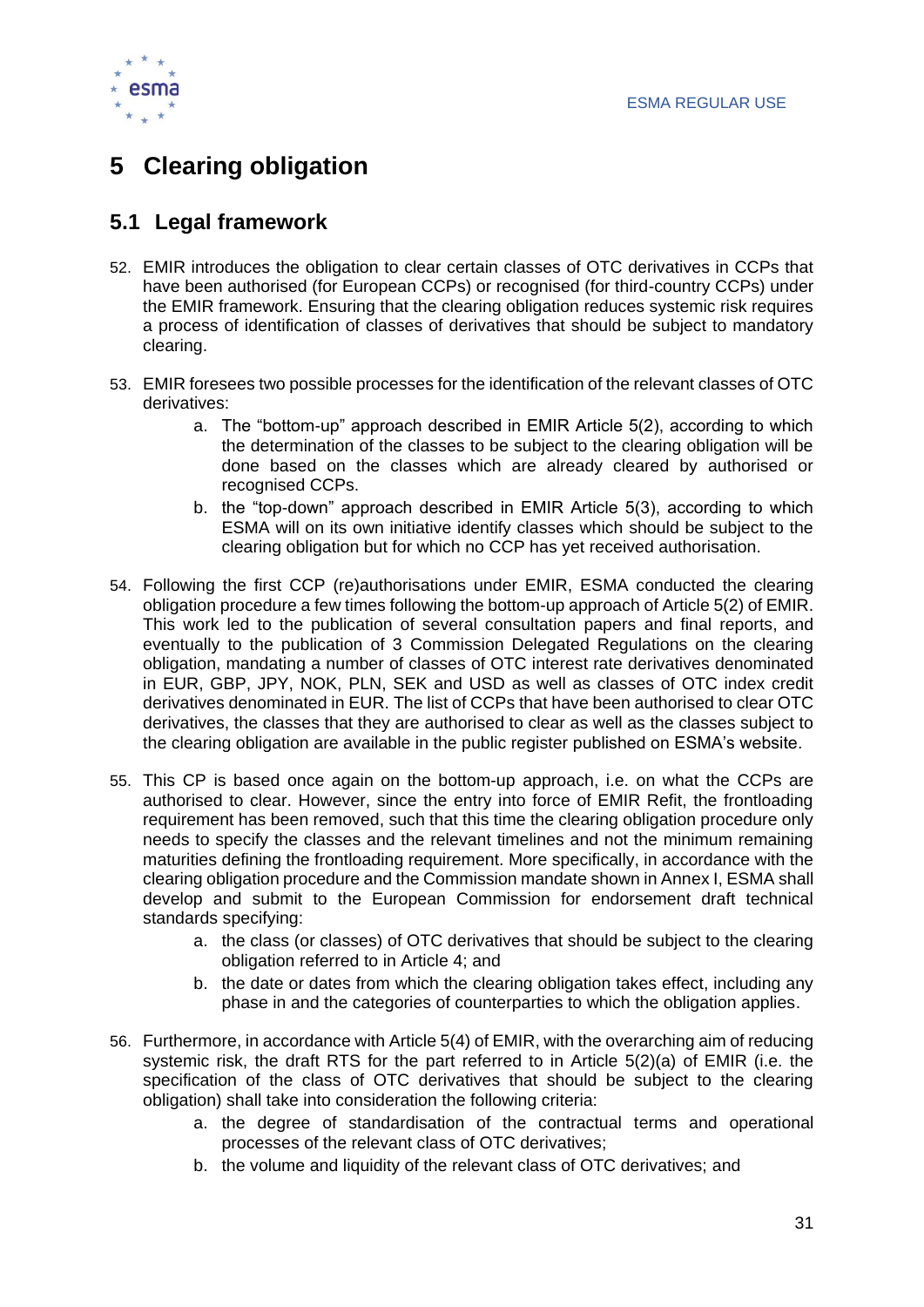

- c. the availability of fair, reliable and generally accepted pricing information in the relevant class of OTC derivatives.
- 57. Those criteria are then further specified in Article 7 of the RTS on OTC derivatives.

### <span id="page-31-0"></span>**5.2 Assessment for the purpose of the clearing obligation**

- 58. There are two aspects covered in this CP with regards to the clearing obligation, these being which classes should be removed from the clearing obligation and which classes should be added.
- 59. For the first aspect, the classes to be removed, in the context of the benchmark transition there is no need to go extensively through all the criteria. We only restate the reasons developed in the above sections why the criteria under EMIR will no longer be met.
- 60. Indeed, by the end of the year, as explained in section 3, EONIA (EUR), GBP LIBOR and JPY LIBOR will have ceased to be produced, the classes referencing these benchmarks will no longer be traded or offered for clearing, and thus the EMIR criteria will no longer be met. The classes referencing these benchmarks thus need to be removed from the scope of the clearing obligation.
- 61. Regarding USD LIBOR, the situation is slightly different. As explained, on the one hand, there have been a number of communications, including in the  $EU^{22}$ , with the objective that counterparties prepare in order to no longer enter into new derivative trades referencing USD LIBOR by the end of the year, so the activity in OTC interest rate derivatives referencing this benchmark should be drastically reduced.
- 62. On the other hand, USD LIBOR will continue to be published until June 2023, the CCP legal trade conversion for derivatives referencing USD LIBOR has not been scheduled yet at the time of drafting of this CP and there is more broadly a need to continue monitoring the transition for trades denominated in USD. Lastly, it is not yet known what the US authorities may decide with respect to the scope of mandatory clearing in respect of USD LIBOR derivatives.
- 63. At this stage, ESMA is thus considering whether or not to maintain USD LIBOR in the scope of the CO. For now, it remains included in the amended scope of the clearing obligation for the purpose of the public consultation. However, ESMA will still be able to remove it at the time of the final report following the responses to the consultation and depending on how the situation has evolved by then, or later once the transition away from USD LIBOR is more advanced.
- 64. For the second aspect, the classes to be added, ESMA has looked at possible new classes of OTC interest rate derivatives denominated in the G4 currencies referencing RFRs and offered for clearing by CCPs as per Table 1 in Section 3, namely:
	- $\bullet$   $\epsilon$ STR OIS.
	- SONIA OIS,
	- SOFR OIS, and
	- TONA OIS.

<sup>&</sup>lt;sup>22</sup> Microsoft Word - [2021-06-18 Joint Public Statement USD LIBOR.docx \(europa.eu\)](https://www.esma.europa.eu/sites/default/files/library/joint_public_statement_usd_libor.pdf)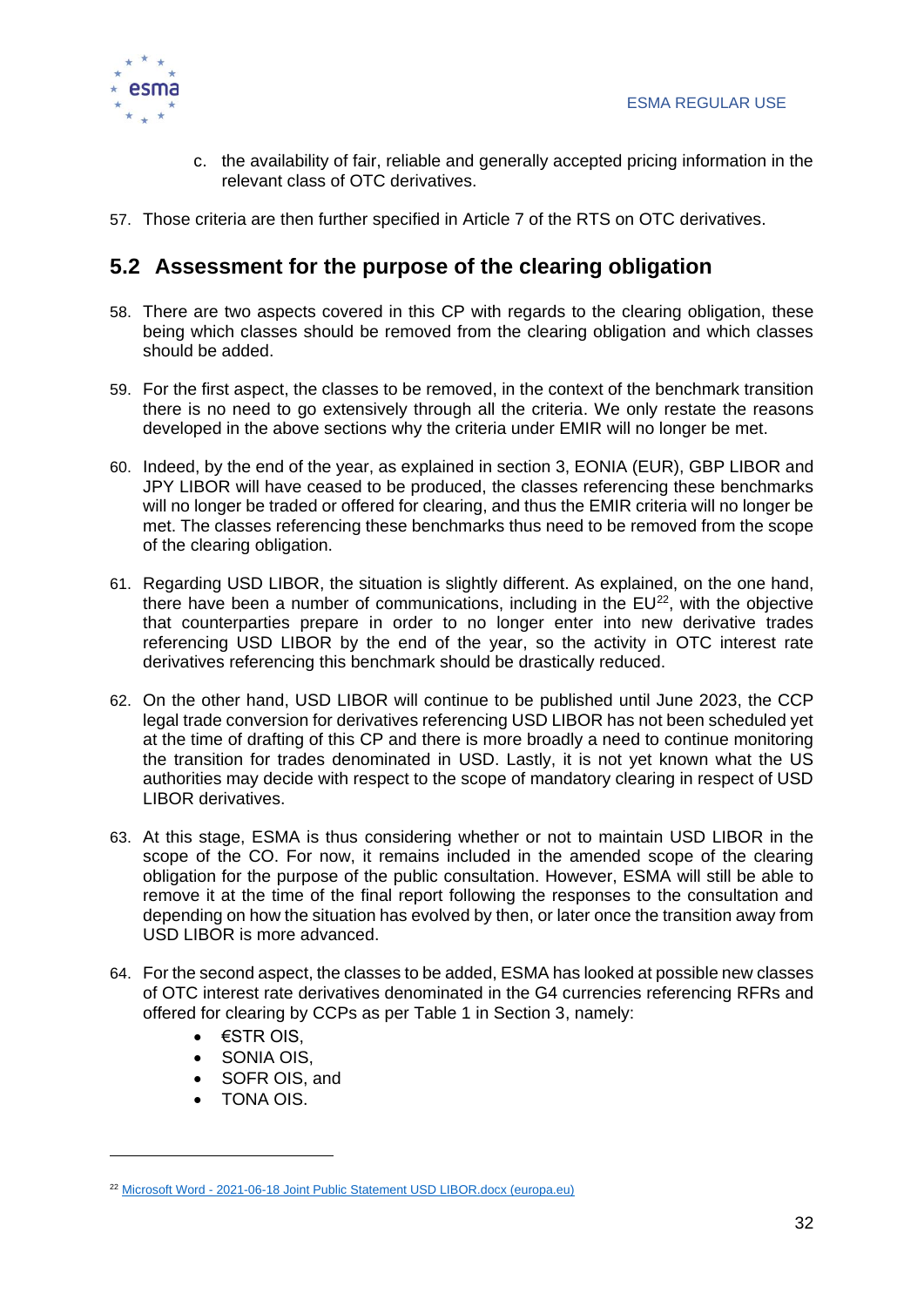

- 65. For these classes, ESMA has looked at the EMIR criteria in more detail, but for several of these criteria, it can build on the previous assessments conducted for the current classes of OTC interest rate derivatives in scope of the clearing obligation as they are essentially the same category of OIS classes. This means that it is mainly the second criterion (liquidity) that is driving the determination process for these new or extended classes.
- 66. Lastly, it is also important to take into account that this revision of the CO takes place shortly after the end of the transition period for the UK withdrawal from the EU, and in particular, in parallel to the separate exercise looking at the level of exposure of EU counterparties to UK CCPs and at the EU clearing capacity.
- 67. For this benchmark transition review, ESMA is taking into account both authorised and recognised CCPs as well as the communication from the Commission to EU counterparties to reduce their exposure. The review of the CO regarding benchmarks will have been completed ahead (Final report is targeted for this Autumn, which would then be followed by the review and adoption process) of the scheduled expiry of the UK CCP equivalence decision (the temporary exemption regarding UK CCPs runs until June 2022), there will thus be many months in-between the two separate exercises. In addition, there are several CCPs, including EU CCPs, other than UK CCPs, that clear these classes. Therefore, this adaptation of the scope of the CO to accompany the benchmark transition should not affect the exercise concerning the EU clearing strategy. In fact, as EU counterparties adapt their clearing arrangements for the benchmark transition, in particular with regards to the transition from EONIA to  $\epsilon$ STR, this could be the opportunity to continue reducing reliance on UK CCPs. This aspect is thus not discussed further in the CP as this is not the focus of this document.

### <span id="page-32-0"></span>5.2.1 Criterion 1: degree of standardisation

- 68. The first criterion referenced in EMIR is the degree of standardisation of the relevant class, both in terms of the contractual terms as well as the operational process. In this CP, ESMA is considering introducing new OIS classes referencing new benchmarks, for example €STR OIS, or to extend the maturity of existing OIS classes, for example to extend the SONIA OIS class from maturities currently up to 3Y to maturities up to 50Y as detailed in the draft RTS in Annex. These OIS classes do benefit from a high level of standardisation, both from a contractual terms perspective as from an operational process perspective. Indeed, standard master agreements are widely used for these contracts and the processes are widely automated enabling straight through processing. Indeed, this high level of standardisation is one key aspect that enables these OISs to be cleared and to be routed electronically. This high level of standardisation is also what allows to trade an important number of these trades on venue.
- 69. This is consistent with what ESMA assessed the first time around a few years ago when looking at whether OISs denominated in the G4 currencies were fit for the clearing obligation. In fact, if anything, the level of standardisation looks to have increased further in terms of contracts or processes since the time of the first RTS.
- 70. Therefore, ESMA considers that the contractual terms and operational processes of the OTC interest rate derivative classes in scope of this CP (i.e. OIS referencing the new RFRs) demonstrate an appropriate level of standardisation to be considered for the clearing obligation.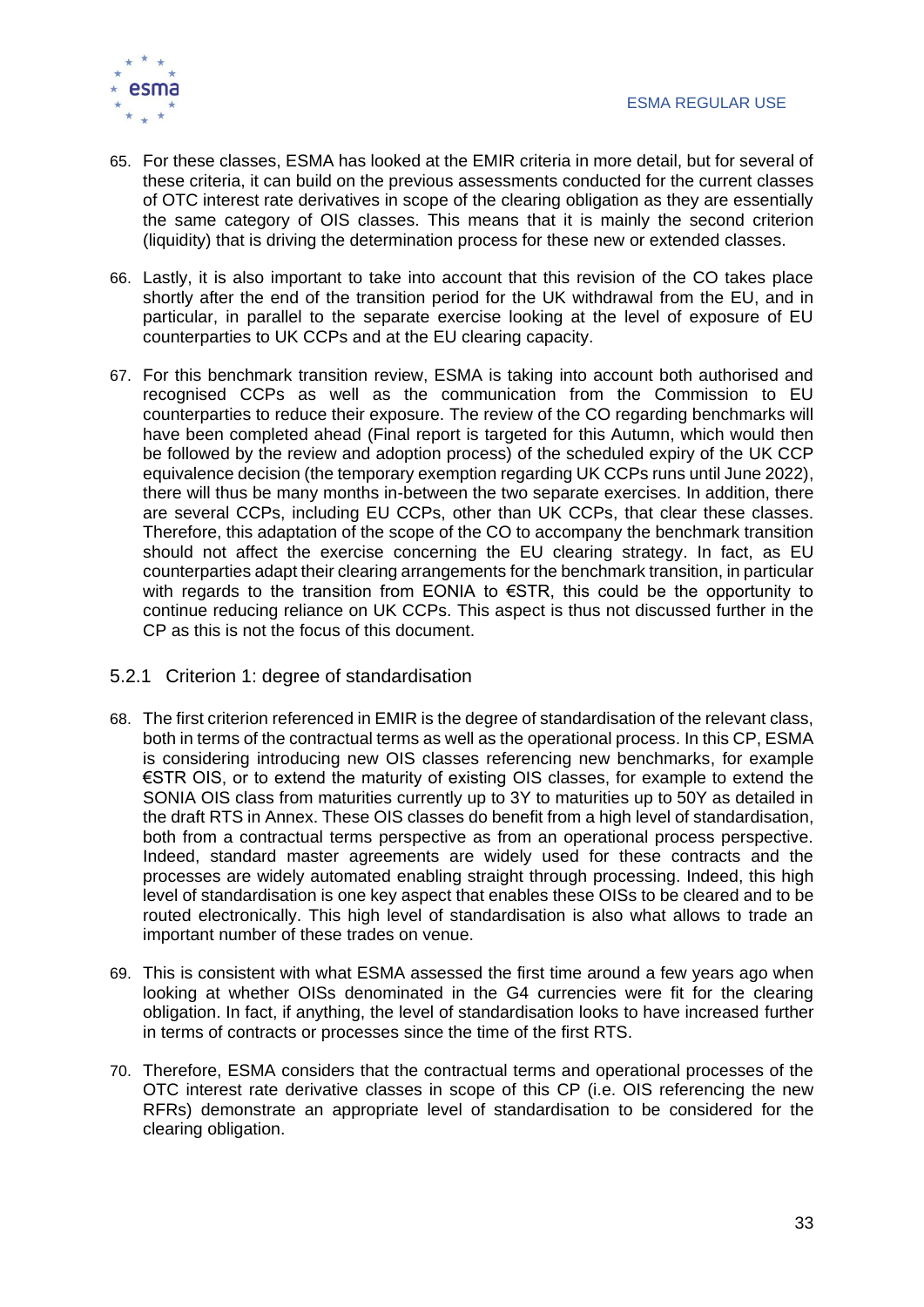

- <span id="page-33-0"></span>5.2.2 Criterion 2: Liquidity
- <span id="page-33-1"></span>5.2.2.1 Criteria 2(a) and 2(c): Proportionate margins and market dispersion
- 71. First of all, provision 7(2)(a) of the RTS on OTC derivatives states that, in relation to the volume and liquidity of the relevant classes of OTC derivative contracts, ESMA shall take into consideration whether the margins or financial requirements of the CCP would be proportionate to the risk that the clearing obligation intends to mitigate. It should also be noted that the margins and financial requirements at the EU CCPs (or TC-CCPs) clearing interest rate OTC derivatives, including these classes, were reviewed as part of the CCP supervision and authorisation (or recognition) process.
- 72. Secondly, provision 7(2)(c) of the RTS on OTC derivatives states that, in relation to the volume and liquidity of the relevant classes of OTC derivatives, ESMA shall take into consideration the likelihood that market dispersion would remain sufficient in the event of the default of a clearing member.
- 73. For these two sub-criteria, it is useful to consider the nature of the change being looked into in this CP, i.e. a shift of activity from classes referencing EONIA or LIBOR in the G4 currencies to OIS classes referencing RFRs denominated in these G4 currencies. Indeed, the market is pivoting gradually from one set of products to another one, there is thus some continuity in terms of market activity, counterparties being active in these products, clearing members offering clearing services, CCPs clearing these products, etc.
- 74. Taking the above into account, and in particular the fact that despite the change of benchmarks being referenced there is continuity in how the market is structured and how market participants are trading and clearing OTC interest rate derivatives, it is reasonable to expect that the margins or financial requirements of CCPs would remain proportionate to the risk that the clearing obligation intends to mitigate, and that the likelihood that market dispersion would be sufficient would remain the same in the event of the default of a clearing member.
- <span id="page-33-2"></span>5.2.2.2 Criteria 2(b) and 2(d): Stability of the market size and depth and number and value of the transactions
- 75. Provision 7(2)(b) of the RTS on OTC derivatives states that, in relation to the volume and liquidity of the relevant classes of OTC derivative contracts, ESMA shall take into consideration the stability of the market size and depth in respect of the product over time.
- 76. Provision 7(2)(d) of the RTS on OTC derivatives states that, in relation to the volume and liquidity of the relevant classes of OTC derivatives, ESMA shall take into consideration the number and value of the transactions.
- 77. For this section, ESMA is cross-referring to the analysis conducted in Section 3, where the levels of activity in these 4 classes have been presented. In addition, beyond the levels currently described in Section 3, it is also fair to say that the transition will continue over the coming months and as we get closer to the end-of-year deadline there is a reasonable expectation that the levels will have developed further for the most part.
- 78. Starting with €STR OIS, Figures 6, 7 and 8 still indicate a rather low level of activity, but as explained in Section 3.2.1, there is now a fixed relation between EONIA and €STR. This means in particular that by the time EONIA will have ceased, the same liquidity pool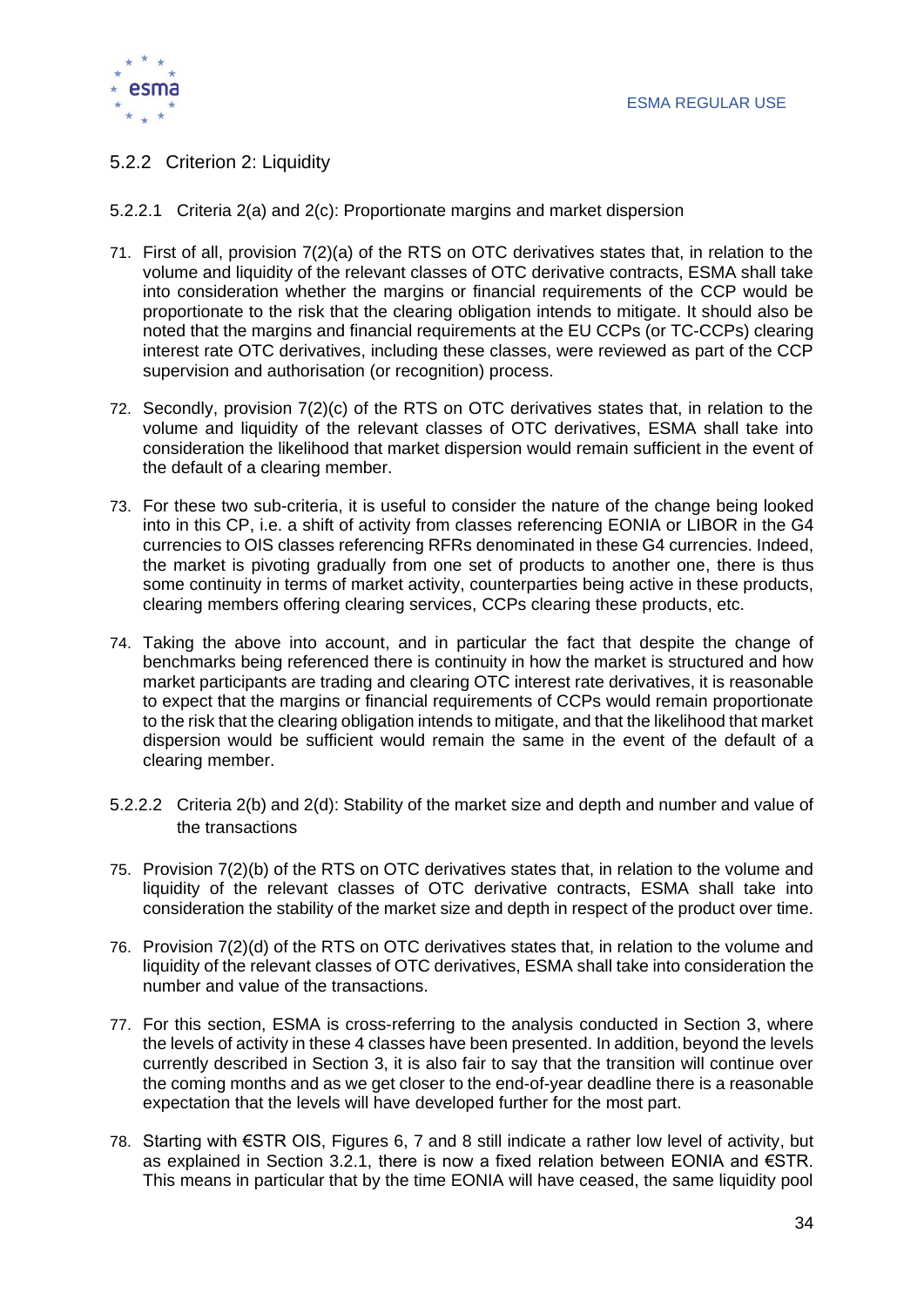

should be available for €STR OIS. In addition, as EURIBOR stays (and covers the long maturities) and as €STR is replacing EONIA (overnight and thus shorter maturities), the activity for €STR alone (or €STR/EONIA combined assuming it is the same liquidity pool) is more apparent on the short end of the curve, in particular up to 3 years. ESMA thus considers that the  $\epsilon$ STR OIS class with maturities up to 3 years benefits from an appropriate level of liquidity to be considered for the clearing obligation.

- 79. Moving to SONIA OIS, it should first be recalled that the current CO already mandates SONIA OIS up to 3 years, therefore the question looked into in this CP is whether the CO can cover a longer maturity range. Figures 9, 10 and 11 in Section 3 evidence clearly that SONIA is gradually becoming the reference index for OTC interest rate derivatives denominated in GBP. It also shows that there is a relatively important level of activity across the entire maturity curve and up to the 50-year tenor included. ESMA thus considers that the SONIA OIS class with maturities up to 50 years benefit from an appropriate level of liquidity to be considered for the clearing obligation. In addition, it should be mentioned that the Bank of England launched a consultation<sup>23</sup> in May 2021 on the clearing obligation in the UK, where the Bank of England also proposes to extend the SONIA OIS class up to the 50-year tenor.
- 80. With respect to SOFR OIS, the situation is quite different as explained in Section 3.2.1. At this stage there is still a relatively small level of activity, although a few percentages of the USD market still represent an important level given the size of the USD market. There appears to be more activity in the short end of the curve, even if there is some activity beyond the short end.
- 81. Furthermore, the fact that USD LIBOR will continue to be published until June 2023 and that a number of discussions are taking place on potential alternative rates may not have presented market participants with the same level of prioritisation in their transition for USD trades. However, there have been various communications, including communications from US authorities<sup>24</sup>, a joint communication from EU authorities<sup>25</sup> as well as an IOSCO communication, thus at the international level<sup>26</sup>, asking market participants to prepare to not trade USD LIBOR by the end of the year for new risk. These various communications should continue to drive activity in SOFR OIS upward as we get closer to the end of the year. Introducing a CO on SOFR OIS would come in support of this regulatory and supervisory objective to move away from USD LIBOR by the end of the year and onto new rates, in particular SOFR.
- 82. Last but not least, the CFTC's Market Risk Advisory Committee's (MRAC) Interest Rate Benchmark Reform Subcommittee communicate <sup>27</sup> their so-called 'SOFR first' recommendation on 8 June 2021. This Subcommittee recommends a change in market practice, i.e. to switch interdealer trading conventions from LIBOR to SOFR for linear interest rate swaps denominated in USD on 26 July 2021. This could constitute an important step towards an increase in liquidity in derivatives referencing SOFR and towards the transition away from USD LIBOR.

26 [Statement on Benchmarks Transition \(iosco.org\)](https://www.iosco.org/library/pubdocs/pdf/IOSCOPD676.pdf)

<sup>23</sup> Derivatives clearing obligation – [modifications to reflect interest rate benchmark reform: Amendments to BTS 2015/2205 | Bank](https://www.bankofengland.co.uk/paper/2021/derivatives-clearing-obligation-modifications-to-reflect-interest-rate-benchmark-reform-amendments)   $\frac{1.4 \times 10^{10}}{24 \times 10^{10}}$ 

Statement on LIBOR Transition - [November 30, 2020 \(federalreserve.gov\)](https://www.federalreserve.gov/newsevents/pressreleases/files/bcreg20201130a1.pdf) and The Fed - SR 21-7: Assessing Supervised [Institutions' Plans to Transition Away from the Use of the LIBOR \(federalreserve.gov\)](https://www.federalreserve.gov/supervisionreg/srletters/SR2107.htm)

<sup>&</sup>lt;sup>25</sup> Microsoft Word - [2021-06-18 Joint Public Statement USD LIBOR.docx \(europa.eu\)](https://www.esma.europa.eu/sites/default/files/library/joint_public_statement_usd_libor.pdf)

<sup>&</sup>lt;sup>27</sup> CFTC's Interest Rate Benchmark Reform Subcommittee Recommends July 26 for Transitioning Interdealer Swap Market [Trading Conventions from LIBOR to SOFR | CFTC](https://www.cftc.gov/PressRoom/PressReleases/8394-21)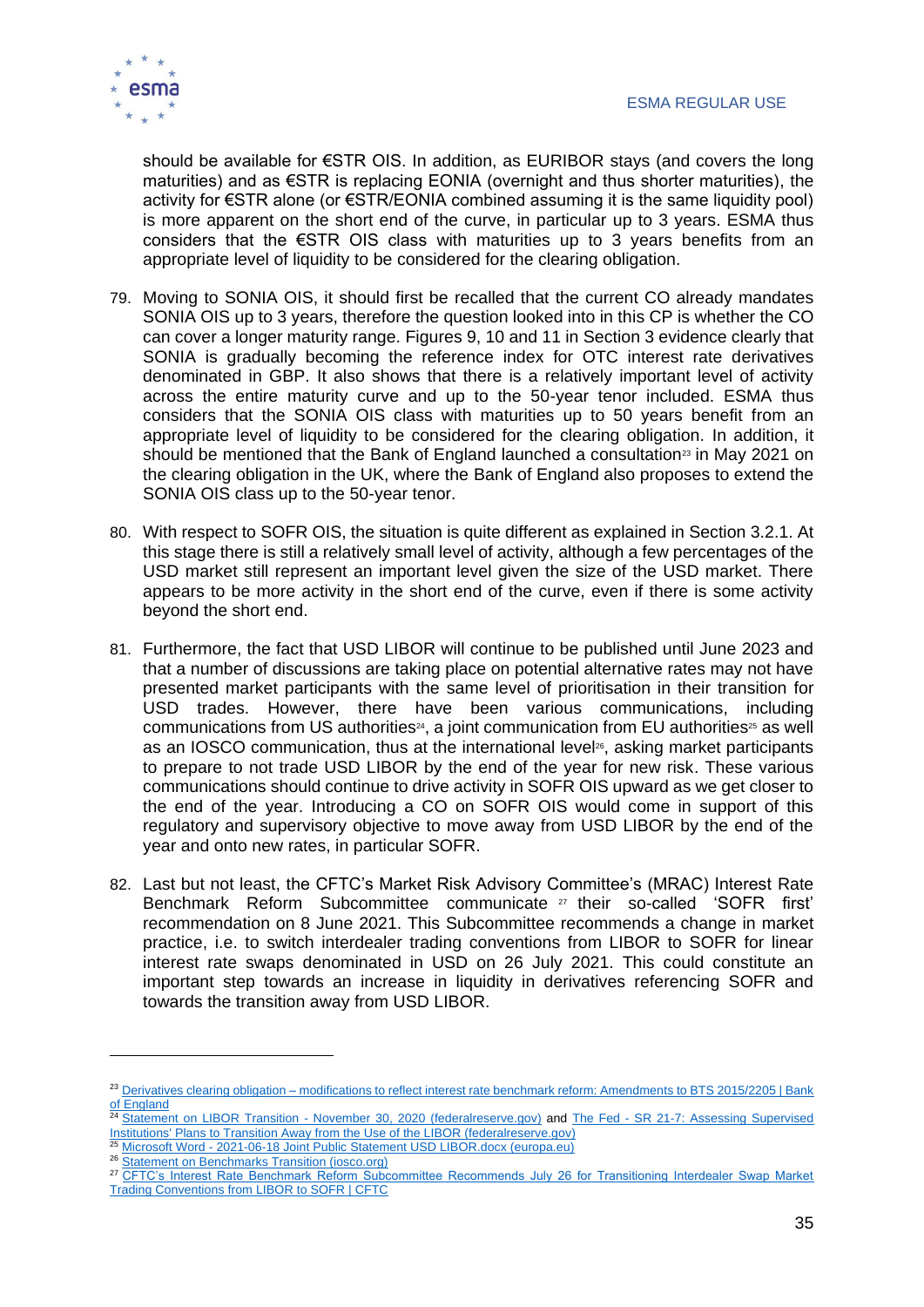

- 83. Taking all this into account, ESMA is thus still reflecting on whether the SOFR OIS class could be deemed to benefit from an appropriate level of liquidity to be considered for the clearing obligation, and if yes, for what maturity range. It should also be noted that it is not yet known what the US authorities may decide for SOFR OIS with respect to mandatory clearing, and that SOFR OIS are not part of the public consultation conducted by the Bank of England either. The situation thus needs to be further monitored over the coming months and the responses to the consultation analysed in order to help decide whether to include SOFR at the time of the final report.
- 84. The SOFR OIS class is included in the draft proposal in Annex, but this is only for the purpose of the public consultation and in order to collect views from stakeholders.
- 85. Finally, regarding TONA OIS, the figures indicate a rather low level of activity and the situation for JPY more broadly is still unclear in terms of what benchmark will prevail when JPY LIBOR ceases. Unlike the other RFRs mentioned above, it is not yet clear that as we get closer to the end of year deadline that there should necessarily be an increased activity in this class. As a result, ESMA thus considers that the TONA OIS class does not yet benefit from an appropriate level of liquidity to be considered for the clearing obligation at this stage.
- 86. Last but not least, these classes are already voluntarily cleared in their large majority as explained in Section 3.2.2.1 in Figure 5, which is a further indication that some of these classes could be fit for the clearing obligation and that market participants have been preparing or updating their clearing arrangements as part of the benchmark transition in order to clear these classes at authorised EU CCPs or recognised TC-CCPs.
- <span id="page-35-0"></span>5.2.3 Criterion 3: availability of the pricing information
- 87. With regard to the third criterion in EMIR, i.e. in relation to the availability of fair, reliable and generally accepted pricing information in the relevant classes of OTC derivative contracts, Article 7(3) of the RTS on OTC derivatives requires ESMA to take into consideration whether the information needed to accurately price the contracts within the relevant class of OTC derivative contracts is easily accessible to market participants on a reasonable commercial basis and whether it would continue to be easily accessible if the relevant class of OTC derivative contracts became subject to the clearing obligation.
- 88. The analysis of the level of access to reliable pricing data following these terms for OTC interest rate derivative classes in general was performed in the context of the first two RTS on the clearing obligation of OTC interest rate derivatives.
- 89. As a result, the analysis of the classes against this criterion of access to reliable pricing data that was presented then in the first consultation paper can be referenced here in this new consultation paper. The responses to the first consultations largely supported the analysis conducted by ESMA, including the analysis of the availability and reliability of pricing information for OTC interest rate derivative classes in general.
- 90. In summary, ESMA considers that the OTC IRS classes in scope in this CP benefit from an appropriate availability of fair, reliable and generally accepted pricing information, as was already the case for the classes of the first two RTS on OTC interest rate derivative classes.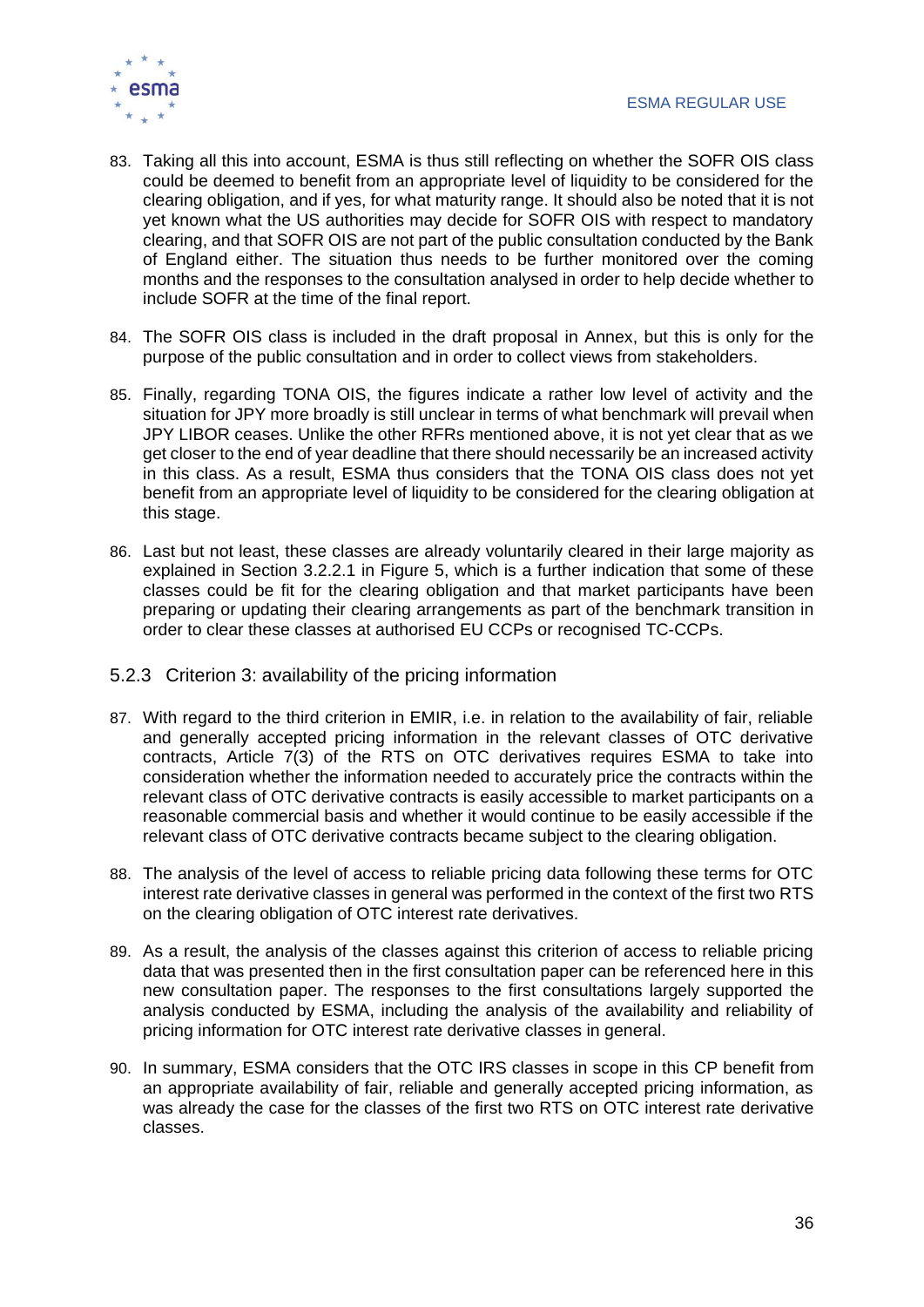

### <span id="page-36-0"></span>**5.3 Overview of proposals for amending the scope of the CO**

- 91. In conclusion, in terms of scope of the CO, first of all ESMA would thus remove the classes referencing EONIA, GBP LIBOR and JPY LIBOR as these benchmarks will cease to be produced at the end of the year.
- 92. Secondly, with regards to USD LIBOR, on the one hand it will keep being published until June 2023 and the US authorities have not indicated yet what might happen to USD LIBOR regarding mandatory clearing, while on the other hand there have been communications for market participants to stop using it by the end of the year. ESMA is thus considering whether to maintain it or not, and will continue monitoring the transition for USD. For the purpose of the public consultation, ESMA would thus keep the classes referencing USD LIBOR in the CO for now and will decide whether to remove it at the time of the final report or later, depending on the responses to the consultation and as well based on how the situation evolves.
- 93. Lastly, ESMA would introduce the classes of interest rate derivatives referencing some RFRs for which there seems to be apparent liquidity<sup>28</sup>, namely OIS referencing  $\epsilon$ STR for short maturities and extending OIS referencing SONIA for a much larger maturity range.
- 94. With regards to SOFR, there is still a need to continue monitoring the situation, although based on the latest developments, including the "SOFR first" communication, liquidity might be expected to continue developing further. Therefore, for the purpose of the public consultation, ESMA is including SOFR OIS for short maturities in order to receive input from stakeholders on this question, which will be further assessed at the time of the final report, based on how the liquidity evolves and based on the responses to the consultation.
- 95. The proposed changes are summarised in Tables 3 to 6 below.

| <b>Type</b>  | <b>Reference</b><br><b>Index</b> | <b>Settlement</b><br><b>Currency</b> | <b>Maturity</b> | <b>Settlement</b><br><b>Currency</b><br><b>Type</b> | <b>Optionality</b> | <b>Notional</b><br><b>Type</b> |
|--------------|----------------------------------|--------------------------------------|-----------------|-----------------------------------------------------|--------------------|--------------------------------|
| <b>Basis</b> | <b>EURIBOR</b>                   | <b>EUR</b>                           | 28D-50Y         | Single currency                                     | <b>No</b>          | Constant or Variable           |
| <b>Basis</b> | <b>LIBOR</b>                     | <b>GBP</b>                           | 28D-50Y         | Single currency                                     | <b>No</b>          | <b>Constant or Variable</b>    |
| <b>Basis</b> | <b>LIBOR</b>                     | <b>JPY</b>                           | 28D-30Y         | Single currency                                     | Hө                 | <b>Constant or Variable</b>    |
| <b>Basis</b> | <b>LIBOR</b>                     | <b>USD</b>                           | 28D-50Y         | Single currency                                     | No                 | Constant or Variable           |

**TABLE 3: BASIS SWAP CLASSES**

**TABLE 4: FIXED-TO-FLOAT INTEREST RATE SWAP CLASSES**

 $28$  This is only a very succinct description and the CP will assess these classes of derivatives in more details against the EMIR criteria that are standardisation, liquidity and access to reliable pricing information.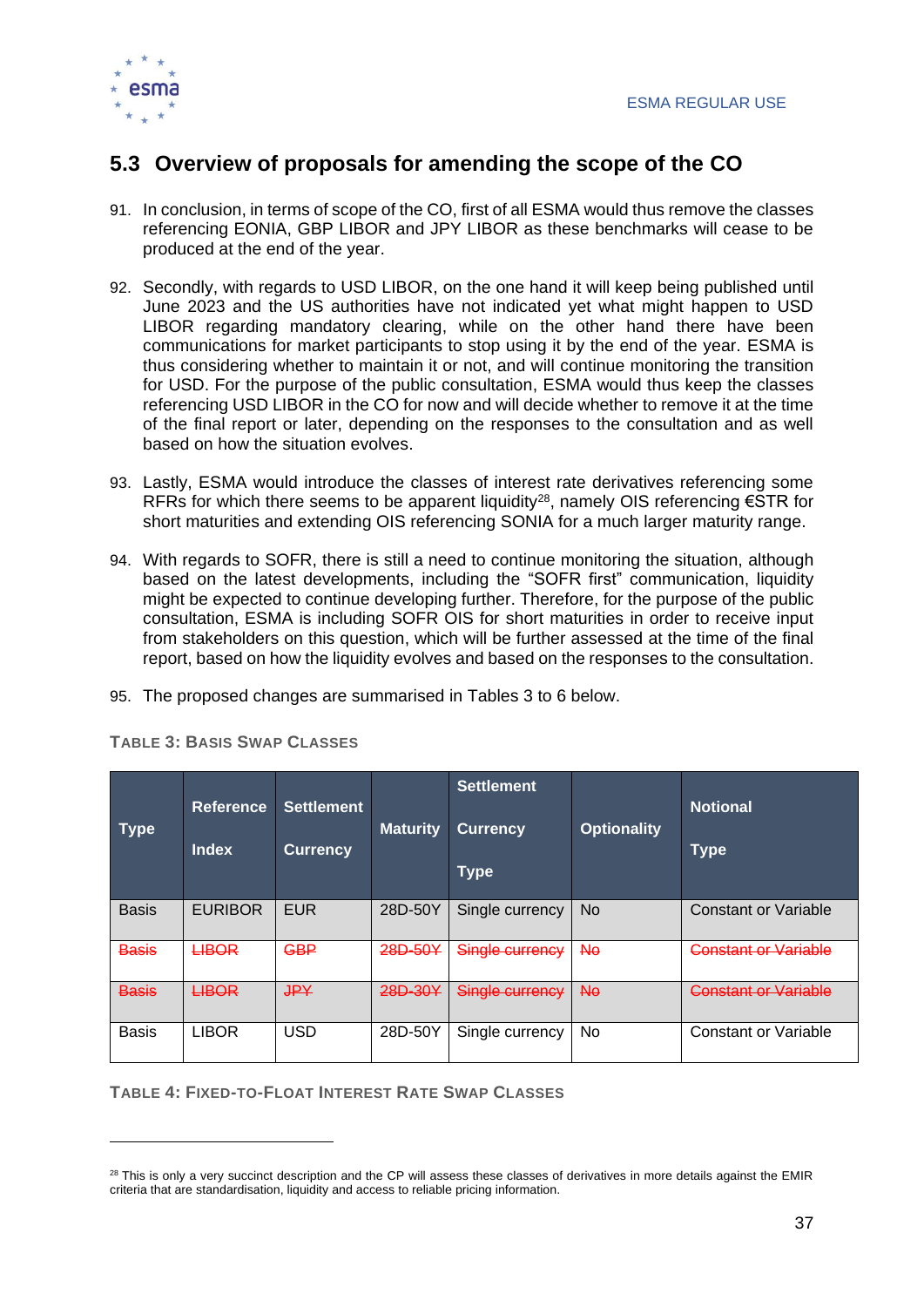

### ESMA REGULAR USE

| <b>Type</b>            | <b>Reference</b><br><b>Index</b> | <b>Settlement</b><br><b>Currency</b> | <b>Maturity</b> | <b>Settlement</b><br><b>Currency</b><br><b>Type</b> | <b>Optionality</b> | <b>Notional</b><br><b>Type</b> |
|------------------------|----------------------------------|--------------------------------------|-----------------|-----------------------------------------------------|--------------------|--------------------------------|
| Fixed-<br>Float        | <b>EURIBOR</b>                   | <b>EUR</b>                           | 28D-50Y         | Single currency                                     | <b>No</b>          | <b>Constant or Variable</b>    |
| Fixed-<br><b>Float</b> | <b>LIBOR</b>                     | <b>GBP</b>                           | 28D-50Y         | Single currency                                     | <b>No</b>          | <b>Constant or Variable</b>    |
| Fixed-<br><b>Float</b> | <b>LIBOR</b>                     | <b>JPY</b>                           | 28D-30Y         | Single currency                                     | $A\Theta$          | <b>Constant or Variable</b>    |
| Fixed-<br>Float        | <b>LIBOR</b>                     | <b>USD</b>                           | 28D-50Y         | Single currency                                     | No                 | <b>Constant or Variable</b>    |
| Fixed-<br>Float        | <b>NIBOR</b>                     | <b>NOK</b>                           | 28D-10Y         | Single currency                                     | <b>No</b>          | <b>Constant or Variable</b>    |
| Fixed-<br>Float        | <b>WIBOR</b>                     | <b>PLN</b>                           | 28D-10Y         | Single currency                                     | No                 | <b>Constant or Variable</b>    |
| Fixed-<br>Float        | <b>STIBOR</b>                    | <b>SEK</b>                           | 28D-15Y         | Single currency                                     | <b>No</b>          | <b>Constant or Variable</b>    |

### **TABLE 5: FORWARD RATE AGREEMENT CLASSES**

| <b>Type</b> | <b>Reference</b><br><b>Index</b> | <b>Settlement</b><br><b>Currency</b> | <b>Maturity</b> | <b>Settlement</b><br><b>Currency</b><br><b>Type</b> | <b>Optionality</b> | <b>Notional</b><br><b>Type</b> |
|-------------|----------------------------------|--------------------------------------|-----------------|-----------------------------------------------------|--------------------|--------------------------------|
| <b>FRA</b>  | <b>EURIBOR</b>                   | <b>EUR</b>                           | $3D-3Y$         | Single currency                                     | N <sub>o</sub>     | <b>Constant or Variable</b>    |
| <b>FRA</b>  | <b>LIBOR</b>                     | <b>GBP</b>                           | $3D-3Y$         | Single currency                                     | <b>No</b>          | <b>Constant or Variable</b>    |
| <b>FRA</b>  | <b>LIBOR</b>                     | <b>USD</b>                           | $3D-3Y$         | Single currency                                     | <b>No</b>          | <b>Constant or Variable</b>    |
| <b>FRA</b>  | <b>NIBOR</b>                     | <b>NOK</b>                           | $3D-2Y$         | Single currency                                     | No.                | Constant or Variable           |
| <b>FRA</b>  | <b>WIBOR</b>                     | <b>PLN</b>                           | $3D-2Y$         | Single currency                                     | <b>No</b>          | <b>Constant or Variable</b>    |
| <b>FRA</b>  | <b>STIBOR</b>                    | <b>SEK</b>                           | $3D-3Y$         | Single currency                                     | No                 | <b>Constant or Variable</b>    |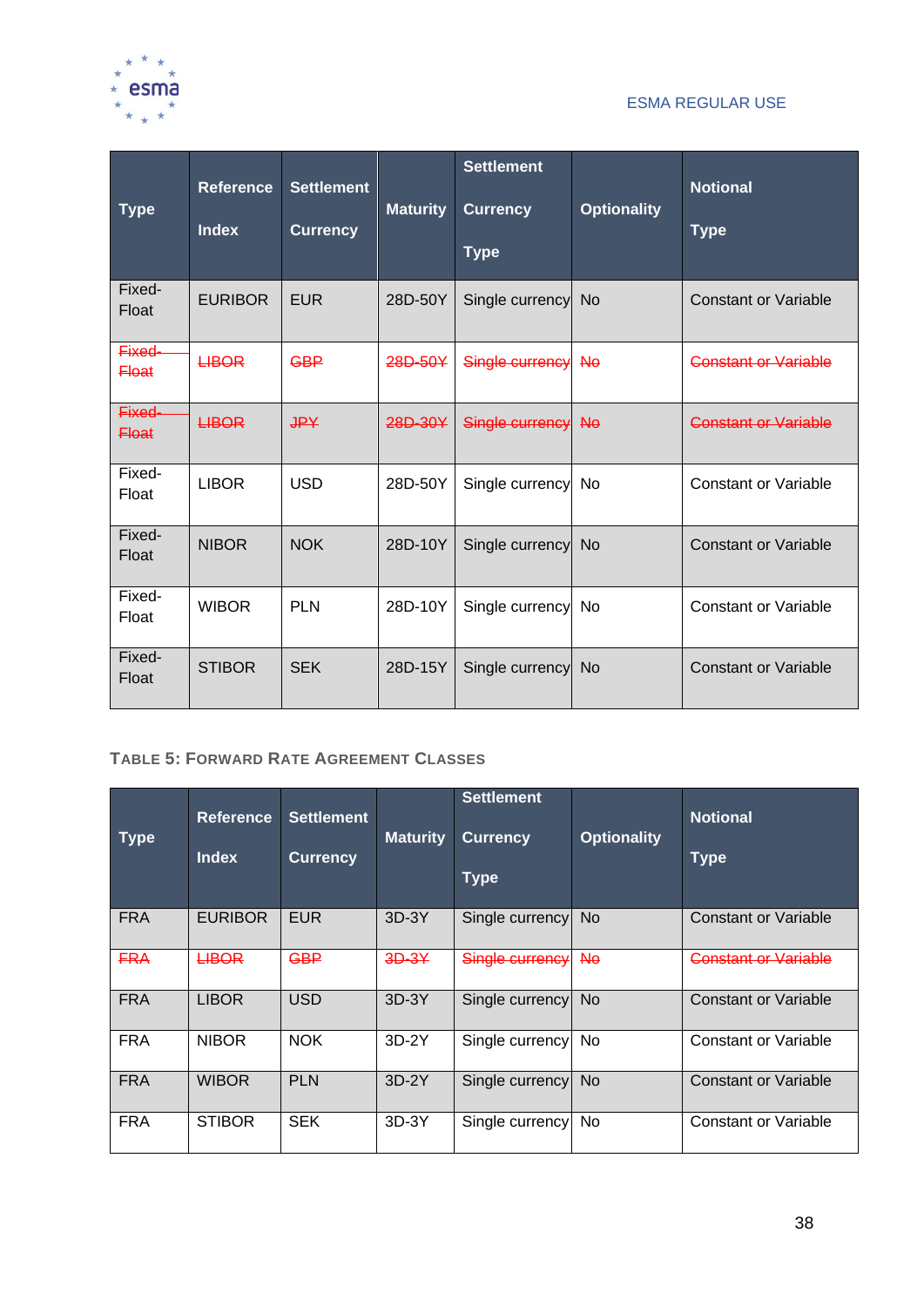

| <b>Type</b>    | <b>Reference</b><br><b>Index</b> | <b>Settlement</b><br><b>Currency</b> | <b>Maturity</b> | <b>Settlement</b><br><b>Currency</b><br><b>Type</b> | <b>Optionality</b> | <b>Notional</b><br><b>Type</b> |
|----------------|----------------------------------|--------------------------------------|-----------------|-----------------------------------------------------|--------------------|--------------------------------|
| $\Theta$       | <b>EONIA</b>                     | <b>EUR</b>                           | 7D-3Y           | Single currency                                     | <b>No</b>          | <b>Constant or Variable</b>    |
| <b>OIS</b>     | FedFunds                         | <b>USD</b>                           | 7D-3Y           | Single currency                                     | No                 | Constant or Variable           |
| $\overline{O}$ | <b>SONIA</b>                     | <b>GBP</b>                           | 7D-3Y           | Single currency                                     | <b>No</b>          | <b>Constant or Variable</b>    |
| <b>OIS</b>     | $\epsilon$ STR                   | <b>EUR</b>                           | 7D-3Y           | Single currency                                     | <b>No</b>          | <b>Constant or Variable</b>    |
| <b>OIS</b>     | <b>SONIA</b>                     | <b>GBP</b>                           | 7D-50Y          | Single currency                                     | <b>No</b>          | <b>Constant or Variable</b>    |
| <b>OIS</b>     | <b>SOFR</b>                      | <b>USD</b>                           | 7D-3Y           | Single currency                                     | No.                | <b>Constant or Variable</b>    |

**Question 4: Do you agree with the assessment of the EMIR criteria and with the proposed classes (except for USD which is dealt with in a dedicated Question 5)? If not please detail how the assessment could differ and please also provide data and information to justify a different assessment.**

**Question 5: Will the transition regarding USD have made sufficient progress by this Autumn to decide on whether to maintain or remove USD LIBOR classes. Will there be sufficient liquidity to introduce SOFR OIS to the CO and for which maturity range? Please provide the relevant data and information to explain your assessment, in accordance with the EMIR framework.**

### <span id="page-38-0"></span>**5.4 Proposed implementation**

- 96. Beyond the question of which classes to remove and which classes to introduce, there is also the question of how to implement.
- 97. First of all, as these changes concern the classes denominated in the G4 currencies, ESMA's approach is to propose an amendment of the Commission Delegated Regulation on the clearing obligation for OTC interest derivative classes denominated in EUR, GBP, JPY and USD. More specifically, instead of a new RTS that could lead to a brand-new Commission Delegated Regulation, ESMA is developing an amending RTS that will lead to an amendment of the current Commission Delegated Regulation that relate to these currencies. Therefore, to reflect the change of classes to be in scope of the clearing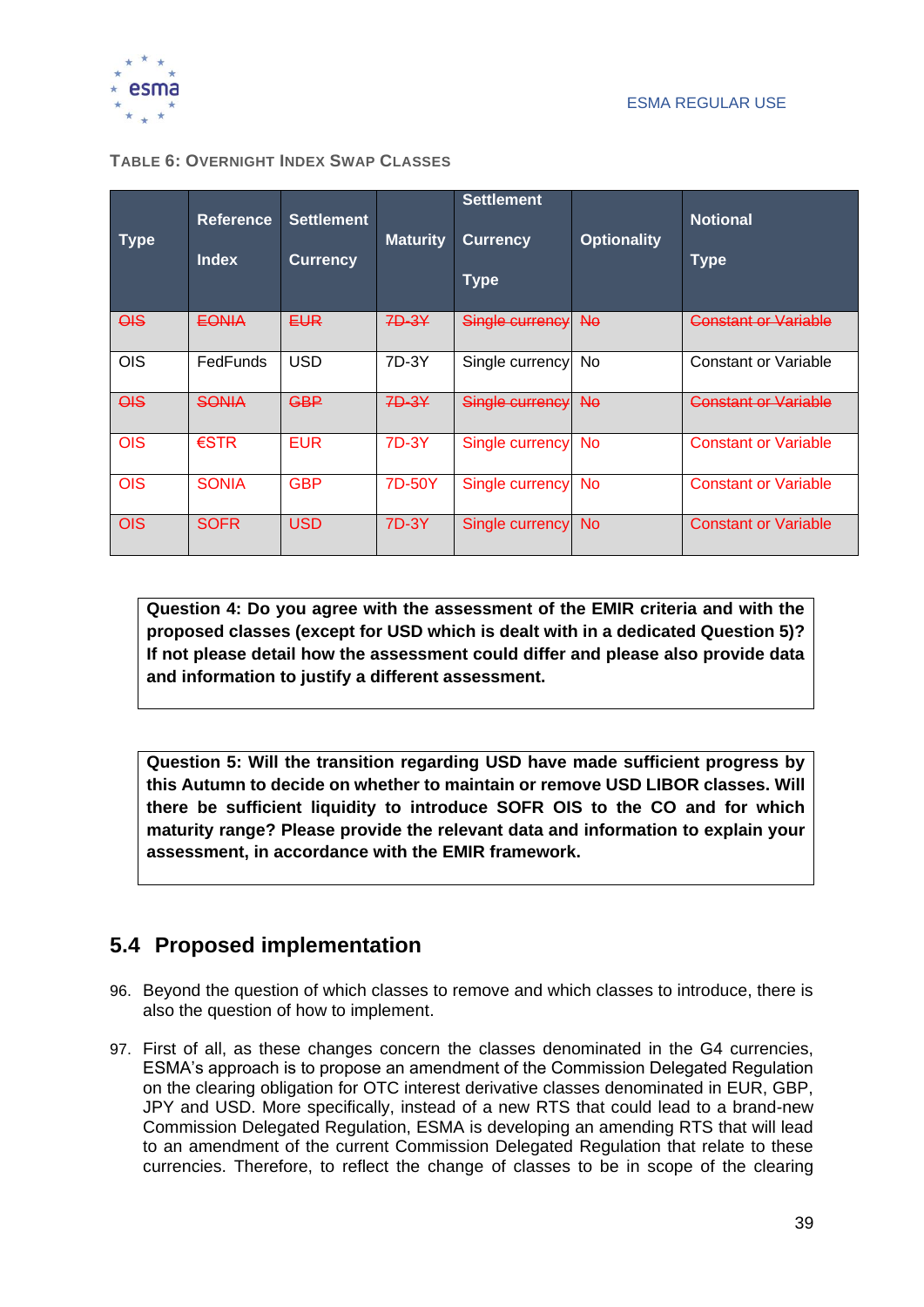

obligation, ESMA is thus proposing to amend the annex of the Commission Delegated Regulation where the classes are listed.

- 98. Secondly, there is also a question of timing. The timetable of when classes become subject is the second aspect that ESMA is mandated to clarify in the draft RTS.
- 99. The current Commission Delegated Regulations on the CO contain a phase-in as in general, different counterparties need different periods of time for putting in place the necessary arrangements to start clearing their OTC interest rate derivatives subject to the clearing obligation.
- 100. However, in this case, counterparties have had to prepare for a while for the benchmark reforms and for the planned cessation of EONIA, EUR LIBOR, GBP LIBOR or JPY LIBOR taking place at the end of 2021, including with respect to their clearing arrangements. Indeed, for counterparties already subject to the clearing obligation and clearing OTC interest rate derivatives denominated in these currencies, clearing the classes referencing the new RFRs corresponds to an update of their clearing arrangements rather than looking to establish and implement brand new clearing arrangements as they had to do when they first started clearing OTC interest rate derivatives.
- 101.Because clearing derivatives referencing the new RFRs is part of a bigger implementation preparation to transition away from EONIA and LIBOR and on to new benchmarks, there is no need to introduce an additional phase-in in order to ensure an orderly and timely implementation of that obligation. As a result, ESMA expects the changes to start applying as of 3 January 2022 when these benchmarks can no longer be referenced. This would require a quicker adoption and non-objection process for the Delegated Regulation based on the draft RTS submitted by ESMA, a process which is not under ESMA's control.
- 102. The draft RTS in Annex II reflect these proposed amendments to the Commission Delegated Regulation on the clearing obligation for interest rate derivatives denominated in the G4 currencies.

**Question 6: Do you agree with the proposed implementation of the changes? if not please provide details that could justify a different implementation.**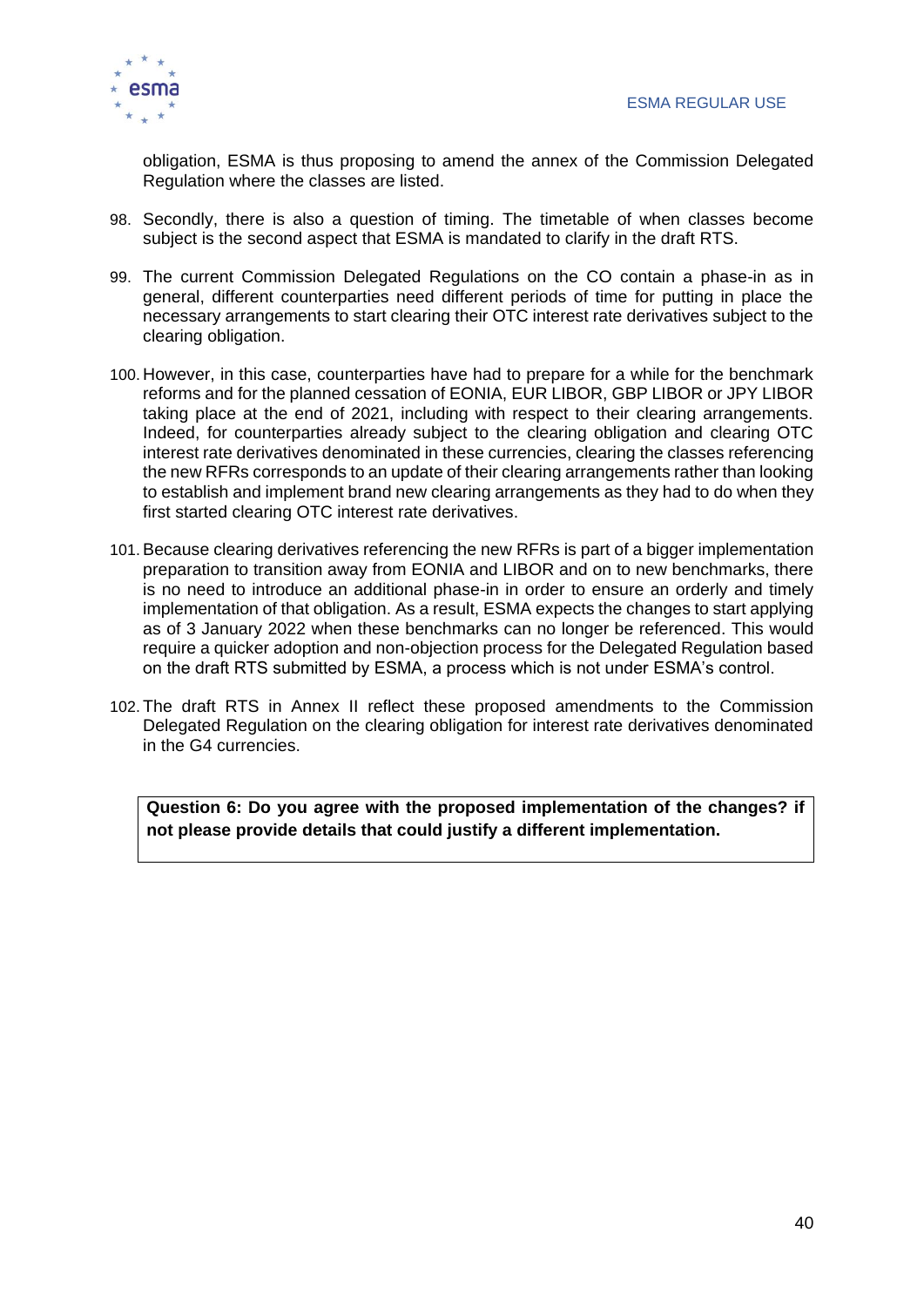

# <span id="page-40-0"></span>**6 Derivative trading obligation**

### <span id="page-40-1"></span>**6.1 Legal Framework**

- 103.Article 28 of MiFIR introduces a DTO established in accordance with the procedure set out in Article 32 of MiFIR and further specified in Commission Delegated Regulation (EU) 2016/2020 of 26 May 2016<sup>29</sup> (RTS 4).
- 104.Article 32 of MiFIR outlines the procedure for establishing which derivatives should be declared subject to mandatory trading on trading venues. According to Article 32(1) of MiFIR once a class of derivatives has been made subject to the CO under EMIR, ESMA shall draft RTS specifying which derivatives (or a subset of them) should be subject to the DTO.
- 105.Article 32(2) of MiFIR specifies that the following two factors have to be met when determining whether a class of derivatives subject to the CO should also be made subject to the DTO:
	- The venue test: the class of derivatives must be admitted to trading or traded on at least one admissible trading venue; and
	- The liquidity test: whether there is sufficient third party buying and selling interests in the class of derivatives so that a class of derivatives is 'sufficiently liquid' for the purpose of the DTO.
- 106.Article 32(3) of MiFIR lists a set of criteria for determining whether a class of derivatives or a relevant subset thereof is sufficiently liquid, and in particular: (i) the average frequency and size of trades, (ii) the number and type of active market participants, and (iii) the average size of spreads.
- 107.As mandated under Article 32(6) of MiFIR, RTS 4 further specifies the criteria for determining whether there is sufficient third-party buying and selling interests in a class of derivatives (or a subset) so that such a class of derivatives (or subset) is considered "sufficiently liquid" to trade on trading venues only.
- 108. Under Article 32(1) of MiFIR, every time a class of derivatives (or subset) is declared subject to the CO under EMIR, ESMA has 6 months to prepare, consult on, and present to the Commission a draft RTS specifying which derivatives should also be made subject to the DTO and as of which date.
- 109. Commission Delegated Regulation 2017/2417 (DTO RTS) <sup>30</sup> specifies the classes of derivatives subject to the DTO as well as the dates from which the DTO takes effect.
- 110.According to the DTO RTS, fixed-to-float interest rate swaps (IRS) denominated in EUR, USD and GBP in certain benchmark contracts and as specified in the Annex of the DTO

<sup>&</sup>lt;sup>29</sup> Commission Delegated Regulation (EU) 2016/2020 of 26 May 2016 supplementing Regulation (EU) No 600/2014 of the European Parliament and of the Council on markets in financial instruments with regard to regulatory technical standards on criteria for determining whether derivatives subject to the clearing obligation should be subject to the trading obligation, OJ L 313, 19.11.2016, p. 2.

<sup>30</sup> Commission Delegated Regulation (EU) 2017/2417 of 17 November 2017 supplementing Regulation (EU) No 600/2014 of the European Parliament and of the Council on markets in financial instruments with regard to regulatory technical standards on the trading obligation for certain derivatives, OJ L 343, 22.12.2017, p. 48.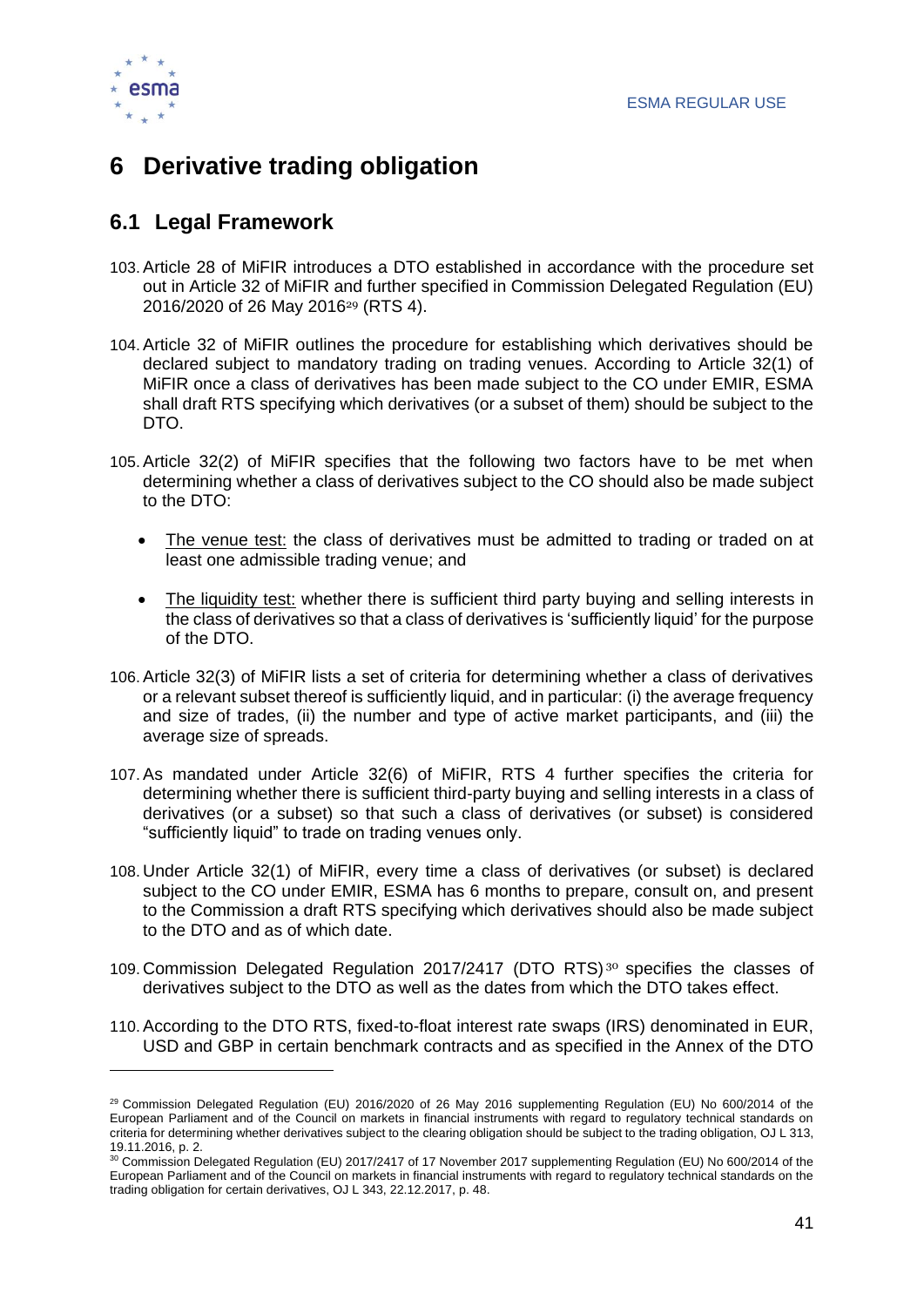

RTS, are subject to the DTO. Furthermore, two classes of index credit default swaps (CDS) as specified in the Annex of the DTO RTS are subject to the DTO.

### <span id="page-41-0"></span>**6.2 Assessment for the purpose of the derivative trading obligation**

- 111.According to the proposals in section 5, the scope of the CO would be amended and fixedto-float IRS referencing GBP LIBOR removed from the scope of the CO. In consequence, the precondition in Article 32(1) of MiFIR for making derivatives subject to the DTO, i.e. the class of derivatives is subject to the CO, is no longer met and the DTO can no longer apply to these contracts.
- 112.ESMA therefore proposes to remove fixed-to-float IRS referencing GBP LIBOR from the DTO.
- 113. Moreover, according to the proposals in section 5, it is suggested to extend the scope of OIS contracts subject to the CO (see tables 3-6 in section 5):
	- Broadening the maturity of OIS referencing SONIA from 7D-3Y to 7D-50Y; and
	- Adding OIS referencing €STR with a maturity of 1D-3Y.
- 114. Furthermore, considerations are also made on whether to extend the CP to OIS referencing SOFR with a maturity of 1D-3Y.
- 115.As explained in section 3.2, the trading of fixed-to-float IRS in GBP LIBOR and USD LIBOR is migrating to the trading of OIS referencing (compound) SONIA and SOFR. In consequence, the market transitions for these currencies away from fixed-to-float IRS to OIS. It is therefore necessary to assess the liquidity of OIS referencing SONIA and SOFR for the purpose of the DTO.
- 116. Moreover, while EURIBOR will be maintained and, as such, there is currently no similar trend in EUR denominated contracts away from fixed-to-float to OIS, the trading activity in contracts referencing €STR, including compounded €STR has increased over the last months, and is expected to further speed up in the coming months ahead of the switch from EONIA to €STR by the end of 2021. It appears therefore appropriate to also assess whether OIS referencing €STR should be made subject to the DTO.
- 117. This assessment is carried out in the following subsections, starting with the venue test before looking at the liquidity of such contracts for the purpose of the DTO.

### <span id="page-41-1"></span>6.2.1 The venue test

- 118.Article 32(2)(a) of MiFIR requires that in order for the DTO to take effect the class of derivatives subject to the CO must be admitted to trading or traded on at least one trading venue as referred to in Article 28(1) of MiFIR, i.e. a regulated market, MTF, OTF or a thirdcountry trading venue following an equivalence decision of the Commission.
- 119. When developing the first RTS on the DTO back in 2017, ESMA decided to include for this assessment only EU trading venues and not to apply the venue test for non-EU trading venues. However, at the time when carrying out the first assessment, no equivalence decisions on eligible third country trading venues had been made. Since EU market participants can also meet the DTO by trading on third-country trading venues, this assessment should therefore also consider third-country trading venues.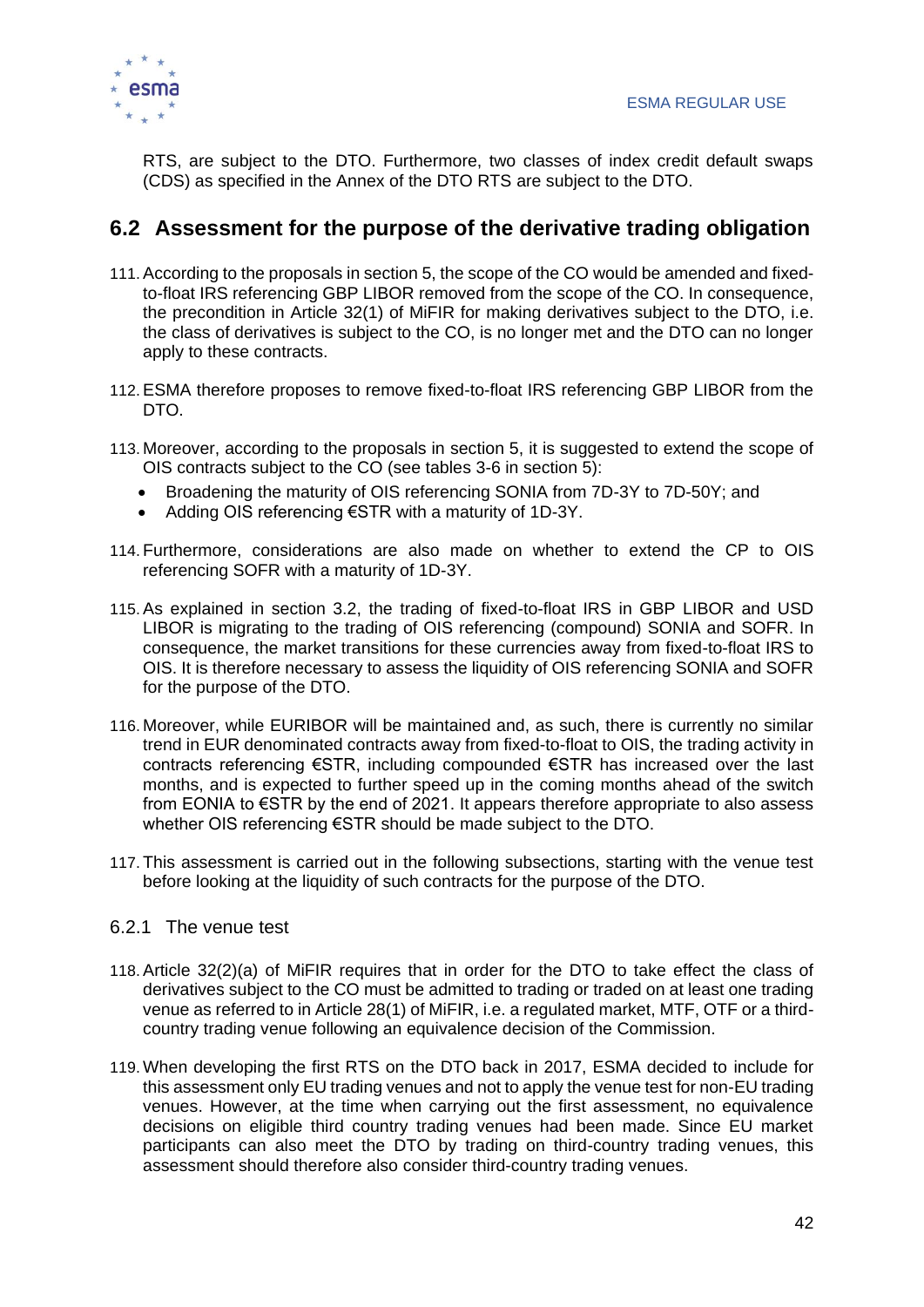

- 120. In order to assess whether OIS referencing SONIA, SOFR and €STR are available for trading on EU trading venues, ESMA analysed reference data submitted by EU trading venues to ESMA's Financial Instruments Reference Data System (FIRDS). According to Article 27 of MiFIR trading venues are required to report to ESMA and competent authorities reference data before trading commences in the financial instrument that it refers to. Therefore, FIRDS provides a good reference point to assess whether such OIS are available for trading on EU trading venues.
- 121.As can be seen in tables 7-9 below currently a wide variety of OIS referencing SONIA, SOFR and €STR are made available for trading on MTFs and OTFs, and covering a wide range of maturities (the maturities of the contracts traded are not covered in the tables presented below in order to keep the tables readable).

| <b>MIC</b>  | <b>Trading venue</b>  | <b>Country</b>           | <b>Asset-Class</b>   | <b>Type</b>     | <b>Underlying</b>         |
|-------------|-----------------------|--------------------------|----------------------|-----------------|---------------------------|
| <b>BFTE</b> | Bloomberg             | <b>NL</b>                | <b>Interest Rate</b> | $\overline{OS}$ | <b>SONIA</b>              |
| <b>CAPI</b> | <b>CAPI OTF</b>       | <b>ES</b>                | <b>Interest Rate</b> | <b>OIS</b>      | <b>SONIA</b>              |
| <b>CIMV</b> | CIMD S.V. S.A. - OTF  | ES                       | <b>Interest Rate</b> | $\overline{OS}$ | <b>SONIA</b>              |
| <b>HPCV</b> | HPC SA - Voice OTF    | FR.                      | <b>Interest Rate</b> | <b>Basis</b>    | <b>GBP LIBOR vs SONIA</b> |
| <b>HPCV</b> | HPC SA - Voice OTF    | FR.                      | <b>Interest Rate</b> | <b>Basis</b>    | SOFR vs SONIA             |
| <b>HPCV</b> | HPC SA - Voice OTF    | FR.                      | <b>Interest Rate</b> | <b>OIS</b>      | <b>SONIA</b>              |
| <b>ISWN</b> | <b>ISWAP Euro MTF</b> | <b>NL</b>                | <b>Interest Rate</b> | $\overline{OS}$ | <b>SONIA</b>              |
| <b>RESF</b> | <b>EBS MTF</b>        | <b>NL</b>                | <b>Interest Rate</b> | <b>Basis</b>    | <b>GBP LIBOR vs SONIA</b> |
| <b>TPIR</b> | TP ICAP - MTF         | $\overline{\mathsf{FR}}$ | <b>Interest Rate</b> | <b>OIS</b>      | <b>SONIA</b>              |
| <b>TSAF</b> | <b>TSAF OTF</b>       | FR.                      | <b>Interest Rate</b> | <b>OIS</b>      | <b>SONIA</b>              |
| <b>TWEM</b> | Tradeweb              | NL.                      | <b>Interest Rate</b> | <b>OIS</b>      | <b>SONIA</b>              |

**TABLE 7: EU TRADING VENUES OFFERING TRADING OF DERIVATIVES REFERENCING SONIA**

#### **TABLE 8: EU TRADING VENUES OFFERING TRADING OF DERIVATIVES REFERENCING SOFR**

| <b>MIC</b>  | <b>Trading venue</b> | <b>Country</b> | Asset-Class   | Type         | <b>Underlying</b>      |
|-------------|----------------------|----------------|---------------|--------------|------------------------|
| <b>AURO</b> | Aurel - OTF          | FR.            | Interest Rate | <b>OIS</b>   | <b>SOFR</b>            |
| <b>BFTE</b> | Bloomberg            | <b>NL</b>      | Interest Rate | <b>Basis</b> | FedFunds vs SOFR       |
| <b>BFTE</b> | Bloomberg            | <b>NL</b>      | Interest Rate | <b>Basis</b> | USD LIBOR (3M) vs SOFR |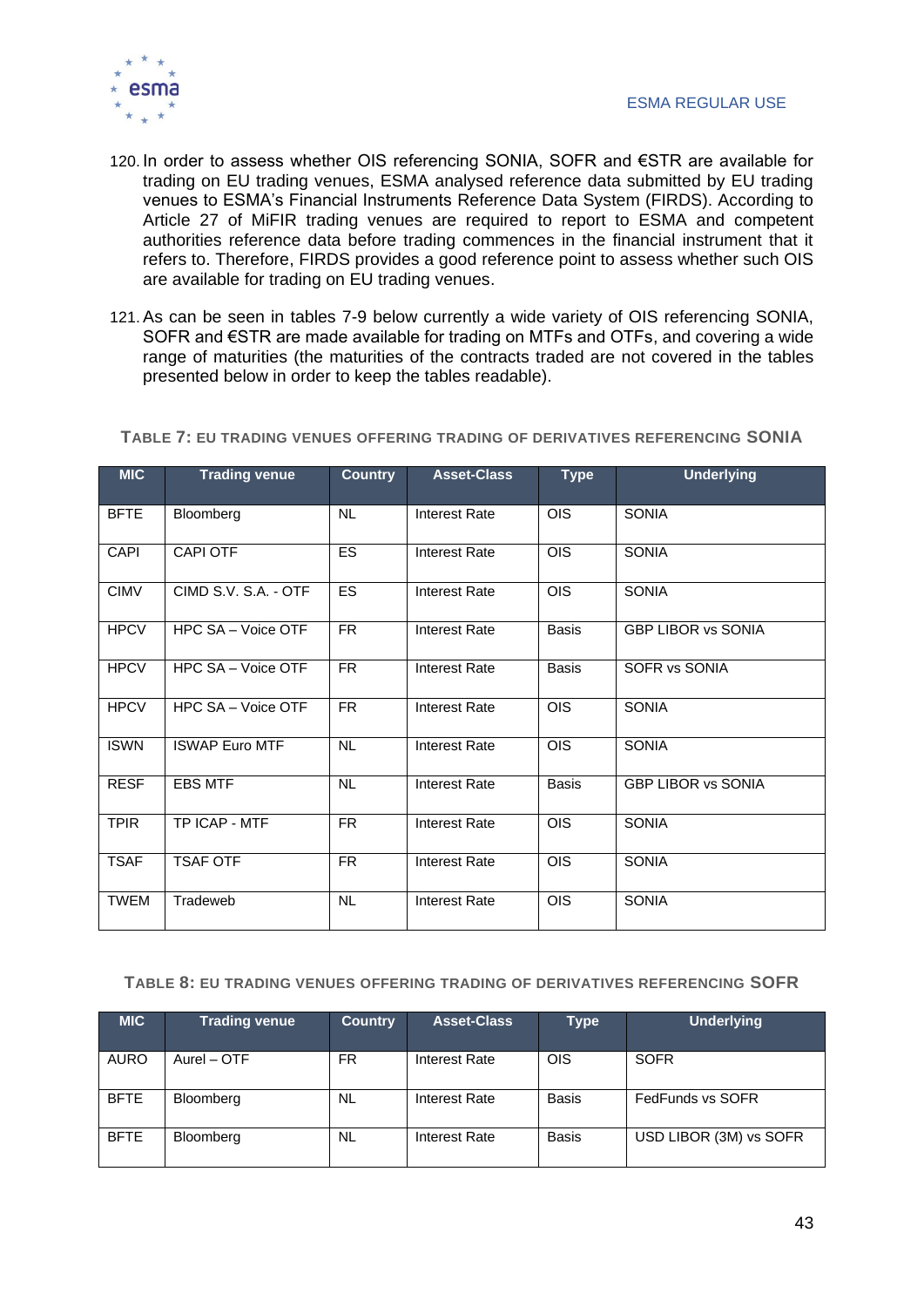

### ESMA REGULAR USE

| <b>BFTE</b> | Bloomberg          | <b>NL</b> | <b>Interest Rate</b> | <b>OIS</b>   | <b>SOFR</b>            |
|-------------|--------------------|-----------|----------------------|--------------|------------------------|
| <b>HPCV</b> | HPC SA - Voice OTF | FR.       | Interest Rate        | <b>Basis</b> | SONIA vs SOFR          |
| <b>RESF</b> | <b>EBS MTF</b>     | <b>NL</b> | <b>Interest Rate</b> | <b>Basis</b> | FedFunds vs SOFR       |
| <b>TPIR</b> | TP ICAP - MTF      | FR.       | <b>Interest Rate</b> | <b>OIS</b>   | <b>SOFR</b>            |
| <b>TPIR</b> | TP ICAP - MTF      | FR.       | Interest Rate        | <b>Basis</b> | $\epsilon$ STR vs SOFR |
| <b>TSAF</b> | <b>TSAF OTF</b>    | FR.       | Interest Rate        | <b>OIS</b>   | <b>SOFR</b>            |
| <b>TWEM</b> | Tradeweb           | <b>NL</b> | Interest Rate        | <b>OIS</b>   | <b>SOFR</b>            |

#### **TABLE 9: EU TRADING VENUES OFFERING TRADING OF DERIVATIVES REFERENCING €STR**

| <b>MIC</b>  | <b>Trading venue</b> | <b>Country</b> | <b>Asset-Class</b>   | <b>Type</b>  | <b>Underlying</b>      |
|-------------|----------------------|----------------|----------------------|--------------|------------------------|
| <b>AURO</b> | Aurel - OTF          | FR.            | Interest Rate        | <b>FRA</b>   | $\epsilon$ STR         |
| <b>AURO</b> | Aurel - OTF          | FR.            | Interest Rate        | <b>OIS</b>   | $\epsilon$ STR         |
| <b>BFTE</b> | Bloomberg            | <b>NL</b>      | Interest Rate        | <b>OIS</b>   | €STR                   |
| <b>CIMV</b> | CIMD S.V. S.A. - OTF | <b>ES</b>      | Interest Rate        | <b>OIS</b>   | $\epsilon$ STR         |
| <b>TPIR</b> | TP ICAP - MTF        | FR.            | Interest Rate        | <b>Basis</b> | $\epsilon$ STR vs SOFR |
| <b>TPIR</b> | TP ICAP - MTF        | FR.            | Interest Rate        | <b>OIS</b>   | $\epsilon$ STR         |
| <b>TSAF</b> | <b>TSAF OTF</b>      | FR.            | <b>Interest Rate</b> | <b>OIS</b>   | $\epsilon$ STR         |
| <b>TWEM</b> | Tradeweb             | NL.            | Interest Rate        | <b>OIS</b>   | $\epsilon$ STR         |

- 122. Concerning the availability of derivatives referencing RFRs on equivalent third country trading venues, ESMA notes that there has been trading activity on US Swap Execution Facilities (SEFs) covering OIS referencing SONIA, SOFR and €STR over a broad range of maturities. ESMA does not have any information on the trading activity of derivatives referencing RFRs on Singapore trading venues.
- 123. Therefore, ESMA considers that the venue test for these three classes of derivatives is met.
- <span id="page-43-0"></span>6.2.2 The liquidity test
- 124. For the liquidity assessment, ESMA is required to assess whether the class of derivatives is 'sufficiently liquid' for the DTO to take effect. The criteria to be used for assessing the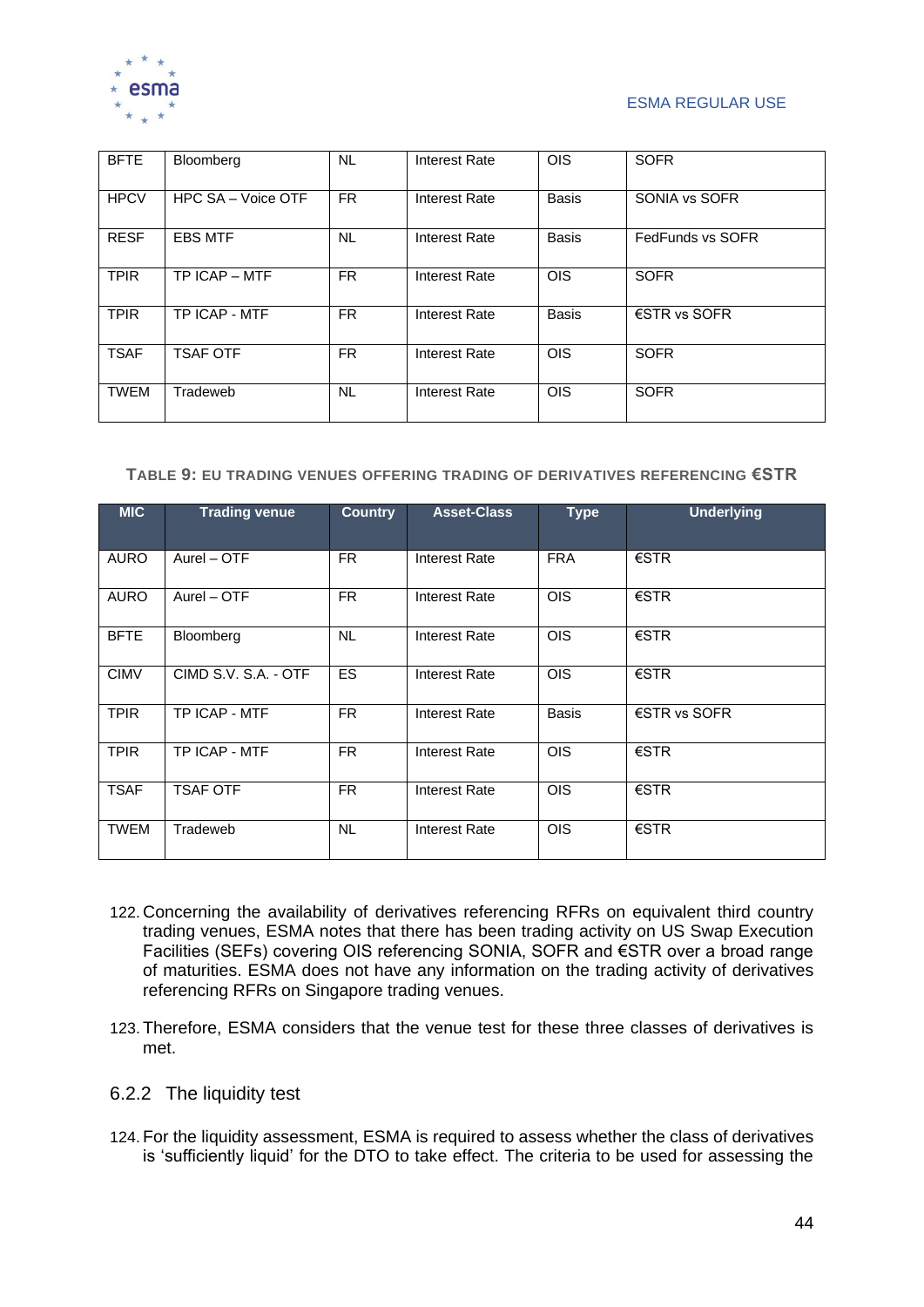

liquidity of a class of derivatives are set out in Article 32(3) of MiFIR and further specified in RTS 4. In particular, ESMA should consider the following criteria:

- the average frequency of trades;
- the average size of trades,
- the number and type of active market participants, and
- the average size of spreads.
- 125. When performing the initial assessment for determining the classes of derivatives that should be subject to the DTO, ESMA opted for a holistic assessment of the criteria instead of setting minimum thresholds to be met for one or all criteria. This approach was chosen for two reasons: 1) due to data limitations for accessing sufficiently granular data and for gathering information on some of the criteria, in particular the criterion on the average size of spreads, and 2) to better consider and weight the various liquidity criteria.
- 126.ESMA suggests following the same approach for this assessment. Hence, the following assessment is based on a holistic assessment of the liquidity in IRS referencing  $\epsilon$ STR, SONIA and SOFR and not on a detailed assessment of every liquidity criterion.

### <span id="page-44-0"></span>6.2.2.1 EUR

- 127.As highlighted in section [3.2.2.2](#page-21-0) the bulk of trading activity in EUR denominated IRS remains concentrated in contracts referencing EURIBOR, followed by EONIA. Currently only very little trading volume is executed, both by EU counterparties and globally, in contracts referencing €STR, even though a slow and gradual increase could be observed over the last months. Also, it can be noted that contracts referencing €STR are available throughout a broad range of maturities. While most trading activity concentrates in short maturities (0-1 year), trading activity in maturities up to 50 years can be observed (see [Figure 8\)](#page-23-1).
- 128. When looking at the execution venue of €STR contracts based on EMIR trade state data reported by EU counterparties covering the reference period November 2020 to February 2021 [\(Figure 18\)](#page-45-0), it can be observed that between 50-70% of the notional volume has been executed OTC.<sup>31</sup> Overall, a large fluctuation of execution venues from one month to the other can also be observed.
- 129. The trading activity on EU trading venue is currently low, but the notional volume traded on EU trading venues, in particular MTFs has been increasing constantly from December 2020 to February 2021, with a sharp increase in February 202132. From November 2020 to January 2021 a significant share of notional volume traded on UK trading venues could be observed. However, the share of UK trading venues is only marginal in February 2021. This observation could be linked to the fact that following Brexit EU counterparties start shifting their trading activity in Euro denominated IRS to EU trading venues.
- 130. The observations above also align with market intelligence stressing that there is only limited trading activity, in particular on trading venues, in contracts referencing €STR to date due to limited demands from clients while noting that EU trading venues are ready to trade contracts referencing €STR.

<sup>&</sup>lt;sup>31</sup> It should be noted that the data displayed in [Figure 18,](#page-45-0) and in the following figures of this section, cover trading activity in any IRS referencing to €STR (or SONIA and SOFR in the following subsections). The bulk of the trading activity consists of OIS or basis swaps.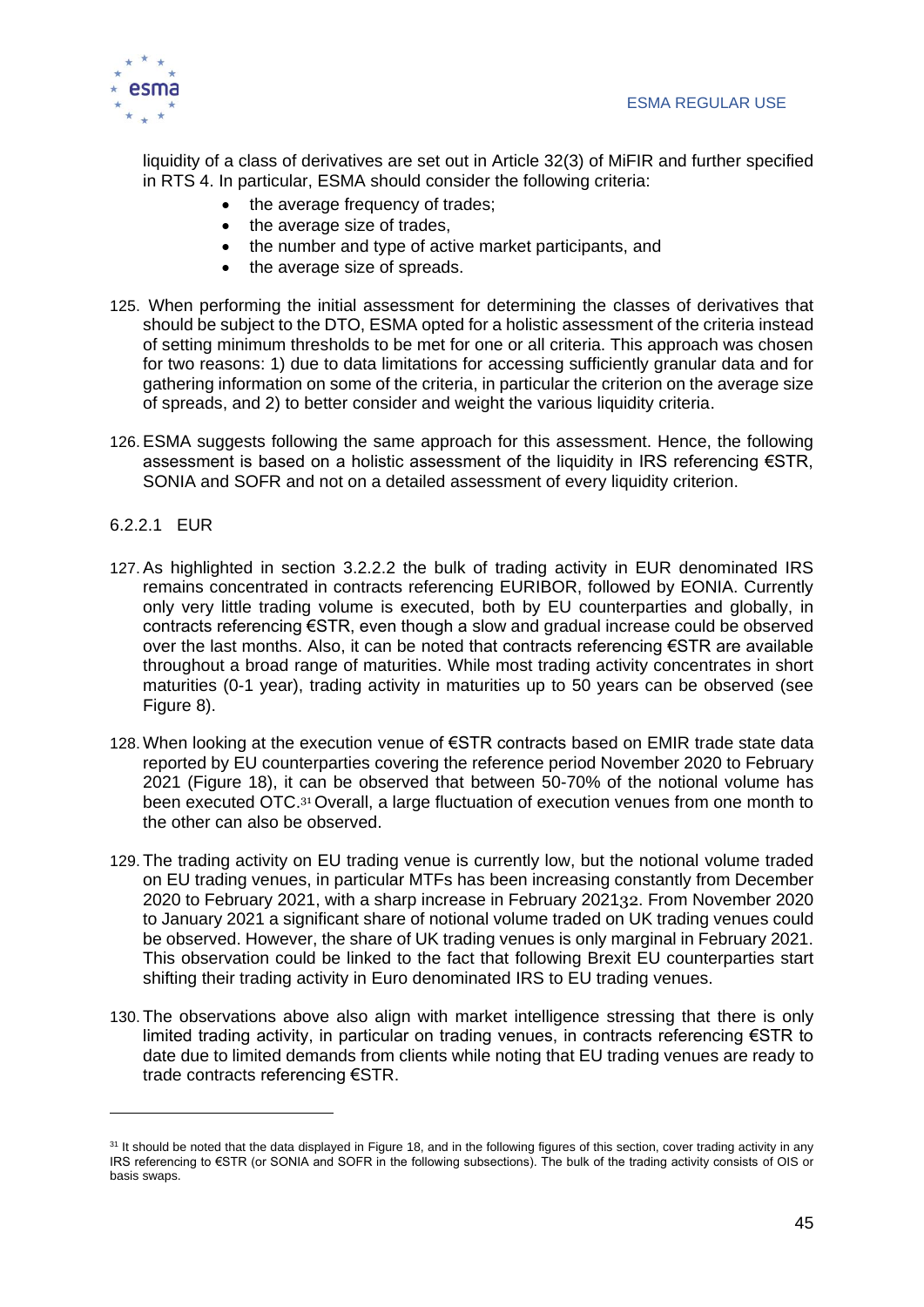

131[.](#page-45-1)

[132.](#page-45-1)

133. [Figure](#page-45-1) **19** shows the trading activity on US SEFs for IRS referencing RFR based on the reference period 1 January to 28 April 2021 and split by type of trading activity (dealer-toclient (D2C) and dealer-to-dealer (D2D). It can be seen that the trading activity on SEFs for contracts referencing €STR is currently very low and only covers D2C activity.

<span id="page-45-0"></span>

<span id="page-45-1"></span>**FIGURE 18: €STR – NOTIONAL VOLUME (NOV '20 TO FEB '21)**

### <span id="page-45-2"></span>**FIGURE 19: TRADING ACTIVITY ON US SEFS IN IRS REFERENCING RFRS BY CURRENCY AND TYPE OF ACTIVITY**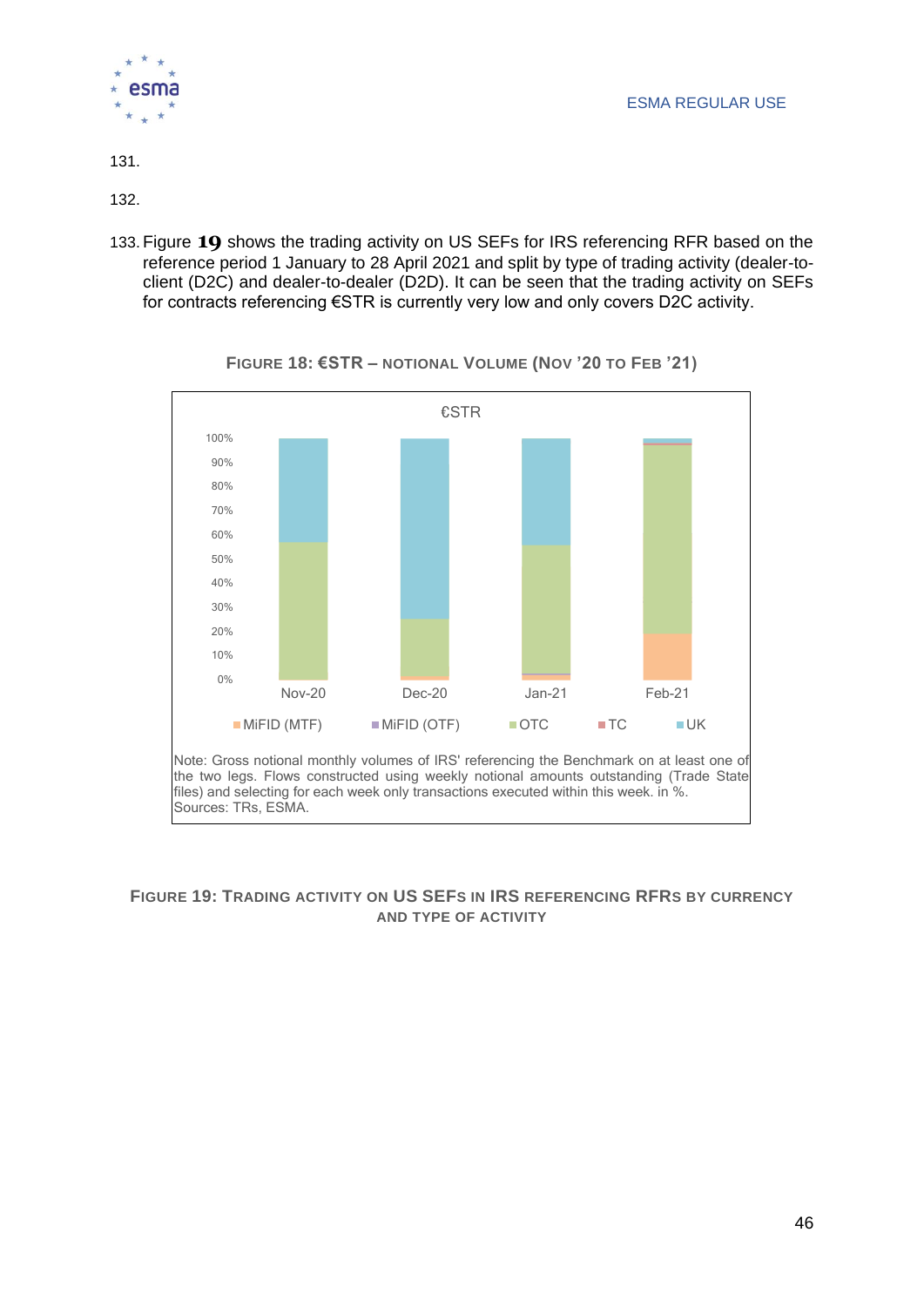

- 134. In view of the low level of liquidity on EU trading venues for contracts referencing €STR and considering that currently no DTO is in force for EONIA contracts, ESMA does not recommend introducing the DTO to IRS referencing €STR at this point in time. ESMA will keep monitoring market developments and may consider expanding the DTO to €STR should trading activity on trading venues significantly pick up in the future.
- <span id="page-46-0"></span>6.2.2.2 GBP
- 135.As highlighted in section [3.2.2.3](#page-23-0) the transition to RFRs is most advanced for SONIA with already a large share of the trading volume in GBP LIBOR having migrated to SONIA. While trading is concentrated in short-term maturities, activity in longer maturities is quickly developing and there is significant trading activity across the curve.
- 136.Similarly, to the trading activity for €STR, a significant share of the trading activity in IRS referencing SONIA is executed OTC, with notional volume traded OTC fluctuating between 55-85% of the total outstanding notional over the period November 2020 to February 2021 (see [Figure 20\)](#page-47-1). Notional volume traded on EU trading venues (MTFs, OTFs) is only marginal and no trend could be observed from November 2020 to February 2021.
- 137. Finally, significant notional volume executed on third-country trading venues could be observed over that period, in particular UK trading venues ranging from slightly above 10% in January 2021 to more than 40% percent in November 2020. No trend for increased trading on third-country trading venues could be observed based on EMIR data.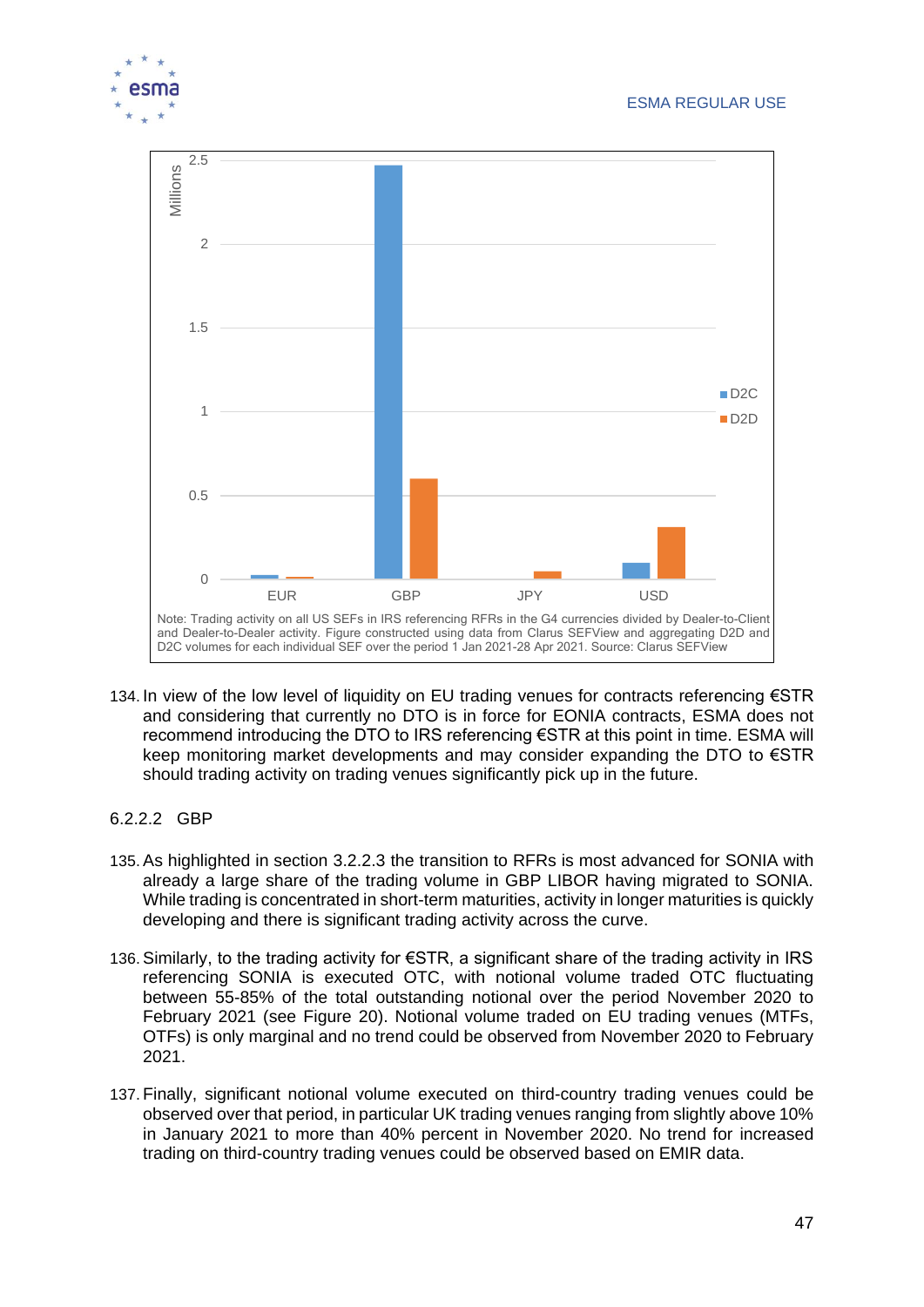

- 138. There has been significant trading activity on US SEFs, in particular for D2C trading, in contracts referencing SONIA over the last months (see [Figure 19\)](#page-45-2).
- 139. These observations, in particular for on-venue trading, largely match with the feedback received from market intelligence, which confirmed that there is significant trading activity on UK and US trading venues and only very limited trading activity on EU trading venues.

<span id="page-47-1"></span>

**FIGURE 20: SONIA – NOTIONAL VOLUME (NOV '20 TO FEB '21)**

- 140. The liquidity in SONIA contracts traded on venue is split between US SEFs (which are equivalent trading venues for the purpose of the DTO) and third-country no-equivalent venues (in particular the UK). Given that there is only marginal liquidity in IRS referencing SONIA on EU trading venues, ESMA would not recommend including OIS referencing SONIA in the scope of the DTO.
- <span id="page-47-0"></span>6.2.2.3 USD
- 141. The transition from USD LIBOR to RFR (SOFR) is significantly less advanced compared to SONIA. While trading activity has been increasing somewhat over the last months and it can also be observed that trading picks up in longer maturities, trading activity in IRS referencing SOFR remains marginal compared to the remaining trading activity in USD LIBOR (see section **[USD](#page-26-0)**[3.2.2.5\)](#page-26-0).
- 142. When looking at the execution venues used by EU counterparties based on EMIR data (see [Figure 21\)](#page-48-0), it can be observed that the vast majority of notional volume has been executed OTC over the period observed. Some limited trading activity on third-country trading venues, in particular UK trading venues and US SEFs, could be observed based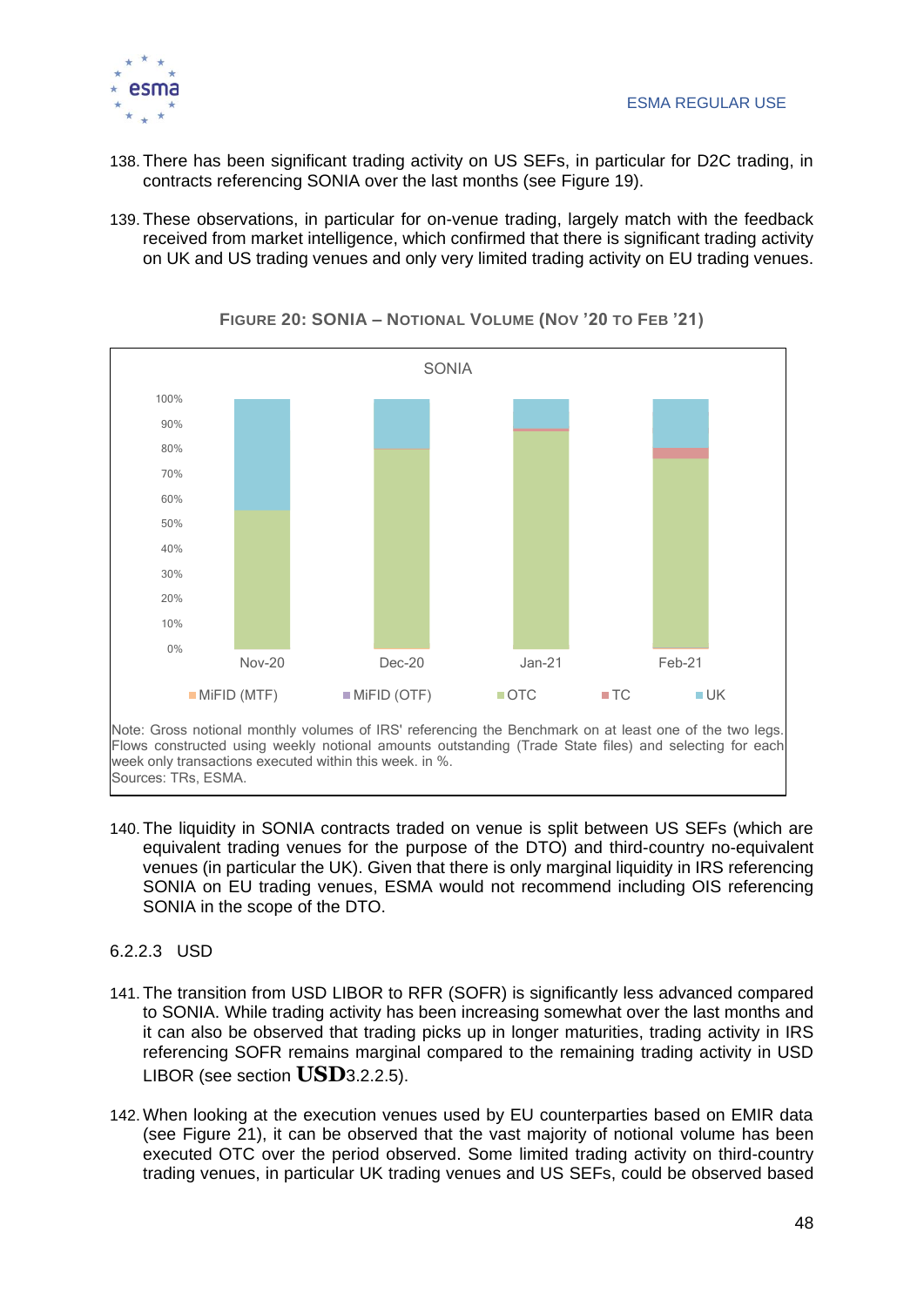

on EMIR data with only marginal trading activity on EU trading venues. These observations also match with market intelligence indicating only limited trading activity on EU trading venues, with the bulk of trading venue activity executed on US SEFs and UK trading venues. However, as for the other RFRs, EU trading venues, in particular those offering RFQ-protocols, stand ready to provide quotes in such contracts should there be demand by clients.

143. When looking at the trading activity on US SEFs, some liquidity, in particular on D2D platforms can be observed (see [Figure 19\)](#page-45-2). However, the level of trading activity is significantly lower than for SONIA, indicating that the transition to SOFR is less advanced than the migration to SONIA.

<span id="page-48-0"></span>

### **FIGURE 21: SOFR - NOTIONAL VOLUME (NOV '20 TO FEB '21)**

- 144. The liquidity in IRS referencing SOFR traded on venue is split between US SEFs (which are equivalent trading venues for the purpose of the DTO) and third-country no-equivalent venues (in particular the UK). Given that there is only marginal liquidity in IRS referencing SONIA on EU trading venues, and in view of the uncertainty on whether those contracts will be subject to the CO, ESMA would consider it premature to include OIS referencing SOFR in the scope of the DTO.
- 145. Concerning the way forward on USD LIBOR, ESMA is seeking stakeholders' feedback on whether to keep IRS referencing to USD LIBOR in the scope of the DTO. On the one hand, as explained in section [5.2,](#page-31-0) it is likely that trading activity in these contracts will drastically reduce by end of this year since counterparties should no longer enter into new transactions referencing USD LIBOR by the end of  $2021$ .<sup>33</sup> This should result in a

<sup>&</sup>lt;sup>33</sup> This is also reflected in the various statement issued on USD LIBOR and calling for counterparties to prepare in order to no longer enter into new derivatives transactions referencing USD LIBOR by the end of 2021.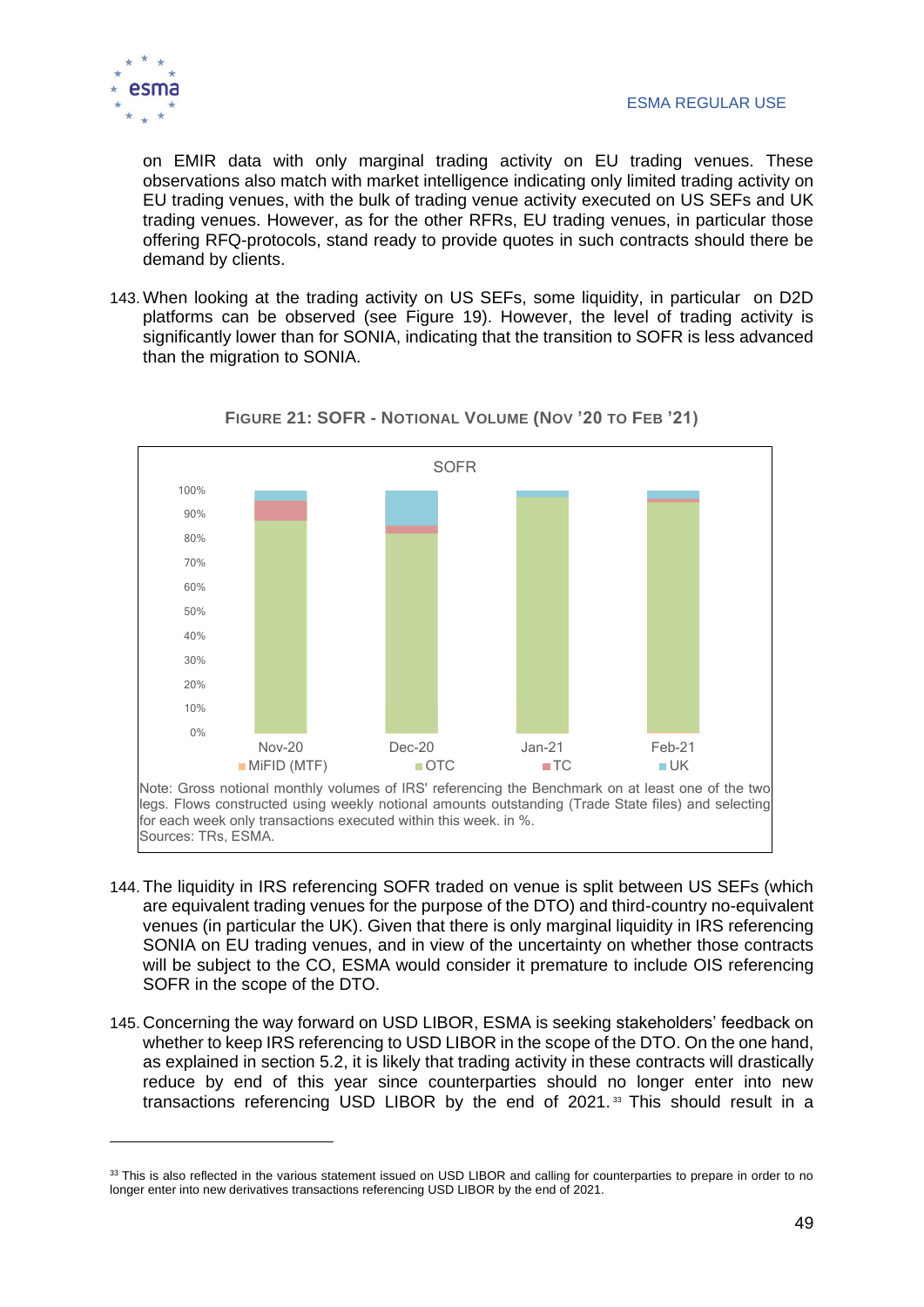

significant decline in liquidity for IRS referencing USD LIBOR by end of this year. On the other hand, USD LIBOR will continue to be published until June 2023, the CCP legal trade conversion for derivatives referencing USD LIBOR has not been scheduled at the time of drafting of this CP, it is not yet known what the US authorities might decide on USD LIBOR regarding mandatory trading and currently there remains ample liquidity in IRS referencing USD LIBOR, in particular on US SEFs.

146. Hence, the result of the assessment differs depending on whether it is based on the current situation or the expected situation by end of this year. Based on the current situation, IRS referencing USD LIBOR should remain in the scope of the DTO, whereas an assessment based on the expected situation by end of 2021 could speak in favour of removing USD LIBOR from the DTO. At this stage, for the purpose of the publication consultation, ESMA is keeping USD LIBOR in the scope of the DTO and will continue closely monitoring market developments. In any case, ESMA would be in a position to remove the DTO for USD LIBOR IRS at a later stage, whether at the time of the final report or once the transition is more advanced.

### <span id="page-49-0"></span>**6.3 Overview of proposals for amending the scope of the DTO**

147. [Table 10](#page-49-1) below presents the suggested changes to the DTO. As explained above, ESMA does not recommend at this stage including IRS referencing RFRs to the scope of the DTO given the marginal trading activity on EU trading venues. Furthermore, given that GBP LIBOR will no longer be subject to the CO and will cease to exist by end 2021, fixedto-float IRS referencing to GBP LIBOR should no longer be subject to the DTO. Finally, as explained in section 6.2.2.3, ESMA is keeping USD LIBOR in scope for the purpose of the public consultation and is asking stakeholders feedback on this aspect.

| <b>Type</b>     |                 | <b>Settlemen Reference</b> | <b>Trade</b>             | <b>Optionality</b> | <b>Tenor</b>                | <b>Notional</b> |
|-----------------|-----------------|----------------------------|--------------------------|--------------------|-----------------------------|-----------------|
|                 | <b>Currency</b> | <b>Index</b>               | <b>Start Type</b>        |                    |                             | <b>Type</b>     |
| Fixed-<br>Float | <b>EUR</b>      | <b>EURIBOR</b><br>6M       | Spot $(T+2)$             | <b>No</b>          | 2 to 10, 12, 15, 20, 30y    | Constant        |
| Fixed-<br>Float | <b>EUR</b>      | <b>EURIBOR</b><br>3M       | Spot $(T+2)$             | No                 | 2 to 7, 10, 15, 20, 30y     | Constant        |
| Fixed-<br>Float | <b>USD</b>      | LIBOR 3M                   | Spot $(T+2)$             | <b>No</b>          | 2 to 7, 10, 12, 15, 20, 30y | Constant        |
| Fixed-<br>Float | <b>USD</b>      | LIBOR 3M                   | IMM (next 2<br>IMM dates | No                 | 2 to 7, 10, 12, 15, 20, 30y | Constant        |

<span id="page-49-1"></span>**TABLE 10: FIXED-TO-FLOAT SINGLE CURRENCY IRS SUBJECT TO THE DTO<sup>34</sup>**

<sup>&</sup>lt;sup>34</sup> The table only covers a subset of the specifications of fixed-to-float single currency interest rate swaps subject to the DTO.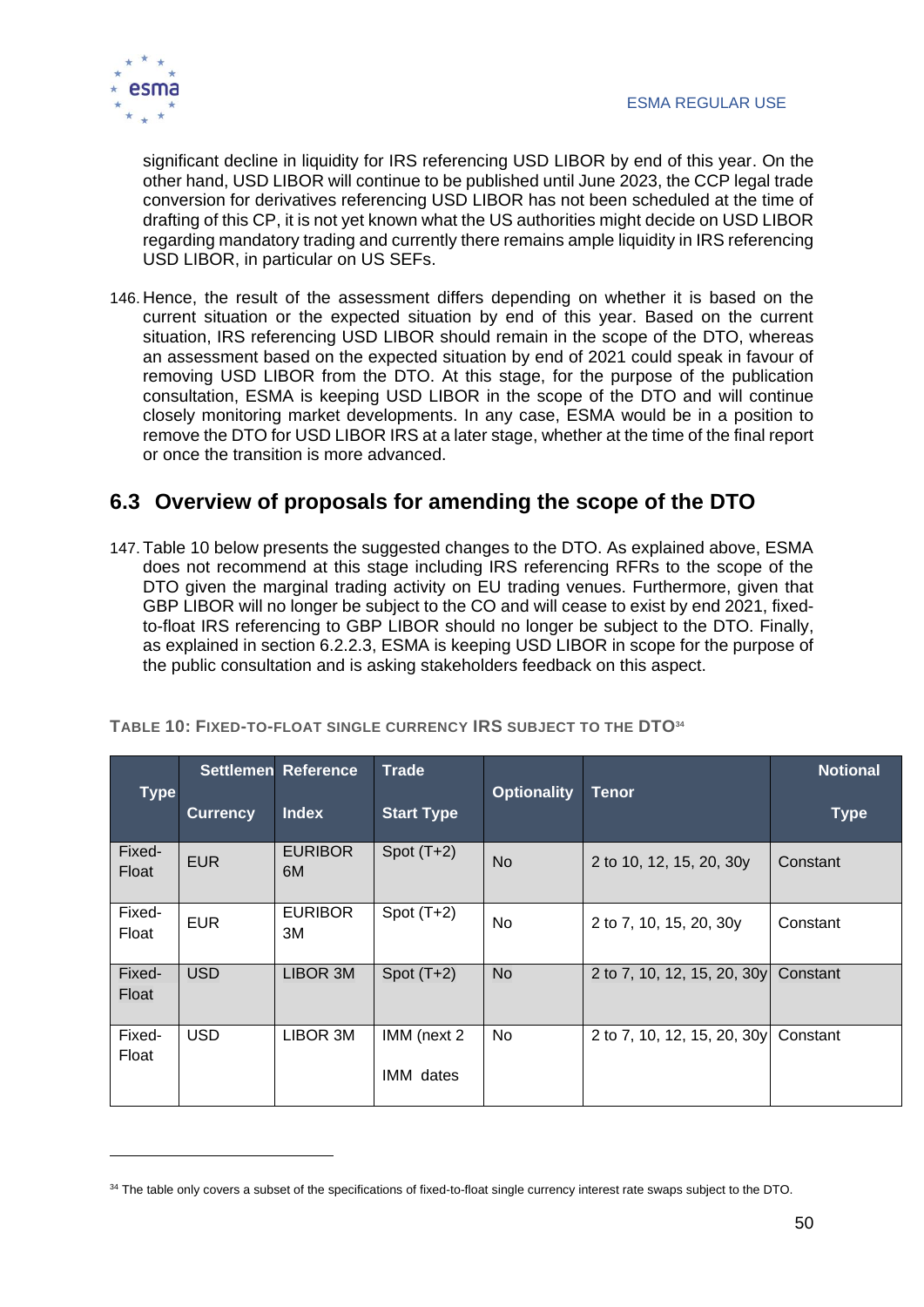

| Fixed-<br>Float        | <b>USD</b> | LIBOR 6M        | Spot $(T+2)$             | <b>No</b> | 2 to 7, 10, 12, 15, 20, 30y Constant |          |
|------------------------|------------|-----------------|--------------------------|-----------|--------------------------------------|----------|
| Fixed-<br>Float        | <b>USD</b> | LIBOR 6M        | IMM (next 2<br>IMM dates | No        | 2 to 7, 10, 12, 15, 20, 30y Constant |          |
| Fixed-<br><b>Eloat</b> | <b>GBP</b> | <b>LIBOR 6M</b> | Spot (T+0)               | <b>No</b> | 2 to 7, 10, 15, 20, 30y              | Constant |
| Fixed-<br><b>Float</b> | <b>GBP</b> | <b>LIBOR 3M</b> | Spot (T+0)               | <b>No</b> | 2 to 7, 10, 15, 20, 30y              | Constant |

- 148. Concerning the implementation of these changes, ESMA recommends following the same approach as suggested for the CO, i.e. entry into force on 3 January 2022 when these benchmarks can no longer be referenced. This would require a quicker adoption and nonobjection process for the Delegated Regulation based on the draft RTS submitted by ESMA, a process which is not under ESMA's control.
- 149. The draft RTS in Annex II reflect these proposed amendments to the Commission Delegated Regulation on the DTO.

**Question 7: Do you agree with the proposal to not include OIS referencing €STR, SONIA nor SOFR to the DTO at this point in time? In case you disagree with ESMA's proposal, please justify and support your assessment with qualitative and quantitative data.** 

**Question 8: Do you consider that IRS referencing USD LIBOR should continue to be subject to the DTO? Please explain.**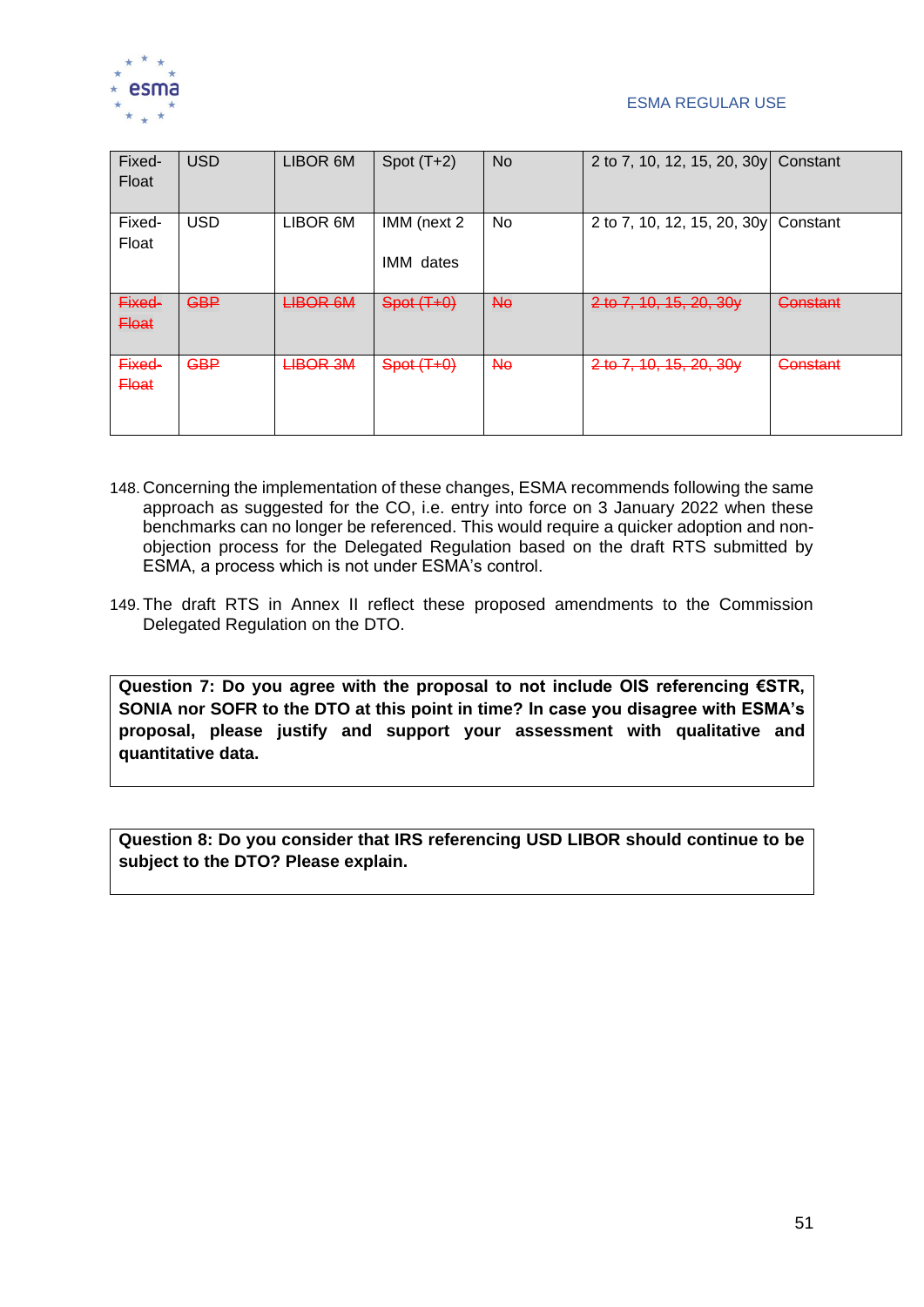

# <span id="page-51-0"></span>**7 Way forward**

- 150.ESMA is launching today the consultation on the review of the CO and the DTO in view of the benchmark transition, which will run until 2 September 2021. ESMA will continue monitoring the progress made with the transition and in particular the level of activity in the classes of OTC interest rate derivatives denominated in the G4 currencies. ESMA will also further consult the ESRB in order to get their input.
- 151. This monitoring, the ESRB's input as well as the analysis of the responses from the consultation will then be taken into account in the finalisation of the draft RTS, which is targeted for this Autumn.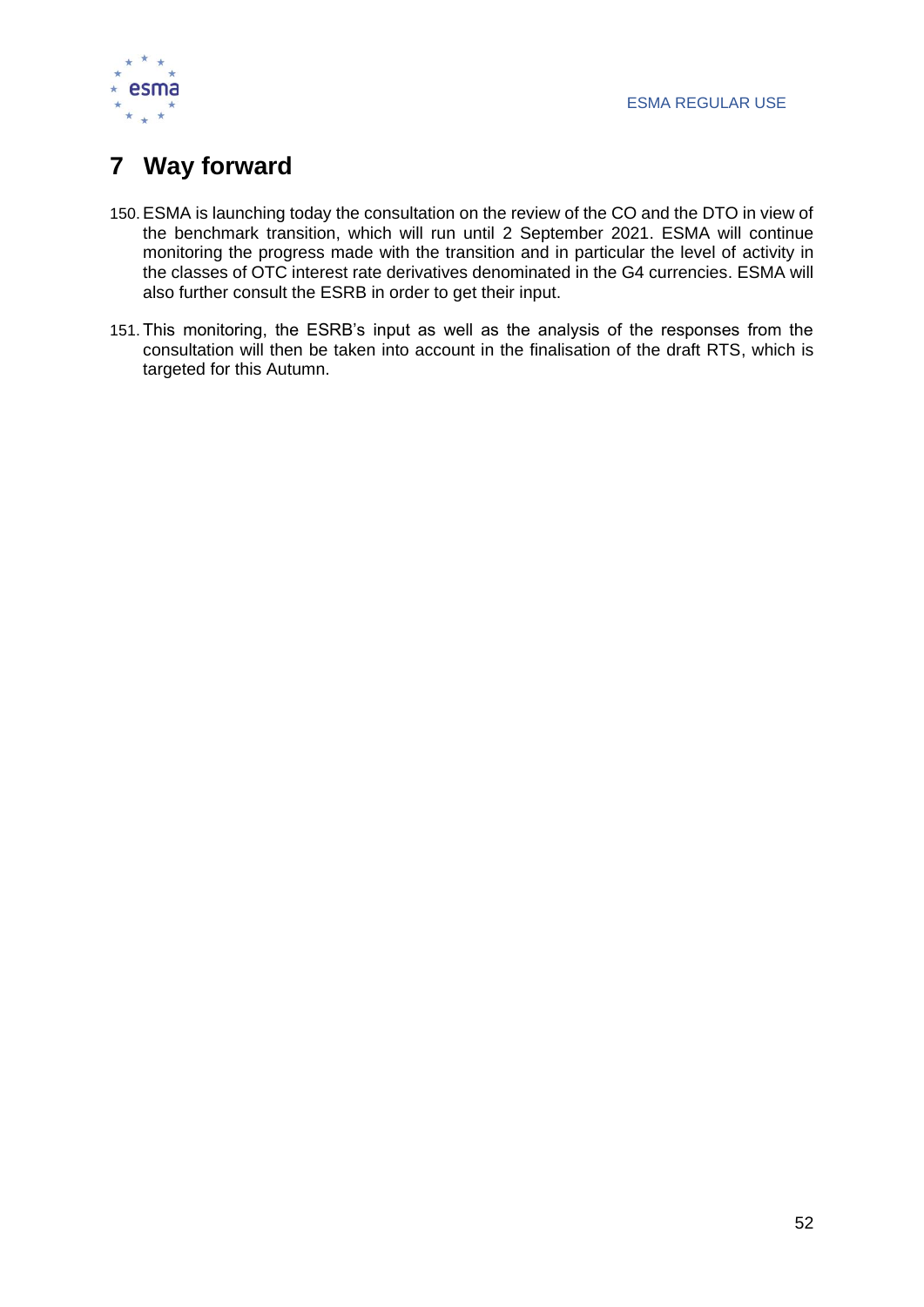

# <span id="page-52-0"></span>**8 Annexes**

### <span id="page-52-1"></span>**8.1 Annex I - Commission mandates to develop technical standards**

### <span id="page-52-2"></span>8.1.1 Clearing obligation

*Article 5(2) of Regulation (EU) No 648/2012*

### **Clearing obligation procedure**

- 2. Within six months of receiving notification in accordance with paragraph 1 [of Article 5] or accomplishing a procedure for recognition set out in Article 25, ESMA shall, after conducting a public consultation and after consulting the ESRB and, where appropriate, the competent authorities of third countries, develop and submit to the Commission for endorsement draft regulatory technical standards specifying the following:
- (a) the class of OTC derivatives that should be subject to the clearing obligation referred to in Article 4;
- (b) the date or dates from which the clearing obligation takes effect, including any phase in and the categories of counterparties to which the obligation applies.

Power is delegated to the Commission to adopt regulatory technical standards referred to in the first subparagraph in accordance with Articles 10 to 14 of Regulation (EU) No 1095/2010.

In the developing of the draft regulatory technical standards under this paragraph ESMA shall not prejudice the transitional provision relating to C6 energy derivative contracts as laid down in Article 95 of Directive 2014/65/EU.

### <span id="page-52-3"></span>8.1.2 Derivative trading obligation

*Article 32 of Regulation (EU) No 600/2014*

### **Derivative trading obligation**

1. ESMA shall develop draft regulatory technical standards to specify the following:

(a) Which of the class of derivatives declared subject to the clearing obligation in accordance with Article 5(2) and (4) of Regulation (EU) No 648/2012 or a relevant subset thereof shall be traded on the venues referred to in Article 28(1) of this Regulation;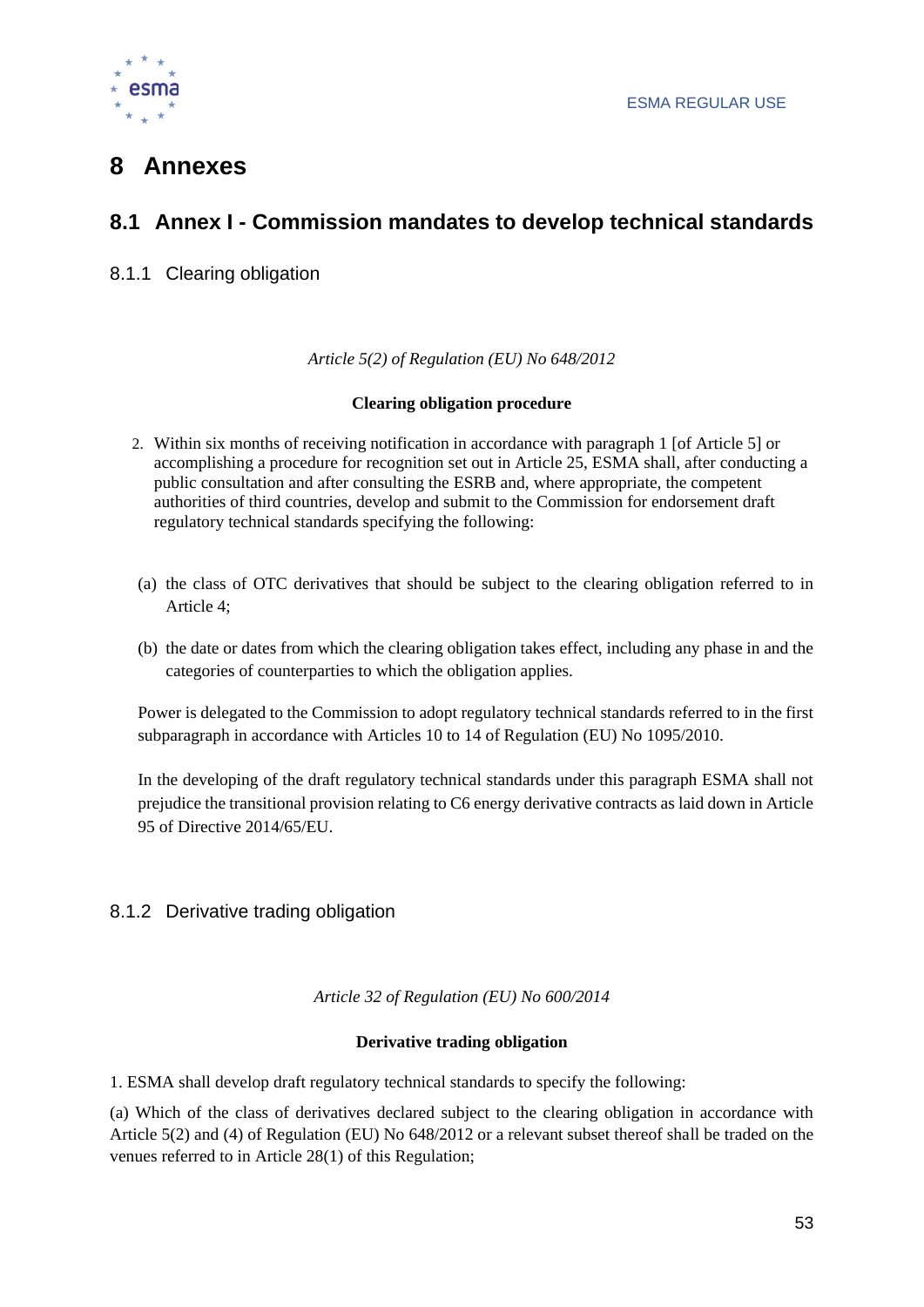

(b) The date or dates from which the trading obligation takes effect, including any phase-in and the categories of counterparties to which the obligation applies where such phasein and such categories of counterparties have been provided for in regulatory technical standards in accordance with Article 5(2)(b) of Regulation (EU) No 648/2012.

ESMA shall submit those draft regulatory technical standards to the Commission within six months after the adoption of the regulatory technical standards in accordance with Article 5(2) Regulation (EU) No 648/2012 by the Commission.

Before submitting the draft regulatory technical standards to the Commission for adoption, ESMA shall conduct a public consultation and, where appropriate, may consult third-country competent authorities.

2. In order for the trading obligation to take effect:

(a) The class of derivatives pursuant to paragraph 1(a) or a relevant subset thereof must be admitted to trading or traded on at least one trading venue as referred to in Article 28(1); and

(b) There must be sufficient third-party buying and selling interest in the class of derivatives or a relevant subset thereof so that such a class of derivatives is considered sufficiently liquid to trade only on the venues referred to in Article 28(1).

3. In developing the draft regulatory technical standards referred to paragraph 1, ESMA shall consider the class of derivatives or a relevant subset thereof as sufficiently liquid pursuant to the following criteria:

(a) The average frequency and size of trades over a range of market conditions, having regard to the nature and lifecycle of products within the class of derivatives;

(b) The number and type of active market participants including the ratio of market participants to products/contracts traded in a given product market;

(c) The average of the size of the spreads.

In preparing those draft regulatory technical standards, ESMA shall take into consideration the anticipated impact that trading obligation might have on the liquidity of a class of derivatives or a relevant subset thereof and the commercial activities of end users which are not financial entities.

ESMA shall determine whether the class of derivatives or relevant subset is only sufficiently liquid in transactions below a certain size.

4. ESMA shall, on its own initiative, in accordance with the criteria set out in paragraph 2 and after conducting a public consultation, identify and notify to the Commission the classes of derivatives or individual derivative contracts that should be subject to the obligation to trade on the venues referred to in Article 28(1), but for which no CCP has yet received authorisation under Article 14 or 15 of Regulation (EU) No 648/2012 or which is not admitted to trading or traded on a trading venue referred to in Article 28(1).

Following the notification by ESMA referred to in the first subparagraph, the Commission may publish a call for development of proposals for the trading of those derivatives on the venues referred to in Article 28(1).

5. ESMA shall in accordance with paragraph 1, submit to the Commission draft regulatory technical standards to amend, suspend or revoke existing regulatory technical standards whenever there is a material change in the criteria set out in paragraph 2. Before doing so, ESMA may, where appropriate, consult the competent authorities of third countries.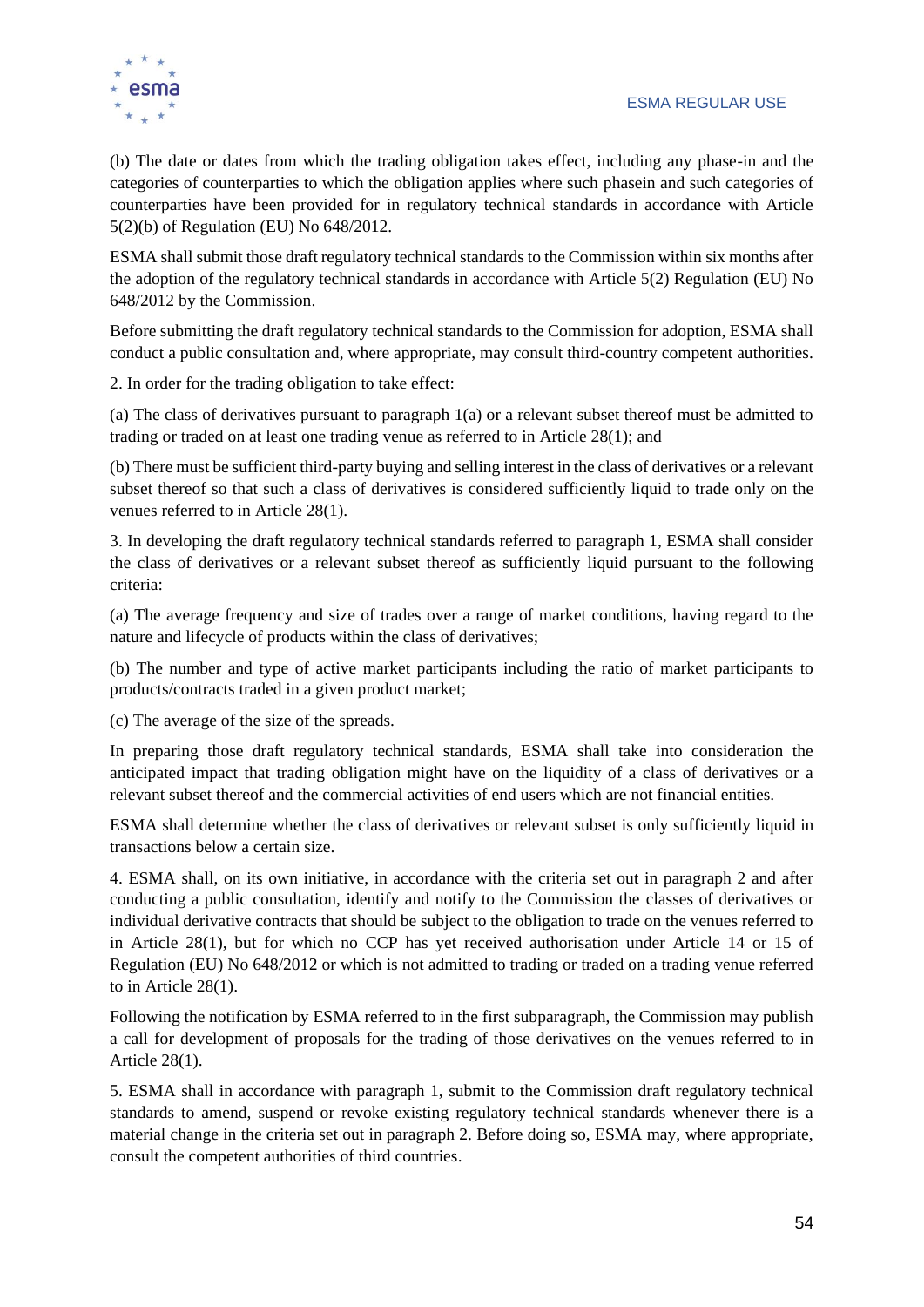

### <span id="page-54-0"></span>**8.2 Annex II - Draft technical standards**

<span id="page-54-1"></span>8.2.1 Clearing obligation

### **COMMISSION DELEGATED REGULATION (EU) …/..**

**amending Delegated Regulation (EU) 2015/2205 supplementing Regulation (EU) No 648/2012 of the European Parliament and of the Council with regard to regulatory technical standards on the clearing obligation, to account for the transition to new benchmarks referenced in certain OTC derivative contracts**

**of [ ]**

**(Text with EEA relevance)**

#### THE EUROPEAN COMMISSION,

Having regard to the Treaty on the Functioning of the European Union,

Having regard to Regulation (EU) No 648/2012 of the European Parliament and of the Council of 4 July 2012 on OTC derivatives, central counterparties and trade repositories ( <sup>35</sup>), and in particular Article 5(2) thereof,

Whereas:

- (1)Commission Delegated Regulation (EU) 2015/2205 ( <sup>36</sup>) specifies, among others, the classes of overthe-counter (OTC) interest rate derivatives denominated in Euro (EUR), Pound Sterling (GBP), Japanese Yen (JPY) and US Dollar (USD) that are subject to the clearing obligation. These classes include one class denominated in EUR that references EONIA as well as several classes denominated in GBP, JPY or USD that reference LIBOR, whereas EONIA and LIBOR are two benchmarks that are due to cease
- (2)The European Money Markets Institute, the administrator for EONIA, communicated that the cessation of EONIA will take place at the end of 2021. Similarly, the ICE Benchmark Administrator, the administrator for LIBOR, communicated that the cessation of GBP LIBOR, JPY LIBOR and certain fixings of USD LIBOR will also take place at the end of 2021, whereas the publication of all remaining settings of USD LIBOR will cease in June 2023. On 5 March 2021, the Financial Conduct Authority from the United Kingdom confirmed that all LIBOR settings will indeed either cease to be provided by any administrator or no longer be representative.
- (3)From 3 January 2022, counterparties will hence no longer be able to enter into OTC interest rate derivatives referencing EONIA, GBP LIBOR or JPY LIBOR as these benchmarks will have ceased. On that date, this means that there will thus be no volume nor liquidity in these derivatives and that these trades will also not be cleared by central counterparties (CCPs). Therefore, the classes of derivatives currently in scope of the clearing obligation and that are referencing EONIA, GBP LIBOR or JPY LIBOR will no longer meet two of the conditions to be subject to the clearing obligation set out in Regulation (EU) No 648/2012, i.e. to have a sufficient level of liquidity and to be cleared by

<sup>35</sup> OJ L 201, 27.7.2012, p. 1.

<sup>36</sup> Commission Delegated Regulation (EU) 2015/2205 of 6 August 2015 supplementing Regulation (EU) No 648/2012 of the European Parliament and of the Council with regard to regulatory technical standards on the clearing obligation (OJ L 314, 1.12.2015, p. 13).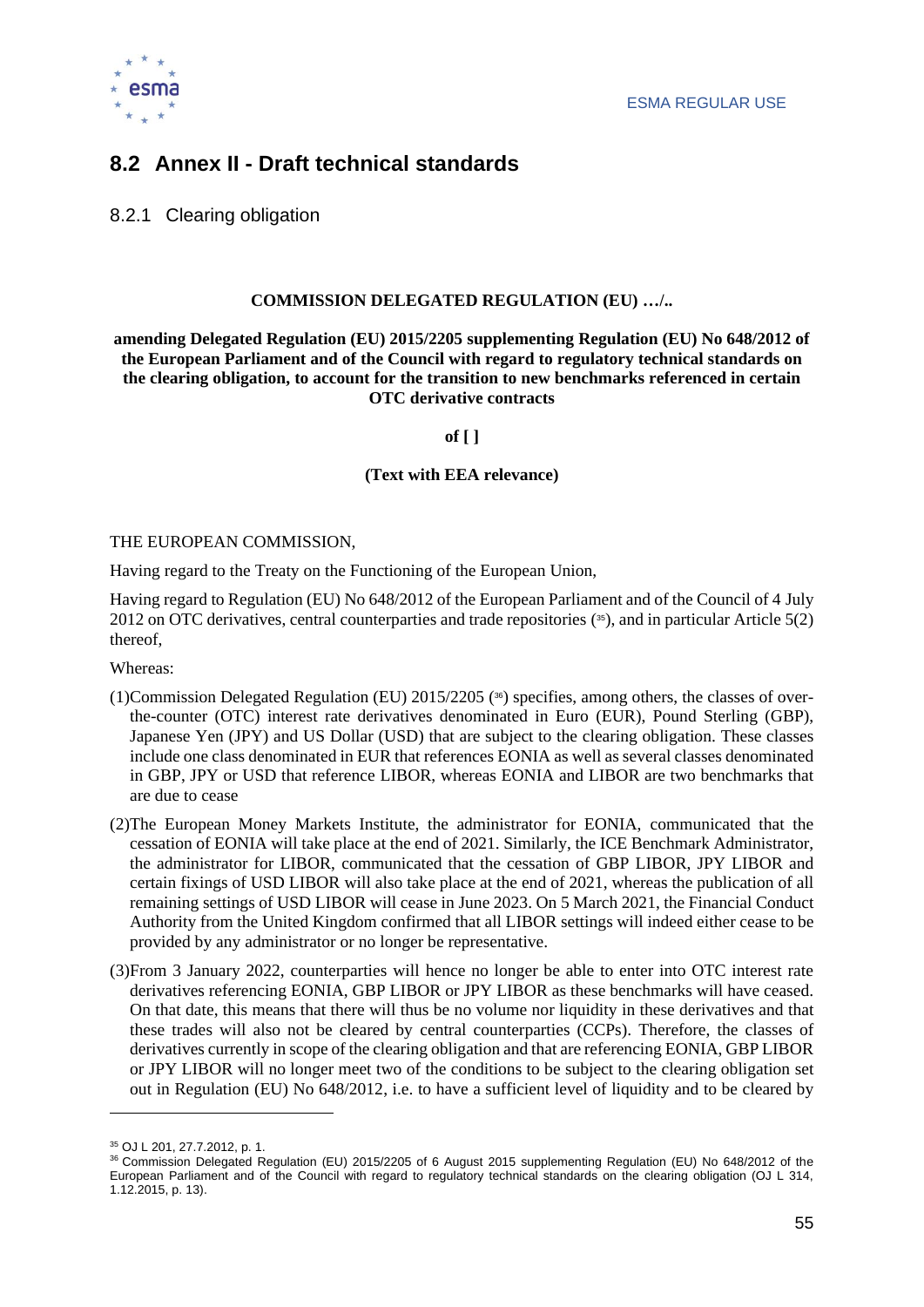

an authorised or recognised CCP. It follows that these classes need to be removed from the scope of the clearing obligation from that date onwards.

- (4)Regulators and market participants have been working on replacement rates for these currencies, and in particular on the development of new risk-free rates, which are now being used as benchmarks in financial instruments and financial contracts. Notably, the €STR, SOFR, SONIA and TONA riskfree rates are produced for EUR, USD, GBP and JPY respectively. More specifically with respect to the OTC derivative market, it now means that OTC interest rate derivative contracts referencing €STR, SOFR, SONIA and TONA are being traded by counterparties and are being cleared at certain CCPs.
- (5)The European Securities and Markets Authority (ESMA) has been notified of the classes of OTC interest rate derivatives referencing €STR, SOFR, SONIA or TONA that certain CCPs have been authorised to clear. For each of those classes ESMA has assessed the criteria that are essential for subjecting them to the clearing obligation, including the level of standardisation, the volume and liquidity, and the availability of pricing information. With the overarching objective of reducing systemic risk, ESMA has determined the classes of OTC interest rate derivatives referencing some of these risk-free rates that should be subject to the clearing obligation in accordance with the procedure set out in Regulation (EU) No 648/2012.
- (6)In general, different counterparties need different periods of time for putting in place the necessary arrangements to start clearing their OTC interest rate derivatives subject to the clearing obligation. However, in this case, counterparties have had to prepare for the benchmark transition and for the planned cessation of EONIA, EUR LIBOR, GBP LIBOR or JPY LIBOR taking place at the end of 2021, including with respect to their clearing arrangements. Indeed, for counterparties already subject to the clearing obligation and clearing OTC interest rate derivatives denominated in EUR, GBP or USD, clearing the classes referencing the new risk-free rates in these currencies does not require significant changes, if any at all, to their clearing contracts or processes. Indeed, when counterparties have clearing arrangements in place to clear OTC interest rate derivatives denominated in EUR, GBP or USD, then clearing OTC interest rate derivatives referencing the risk-free rates in these currencies does not require establishing and implementing brand new clearing arrangements as was the case when they first started clearing OTC interest rate derivatives. Because clearing derivatives referencing the new risk-free rates is part of a bigger implementation preparation to transition away from EONIA and LIBOR and on to new benchmarks, there is no need to introduce an additional phase-in in order to ensure an orderly and timely implementation of that obligation. The changes made to introduce the new classes of OTC interest rate derivatives referencing the risk-free rates and denominated in EUR, GBP and USD should enter into application on the day of entry into force of this Regulation. Delegated Regulation (EU) 2015/2205 should be amended accordingly.
- (7)The planned cessation of EONIA, GBP LIBOR and JPY LIBOR is scheduled for the end of 2021 such that it will not be possible to trade or clear OTC interest rate derivatives referencing these benchmarks from 3 January 2022 onwards. Instead, from 3 January 2022, counterparties will trade or clear other OTC interest rate derivatives, in particular OTC interest rate derivatives referencing the risk-free rates. This Regulation should thus enter into force on 3 January 2022 or soon after.
- (8)This Regulation is based on the draft regulatory technical standards submitted by the European Securities and Markets Authority (ESMA) to the Commission.
- (9)ESMA has conducted open public consultations on the draft regulatory technical standards on which this Regulation is based, analysed the potential related costs and benefits, requested the opinion of the Security and Markets Stakeholder Group established by Article 37 of Regulation (EU) No 1095/2010, and consulted the European Systemic Risk Board.

### HAS ADOPTED THIS REGULATION: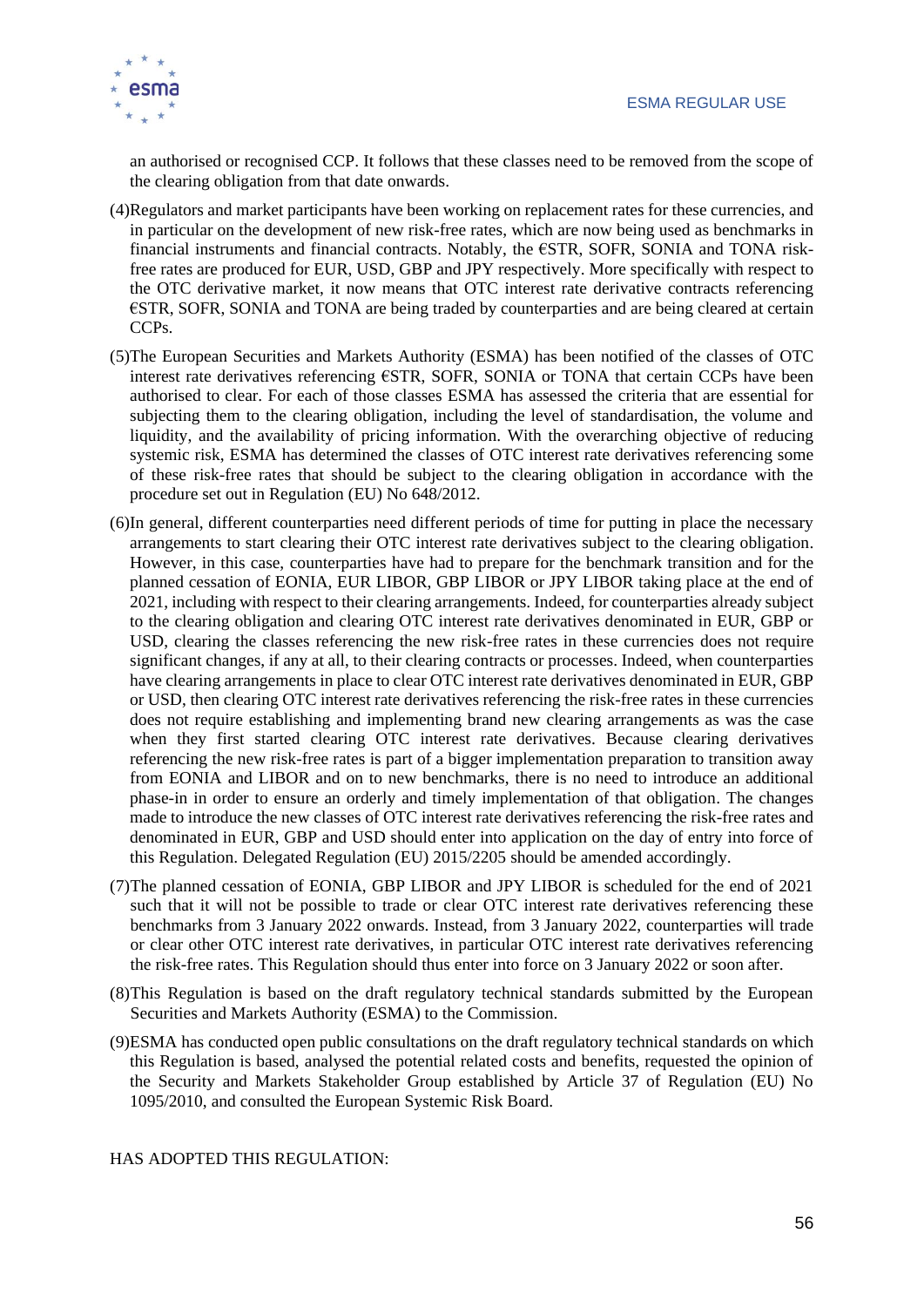

### *Article 1*

### **Amendment to Delegated Regulation (EU) 2015/2205**

Delegated Regulation (EU) 2015/2205 is amended as follows:

(1) Article 3(4) is added:

'4. By way of derogation from paragraph 1, and where the conditions under paragraph 2 have not been met, in respect of contracts pertaining to a class of OTC derivatives set out in the Annex in rows D.4.1, D.4.2 and D.4.3 of Table 4, the clearing obligation for such contracts shall take effect on [*the date of entry into force of this Regulation*].'

(2) The Annex is replaced by the following:

### *ANNEX*

### **Interest rate OTC derivatives classes subject to the clearing obligation**

### *Table 1*

#### **Basis swaps classes**

| id | <b>Index</b>       | <b>Currency</b> |                | <b>Currency</b><br>Type | <b>Type Reference Settlement Maturity Settlement Optionality Notional</b> | Type                       |
|----|--------------------|-----------------|----------------|-------------------------|---------------------------------------------------------------------------|----------------------------|
|    | A.1. Basis Euribor | EUR             | 28D-50Y Single | currency                | No                                                                        | Constant<br>or<br>variable |
|    | A.1. Basis LIBOR   | <b>USD</b>      | 28D-50Y Single | currency                | No                                                                        | Constant<br>or<br>variable |

### *Table 2*

#### **Fixed-to-float interest rate swaps classes**

| id |              | <b>Index</b>       | <b>Currency</b> |                | <b>Currency</b><br> Type | <b>Type Reference Settlement Maturity Settlement Optionality Notional</b> | <b>Type</b>                |
|----|--------------|--------------------|-----------------|----------------|--------------------------|---------------------------------------------------------------------------|----------------------------|
|    | to-<br>float | A.2. Fixed-Euribor | EUR             | 28D-50Y Single | currency                 | No                                                                        | Constant<br>Юľ<br>variable |
| 4  | to-<br>float | A.2. Fixed-LIBOR   | <b>USD</b>      | 28D-50Y Single | currency                 | No.                                                                       | Constant<br>Юr<br>variable |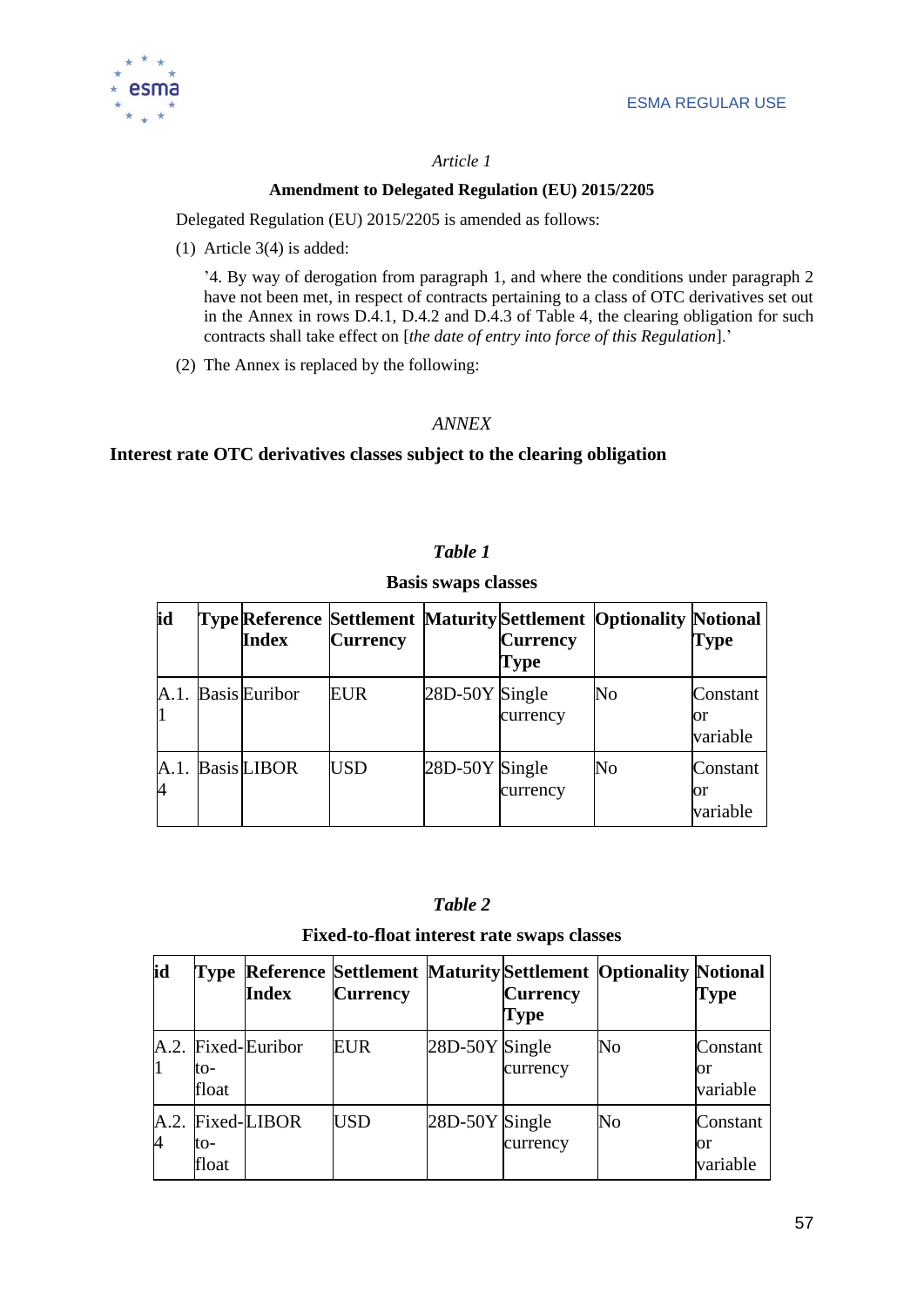

### *Table 3*

### **Forward rate agreement classes**

| id | Index            | <b>Currency</b> |         | <b>Currency</b><br><b>Type</b> | <b>Type Reference Settlement Maturity Settlement Optionality Notional</b> | <b>Type</b>                |
|----|------------------|-----------------|---------|--------------------------------|---------------------------------------------------------------------------|----------------------------|
|    | A.3. FRA Euribor | EUR             | $3D-3Y$ | Single<br>currency             | No                                                                        | Constant<br>or<br>variable |
|    | A.3. FRA LIBOR   | USD             | $3D-3Y$ | Single<br>currency             | No                                                                        | Constant<br>or<br>variable |

### *Table 4*

### **Overnight index swaps classes**

| id         |            | Index        | <b>Currency</b> |         | <b>Currency</b><br>Type | <b>Type Reference Settlement Maturity Settlement Optionality Notional</b> | Type                              |
|------------|------------|--------------|-----------------|---------|-------------------------|---------------------------------------------------------------------------|-----------------------------------|
| $A.4.$ OIS |            | FedFunds     | <b>USD</b>      | $7D-3Y$ | Single<br>currency      | No                                                                        | Constant<br>or<br>variable        |
| D.4.       | <b>OIS</b> | €STR         | EUR             | $7D-3Y$ | Single<br>currency      | No                                                                        | Constant<br>or<br>variable        |
| D.4.       | <b>OIS</b> | <b>SONIA</b> | <b>GBP</b>      | 7D-50Y  | Single<br>currency      | N <sub>o</sub>                                                            | Constant<br><b>or</b><br>variable |
| $D.4.$ OIS |            | <b>SOFR</b>  | <b>USD</b>      | $7D-3Y$ | Single<br>currency      | No                                                                        | Constant<br>or<br>variable        |

### *Article 4*

### **Entry into force**

This Regulation shall enter into force on the later of the following dates:

a) 3 January 2022;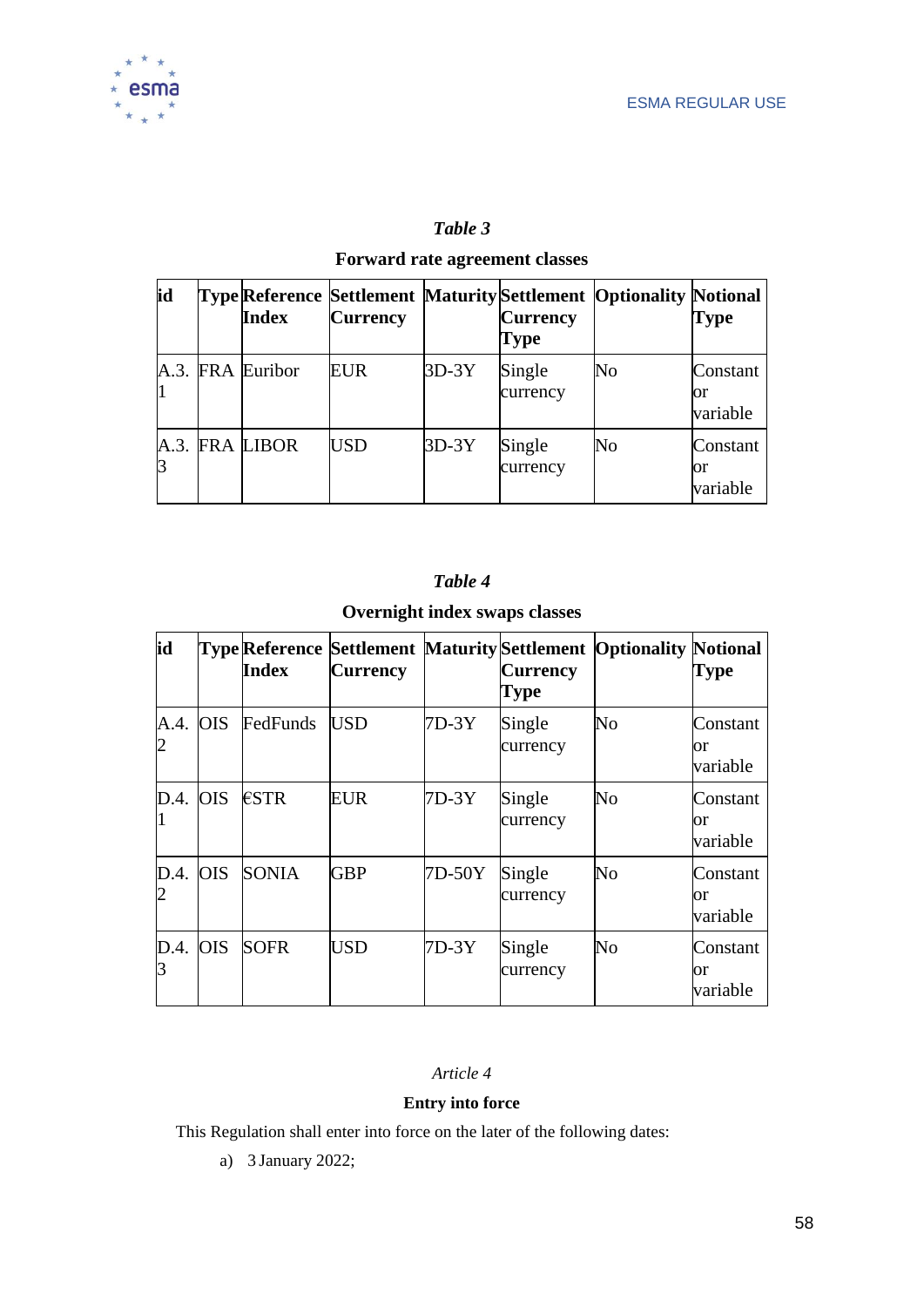

b) the twentieth day following that of its publication in the *Official Journal of the European Union*.

This Regulation shall be binding in its entirety and directly applicable in all Member States. Done at Brussels,

> *For the Commission The President*

*[For the Commission On behalf of the President*

*[Position]*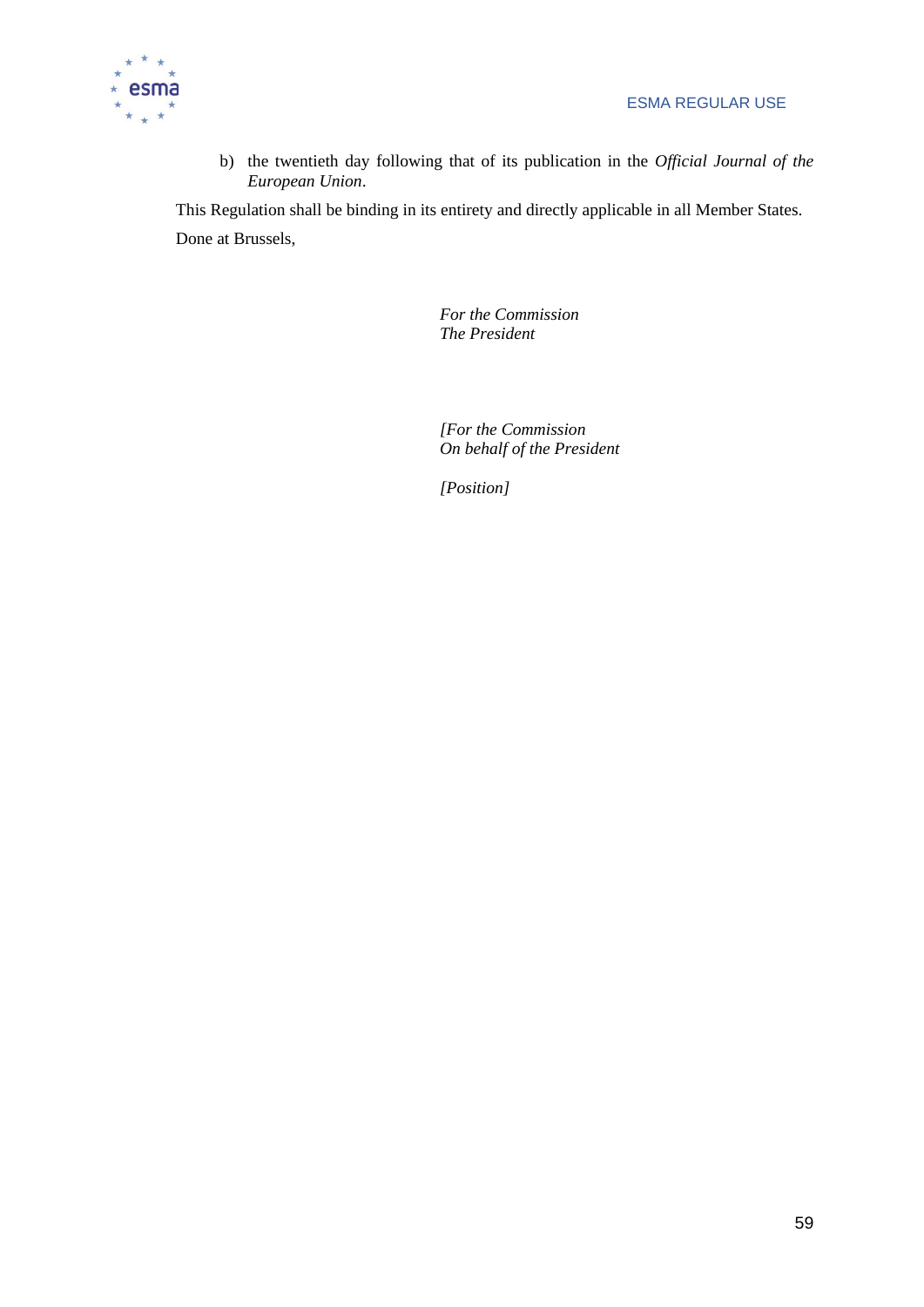

### <span id="page-59-0"></span>8.2.2 Derivative trading obligation

### **COMMISSION DELEGATED REGULATION (EU) …/..**

**amending Delegated Regulation (EU) 2017/2417 supplementing Regulation (EU) No 600/2014 of the European Parliament and of the Council with regard to regulatory technical standards on the derivative trading obligation, to account for the transition to new benchmarks referenced in certain OTC derivative contracts**

### **of [ ]**

#### **(Text with EEA relevance)**

#### THE EUROPEAN COMMISSION,

Having regard to the Treaty on the Functioning of the European Union,

Having regard to Regulation (EU) No 600/2014 of the European Parliament and of the Council of 15 May 2014 on markets in financial instruments and amending Regulation (EU) No  $648/2012^{(1)}$ , and in particular Article 32(1) thereof,

Whereas:

- (1)Commission Delegated Regulation (EU) 2017/2417 ( 37) specifies, among others, the classes of overthe-counter (OTC) derivatives denominated in EURO (EUR), the Pound Sterling (GBP) and US dollar (USD) that are subject to the derivative trading obligation. The classes denominated in GBP and USD reference the LIBOR benchmarks.
- (2)the European Money Markets Institute, the administrator for EONIA, communicated that the cessation of EONIA will take place at the end of 2021. Similarly, the ICE Benchmark Administrator, the administrator for LIBOR, communicated that the cessation of GBP and JPY LIBOR settings will also take place at the end of 2021, whereas the publication of certain settings of USD LIBOR will cease in June 2023. On 5 March 2021, the Financial Conduct Authority from the United Kingdom confirmed that all LIBOR settings will indeed either cease to be provided by any administrator or no longer be representative
- (3)From 3 January 2022, counterparties will hence no longer be able to enter into OTC interest rate derivatives referencing GBP LIBOR as this benchmark will have ceased. This means that there will be no volume or liquidity in these derivatives. No trades in those derivatives will therefore be cleared by central counterparties (CCPs) or traded on trading venues. As a consequence, the classes of derivatives currently in scope of the derivative trading obligation that reference GBP LIBOR will no longer meet the criteria of the derivative trading obligation procedure set out in Regulation (EU) No 600/2014 as of 3 January 2022. It follows that these classes need to be removed from the scope of the derivative trading obligation as of the above-mentioned date. Delegated Regulation (EU) 2015/2205 should be amended accordingly.
- (4)The planned cessation of GBP LIBOR is scheduled for the end of 2021 such that it will not be possible to trade or clear OTC interest rate derivatives referencing this benchmark from 3 January 2022 onwards. Instead, from 3 January 2022, counterparties will trade or clear other OTC interest rate

 $1$  OJ…

<sup>2</sup> Commission Delegated Regulation (EU) 2017/2417…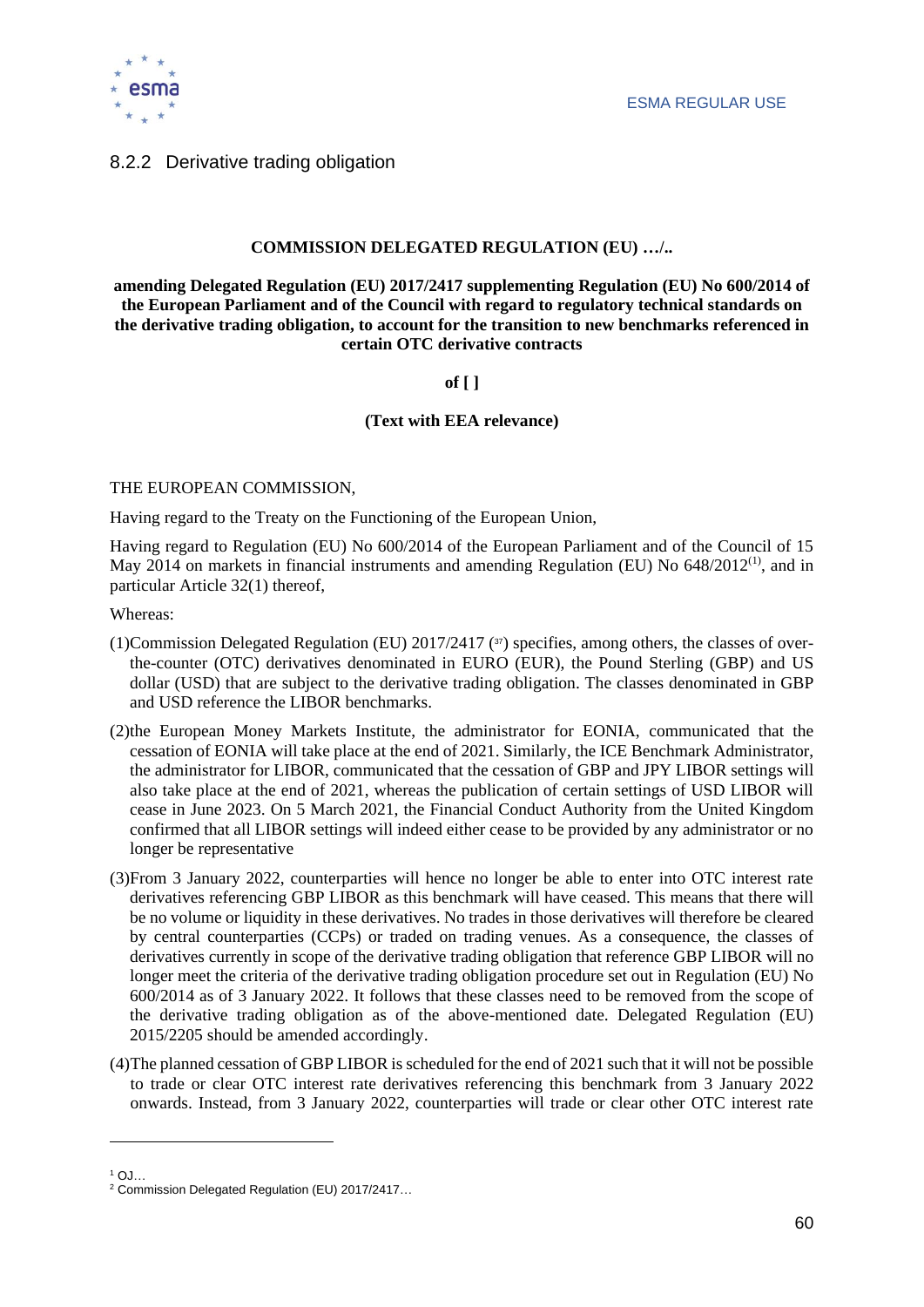derivatives, in particular OTC interest rate derivatives referencing the risk-free rate for GBP. This Regulation should thus enter into force on 3 January 2022 or soon after.

- (5)This Regulation is based on the draft regulatory technical standards submitted by the European Securities and Markets Authority (ESMA) to the Commission.
- (6)ESMA has conducted open public consultations on the draft regulatory technical standards on which this Regulation is based, analysed the potential related costs and benefits and requested the opinion of the Security and Markets Stakeholder Group established by Article 37 of Regulation (EU) No 1095/2010.

### HAS ADOPTED THIS REGULATION:

#### *Article 1*

#### **Amendment to Delegated Regulation (EU) 2017/2417**

Delegated Regulation (EU) 2017/2417 is amended as follows:

(1) Table 3 in the Annex is deleted.

### *Article 2*

#### **Entry into force**

This Regulation shall enter into force on the later of the following dates:

- a) 3 January 2022;
- b) the twentieth day following that of its publication in the *Official Journal of the European Union*.

This Regulation shall be binding in its entirety and directly applicable in all Member States.

Done at Brussels,

*For the Commission The President*

*[For the Commission On behalf of the President*

*[Position]*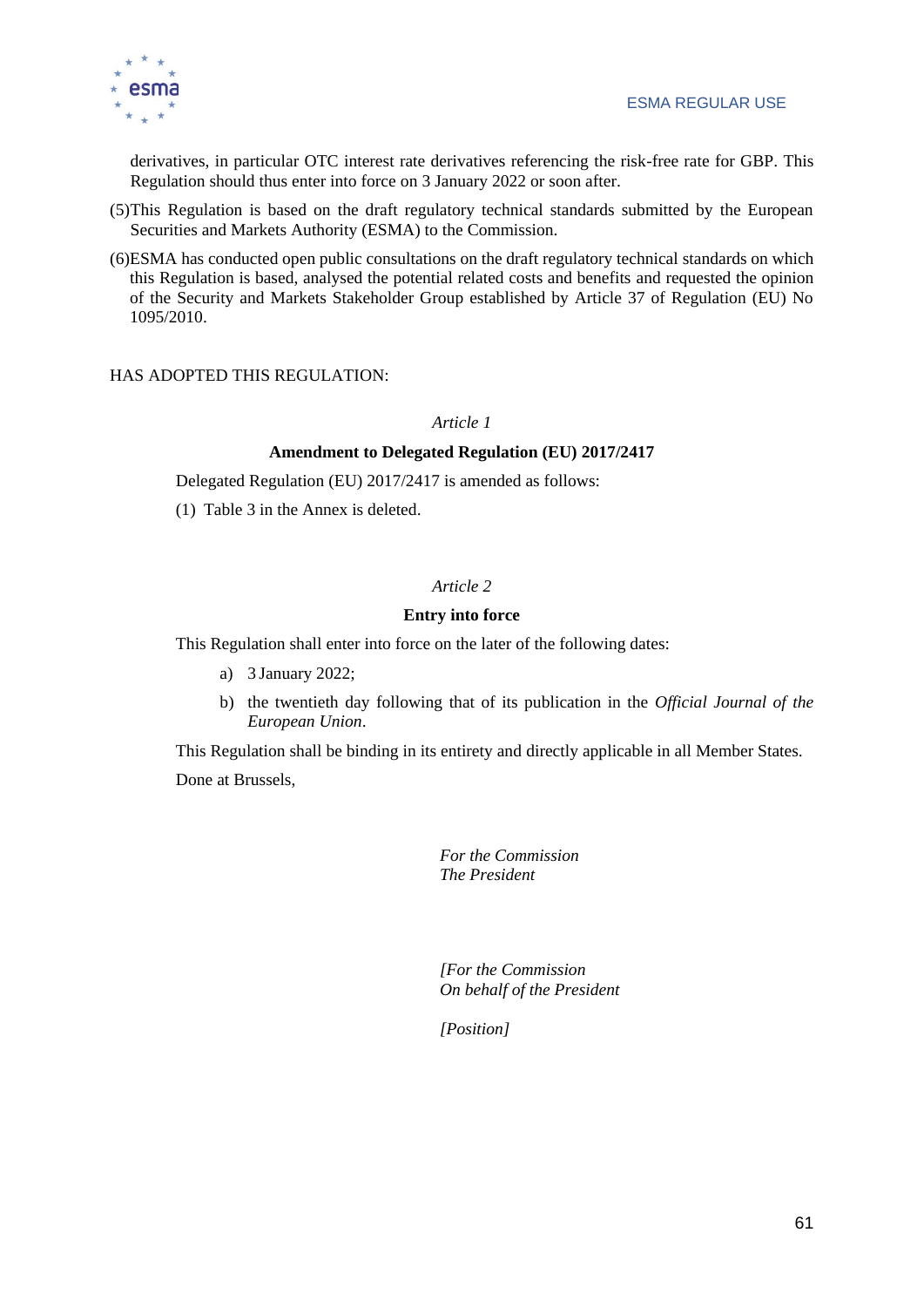

### <span id="page-61-0"></span>**8.3 Annex III – Data methodology**

- 152. The source of the data used to produce the figures included in sections 3 and 6 of this CP is EMIR data. In particular, Article 9 of EMIR mandates the reporting of all derivatives traded by EEA counterparties to Trade Repositories (TRs). TRs centrally collect and maintain the records of all derivative contracts. EMIR data are provided at different levels of granularity to the authorities, with the highest level of granularity being trade activity (also referred to as flow data). TRs also provide a further level of data aggregation, tradestate data which provide information about only outstanding transactions at the time of aggregation by the respective TR at the end of a day.
- 153. The data used for this CP are taken from a trade state report for 16 April 2021, except for the figures where notional volumes are displayed. There, weekly trade state reports from November 2020 to end-February 2021 were used. Venues of trading have been identified using market identifier codes (MIC, ISO 10383) reported in the field venue of execution. The trades have been reconciled to account for double reporting obligation and anomalous values in notional amount (converted in EUR using the exchange rates provided by the ECB) have been removed. The benchmarks and new risk-free rates have been identified using the reporting fields 55 and 58 "Floating rate of leg 1" and "Floating rate of leg 2" included in the Section 2f dedicated specifically to interest rates derivatives. These fields are populated with the name of the index: for the major indices, a standard code is reported in the Implementing Technical Standards to standardise the reporting. For the indices not included in the list (including the new RFRs) the format of the fields allows for (up to) 25 alphanumerical characters  $38$ . For the identification of these fields, a string-matching technique has been used to identify the strings "SONIA", "TONA", "SOFR", "ESTR", "ESTER" in the reporting fields 55 and 58.
- 154. With respect to the identification of the cleared trades, only transaction with one CCP as a counterparty are considered. The calculation of the clearing rates is performed according to the methodology developed by ESMA in its Annual Statistical Reports39, adjusting for the non-reporting of UK counterparties (and CCPs) after the UK withdrawal from the EU.

<sup>&</sup>lt;sup>38</sup> COMMISSION IMPLEMENTING REGULATION (EU) 2017/105 [\(https://eur-lex.europa.eu/legal](https://eur-lex.europa.eu/legal-content/EN/TXT/PDF/?uri=CELEX:32017R0105&from=EN)[content/EN/TXT/PDF/?uri=CELEX:32017R0105&from=EN\)](https://eur-lex.europa.eu/legal-content/EN/TXT/PDF/?uri=CELEX:32017R0105&from=EN)

 $39$  For a detail description of the methodology, see the section "Measuring central clearing in OTC markets" in 2018 ESMA EU Derivatives Markets Annual Statistical Report (https://www.esma.europa.eu/sites/default/files/library/esma50-165-639\_esmarae\_asr-derivatives\_2018.pdf)